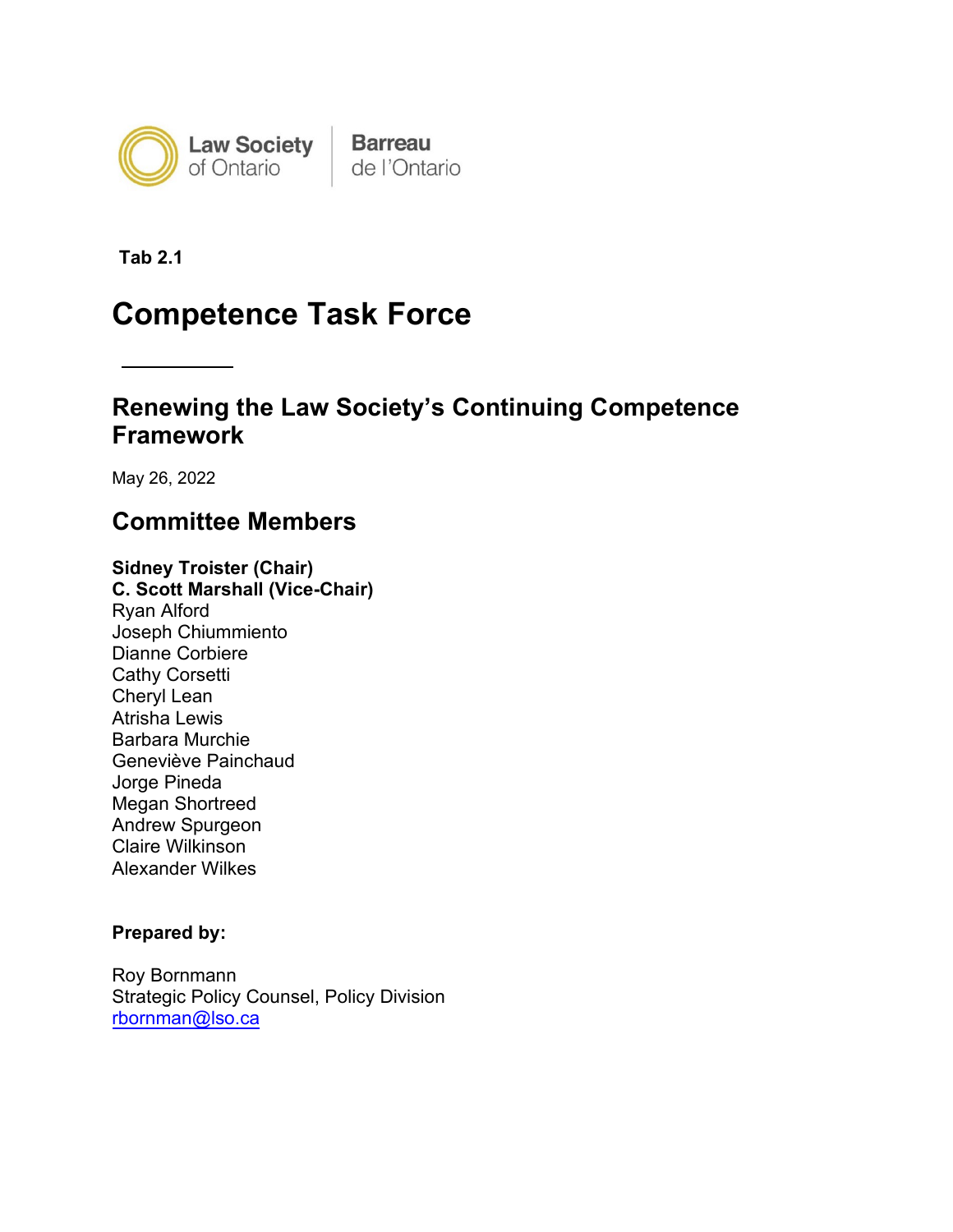### Table of Contents

| 3. |                                                                      |  |  |
|----|----------------------------------------------------------------------|--|--|
|    |                                                                      |  |  |
| 3. |                                                                      |  |  |
| 4. | Grandparenting of existing Certified Specialists12                   |  |  |
| 5. |                                                                      |  |  |
|    |                                                                      |  |  |
| 3. |                                                                      |  |  |
| 4. | Six-Hour limit on viewing archived or recorded CPD                   |  |  |
|    |                                                                      |  |  |
| 3. |                                                                      |  |  |
|    |                                                                      |  |  |
|    | A Practice Essentials Course for Licensees starting Sole Practices16 |  |  |
| 1. |                                                                      |  |  |
| 2. |                                                                      |  |  |
| 3. |                                                                      |  |  |
| 4. |                                                                      |  |  |
| 5. |                                                                      |  |  |
| 6. | Impacts to Licensees starting up Sole Practices 20                   |  |  |
| 7. |                                                                      |  |  |
| 8. |                                                                      |  |  |
|    |                                                                      |  |  |
| 1  |                                                                      |  |  |
| 2. |                                                                      |  |  |
|    | Adopt the Federation of Law Societies of Canada Model Code           |  |  |
| 3. | Benefits of adopting the Model Code commentary 24                    |  |  |
| 4. |                                                                      |  |  |
| 5. | Update the Law Society's Technology Guideline 24                     |  |  |
| 6. | Provide More Technology Supports and Resources25                     |  |  |
|    |                                                                      |  |  |
|    |                                                                      |  |  |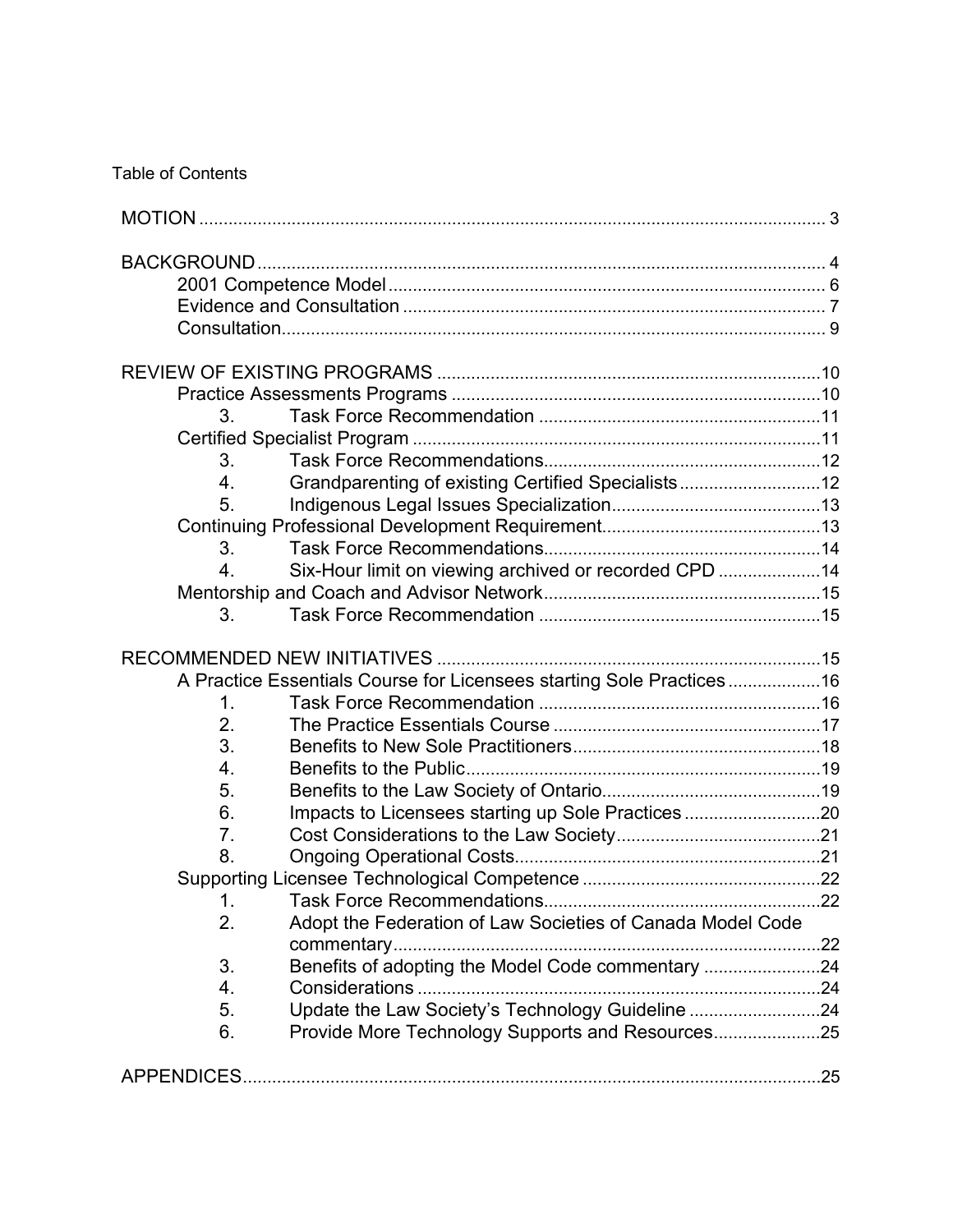Note: Convocation amended the second bullet of point four in the following motion to delete 'they retire, cease practicing or surrender their practicing license with the Law Society" with 'December 31, 2022'.

#### <span id="page-2-0"></span>**MOTION**

#### **That Convocation:**

- 1. Approve the creation of a practice essentials course that will have the following requirements:
	- Effective January 2024, all licensees will be required to take the practice essentials course within one year of designating as a sole practitioner for the first time.
	- The practice essentials course will be offered at a modest fee for licensees required to take the course.
- 2. Recommend that the Professional Regulation Committee amend the Commentary of Rule 3.1-2 of the *Rules of Professional Conduct* to adopt the Federation of Law Societies of Canada Model Code of Professional Conduct commentary regarding technological competence.
- 3. Recommend that the Paralegal Standing Committee amend the Rule 3.01 Reference in the *Paralegal Professional Conduct Guidelines* to adopt the Federation of Law Societies of Canada Model Code of Professional Conduct commentary regarding technological competence.
- 4. Approve the wind up of the Certified Specialist Program, effective September 1, 2022 subject to the following qualifications:
	- The Indigenous Legal Issues specialization will be continued subject to any future recommendation made by the Equity and Indigenous Affairs Committee to Convocation regarding the specialization.
	- Current Certified Specialists will continue to be able to use the C.S. designation until they retire, cease practicing or surrender their practicing license with the Law Society. (See note above)
- 5. Approve the elimination of the six-hour limit on archived or recorded CPD programs that are eligible for CPD credit.

It has been over 20 years since the Law Society last undertook a comprehensive review of its policies and programs applicable to the competence of lawyers. Much has changed since then including the licensing of paralegals, tremendous change in the use of technology in the practice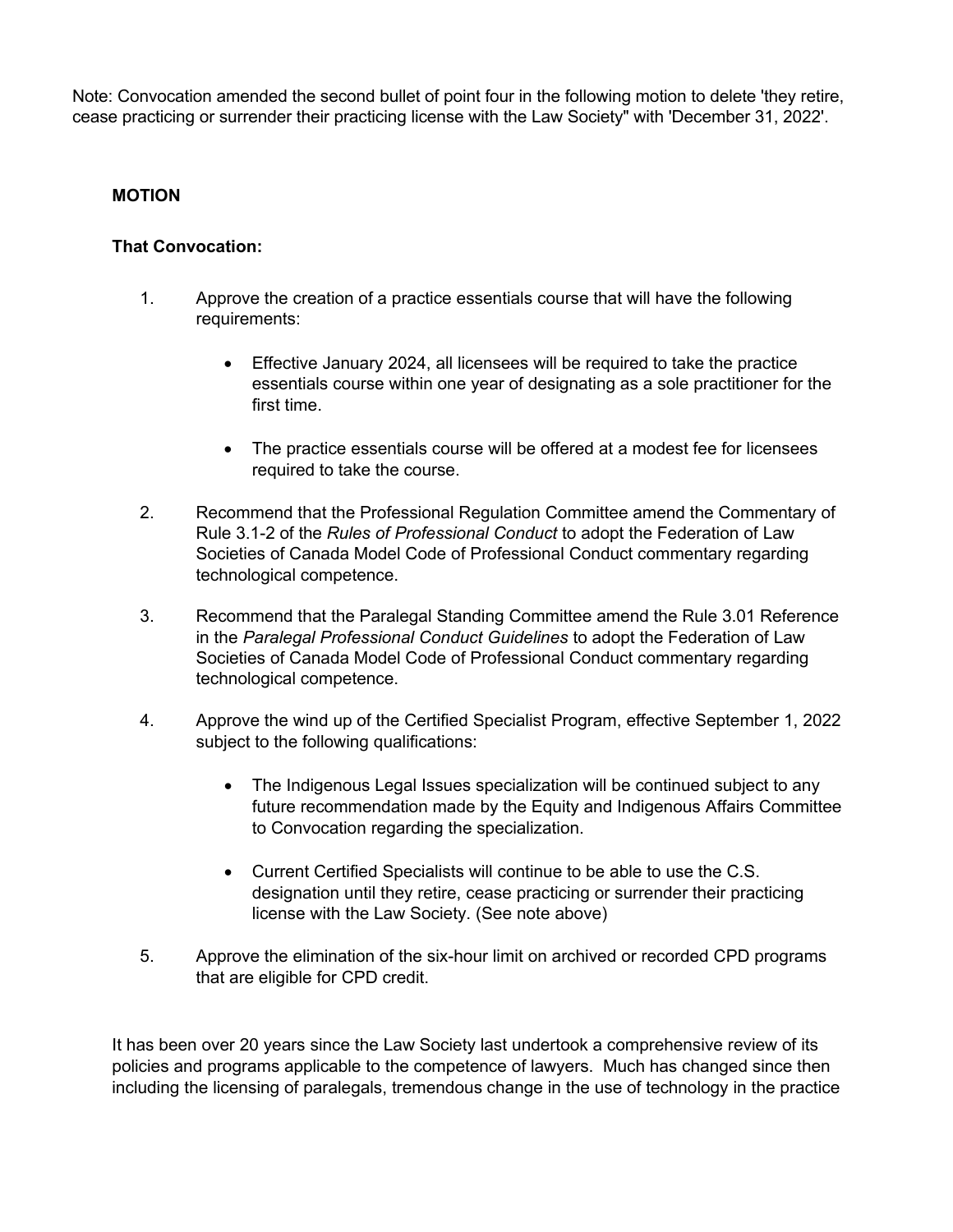of law and an ever-increasing number of annual calls to the bar with varied pre-licensing experience.

The Competence Task Force (the Task Force) was established to ensure that the Law Society's competence framework remains effective, proportionate, and balanced while addressing careerlong competence in a manner that protects the public interest and is responsive to the public's legal needs now and in the years to come.

In this report, the Task Force has reviewed existing programs and recommended new initiatives that will help to fill perceived gaps, ensuring competence of paralegals and lawyers and elevating the legal profession. The recommendations in this report represent a unique and exciting opportunity to ensure that post-licensure competence remains effective and relevant.

### <span id="page-3-0"></span>**BACKGROUND**

Law Society Legislative Mandate and Statutory Obligation

The Law Society's principal legislative mandate is to regulate the practice of law and the provision of legal services in Ontario by licensed lawyers and paralegals. It carries out this mandate by establishing standards and requirements for the competence and conduct of lawyers and paralegals, in the public interest.

The Law Society's mandate and foundational principles related to the regulation of competence are set out in ss. 4.1 and 4.2 of the *Law Society Act* (the "Act").[1](#page-3-1)

Function of the Society

- 4.1 It is a function of the Society to ensure that,
- (a) all persons who practise law in Ontario or provide legal services in Ontario meet standards of learning, professional competence and professional conduct that are appropriate for the legal services they provide; and
- (b) the standards of learning, professional competence and professional conduct for the provision of a particular legal service in a particular area of law apply equally to persons who practise law in Ontario and persons who provide legal services in Ontario.

Principles to be applied by the Society

4.2 In carrying out its functions, duties and powers under this Act, the Society shall have regard to the following principles:

. . .

5. Standards of learning, professional competence and professional conduct for licensees and restrictions on who may provide particular legal services should be proportionate to the significance of the regulatory objectives sought to be realized.

The concepts of universality and proportionality are embedded in the description of the Law Society's oversight functions in the Act: both lawyers and paralegals are to be subject to

<span id="page-3-1"></span><sup>1</sup> *Law Society Act*, R.S.O. 1990, c. L.8.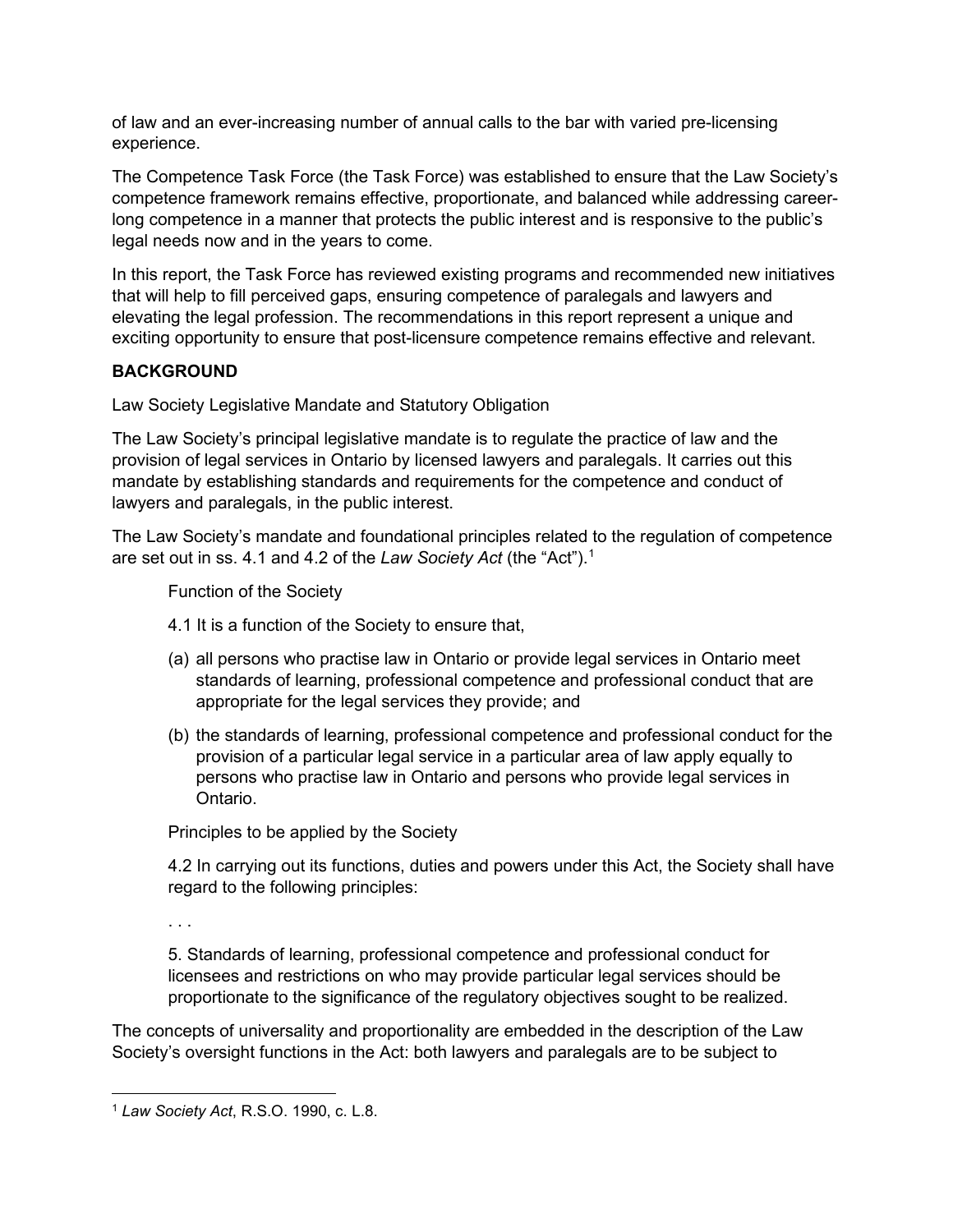standards of professional competence and conduct, and the standards are to be reflective of the Law Society's regulatory goals. Other core principles that inform the Law Society's exercise of its competence mandate are the duty to facilitate access to justice for the people of Ontario, and the duty to protect the public interest, both of which are set out in the Act.

The Act also prescribes a standard of professional competence by defining what constitutes a failure to meet that standard:

Interpretation – standards of professional competence

41 A licensee fails to meet standards of professional competence for the purposes of this Act if

(a) there are deficiencies in,

- (i) the licensee's knowledge, skill or judgement,
- (ii) the licensee's attention to the interests of clients,
- (iii) the records, systems or procedures of the licensee's professional business, or
- (iv) other aspects of the licensee's professional business; and
- (b) the deficiencies give rise to a reasonable apprehension that the quality of service to clients may be adversely affected.

The Establishment of the Competence Task Force

The Competence Task Force is grounded in both the Law Society's legislative mandate and its 2019-2023 Strategic Plan. In 2020 Convocation approved the plan, which set out four key objectives to guide and direct the Law Society's strategic agenda for the 2019–2023 board term: proportionate regulation; scope of regulation; competence and quality of service and access to justice. Subsequently, the Law Society established the Task Force to examine regulatory approaches to ensuring and improving career-long licensee competence.

The objective of the Task Force is to recommend an effective, proportionate, and balanced regulatory framework addressing career-long competence in a manner that protects the public interest and is responsive to the public's legal needs. While licensee competence is intertwined with many aspects of Law Society regulation, the Task Force's mandate is focused on competence programs. For example, the Task Force's work excluded consideration of the definition of competence in the professional conduct rules so that the Task Force could focus on practical improvements to the competence framework. Competence matters relating to equality, diversity and inclusion were also excluded from the Terms of Reference. The Terms of Reference are attached at Appendix A.

The Task Force's determinations included:

- a review of all existing programs to assess their continued relevance and whether new programs and rules are required to ensure that the Law Society's competence framework is keeping pace with the evolution of legal services and regulation in Ontario; and,
- that licensee competence is addressed at every stage of a licensee's career, from the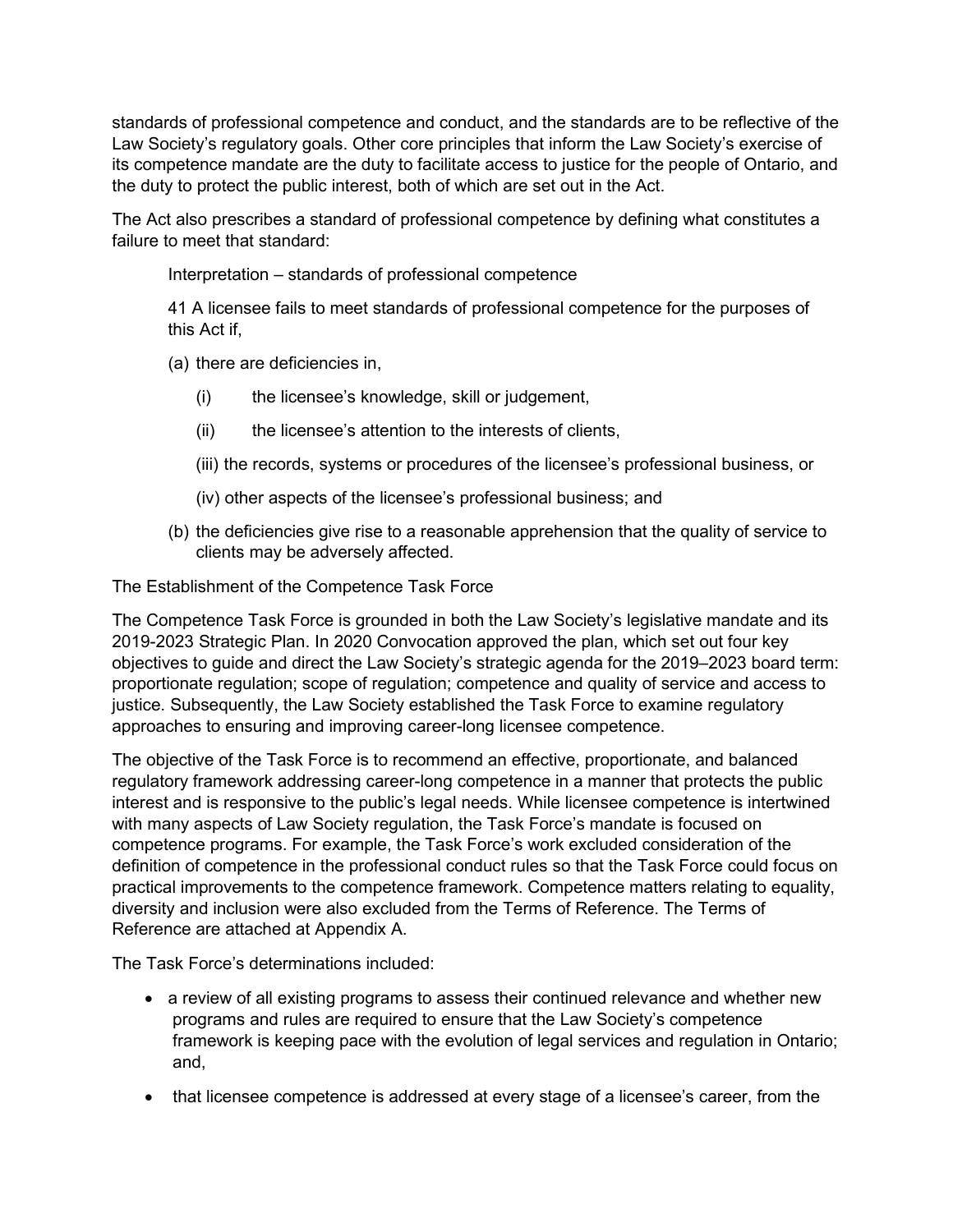licensing process to retirement.

In making these determinations, the Task Force considered how regulation and the provision of legal services will evolve over the next ten years and what changes should be made in that context. The Task Force reviewed the 2001 competence framework and sought to make recommendations that will ensure the Law Society competence framework will remain relevant ten years from now.

The Task Force focused on ways to maintain the competence of the legal profession, particularly in areas that result in the most Law Society complaints and malpractice claims. Further, the Task Force considered how to ensure that licensees remain competent in the face of significant technological change and innovation.

### <span id="page-5-0"></span>**2001 Competence Model**

The Law Society undertook a comprehensive consultation on the implementation of its expanded competence mandate<sup>[2](#page-5-1)</sup> in 2000-2001. In March 2001, Convocation adopted the 2001 Competence Model,<sup>[3](#page-5-2)</sup> consisting of the following five components and building blocks:

| <b>Components</b>           | <b>Building Blocks</b>                                                                                                                                                                                                                                                                                                |
|-----------------------------|-----------------------------------------------------------------------------------------------------------------------------------------------------------------------------------------------------------------------------------------------------------------------------------------------------------------------|
| <b>Practice Guidelines</b>  | Specific in nature, flexible in application; from "acceptable"<br>performance" to "best practices"; initial focus on practice<br>management, technology, and client service issues then<br>subsequently on substantive law; broad consultation in developing;<br>widely published; continuously reviewed and updated. |
| <b>Practice Enhancement</b> | <b>Voluntary Self-Assessment Program</b>                                                                                                                                                                                                                                                                              |
|                             | Self-evaluation guide to practice management approaches,<br>including use of technology and client service issues; utilizes<br>existing tools; available electronically and on paper; links to<br>assistance where sought.                                                                                            |
|                             | <b>Voluntary Peer Assessment Pilot Project</b>                                                                                                                                                                                                                                                                        |
|                             | Minimum two-year term; development of a voluntary office visit<br>system to foster quality practice.                                                                                                                                                                                                                  |
| <b>Continuing Legal</b>     | <b>Post-Call Minimum Educational Expectations</b>                                                                                                                                                                                                                                                                     |
| Education ("CLE")           | Articulation of what amount of CLE lawyers are expected to<br>undertake annually; reporting of annual CLE; accreditation of CLE<br>programs.                                                                                                                                                                          |
|                             | <b>Requirements for Requalification</b>                                                                                                                                                                                                                                                                               |
|                             | Enhanced program; required number of mandatory CLE credits as<br>constituent element of program.                                                                                                                                                                                                                      |

<span id="page-5-1"></span><sup>2</sup> In 1999, the Act was amended to give the Law Society authority to conduct practice reviews and conduct competence hearings.

<span id="page-5-2"></span><sup>3</sup> Professional Development and Competence Committee ("PD&C Committee"), March 22, 2001 Report to Convocation.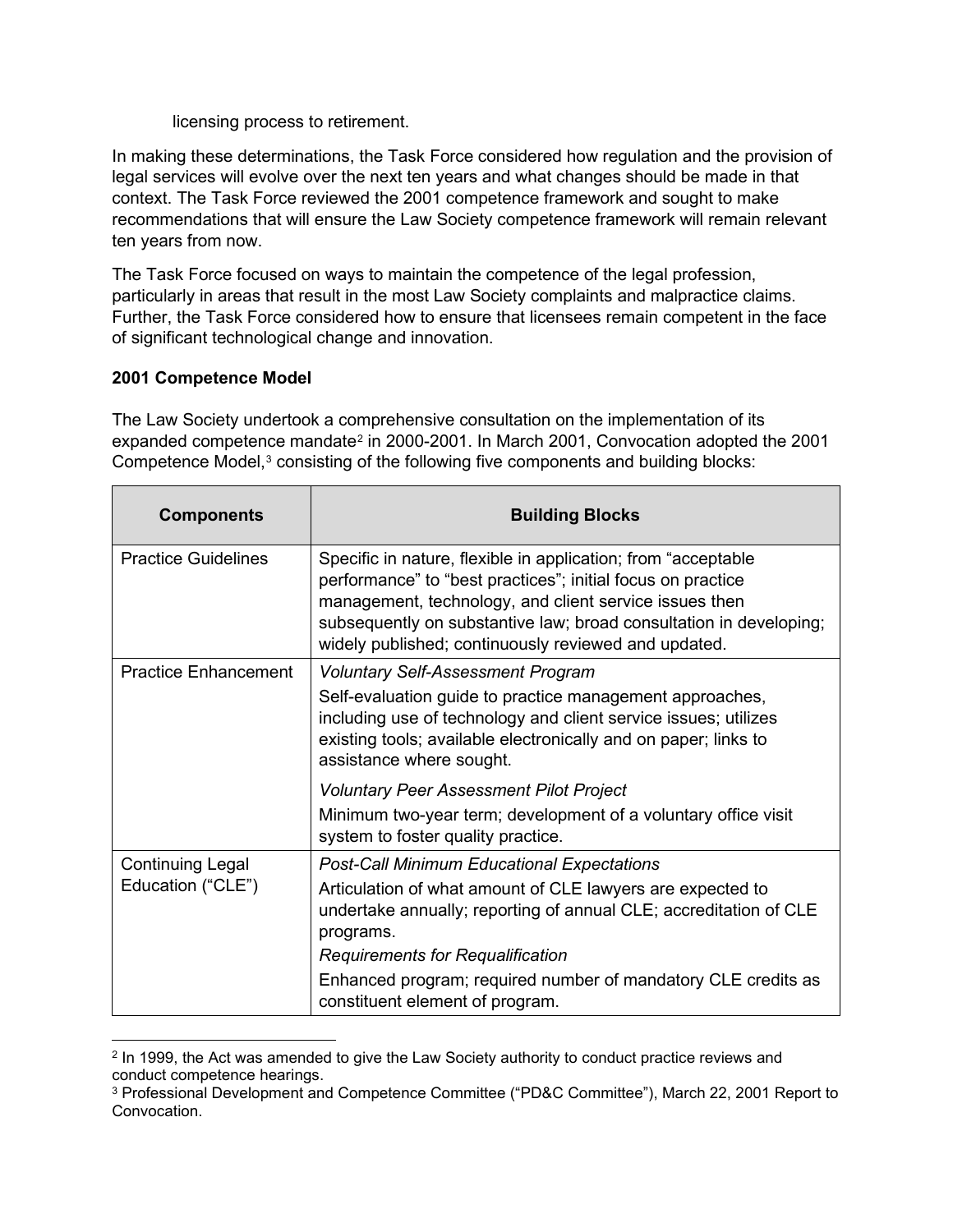| <b>Components</b>                                         | <b>Building Blocks</b>                                                                                                                                                                                                                                        |
|-----------------------------------------------------------|---------------------------------------------------------------------------------------------------------------------------------------------------------------------------------------------------------------------------------------------------------------|
| <b>Reformulated Specialist</b><br>Designation             | Combined developmental and experience recognition program;<br>expanded areas of specialization including possible "generalist"<br>designation; staged levels of specialization; mandatory educational<br>component with enhanced province-wide accessibility. |
| <b>Remedial Components</b><br><b>Mandated by Statutes</b> | Focused practice reviews; competence hearings.                                                                                                                                                                                                                |

The 2001 Competence Model established a foundation for the Law Society's contemporary approach to regulating post-licensure competence. It consisted of programs and activities that were primarily voluntary in nature and reflected many of the attributes of a largely supportive, coaching model. The 2001 Competence Model also integrated both quality assurance and quality improvement measures. Quality assurance measures are focussed on ensuring compliance with established standards and include programs such as practice reviews and spot audits. Quality improvement measures address both compliance with established standards and involve tools designed to facilitate improved practices and professional development. CLE and the certified specialist designation are examples of quality improvement measures. It was recognized that both quality assurance and quality improvement measures are required to ensure that minimum standards and best practices are integrated into the regulation of competence.

While many of the components and building blocks of the 2001 Competence Model have evolved to keep pace with regulatory best practices and are in place today, some have been discontinued due to lack of feasibility or the introduction of other initiatives.

In addition, the introduction of mandatory continuing professional development ("CPD"), a comprehensive practice management review program, and increased attention around the importance of mentoring and coaching have all been notable developments in the competence landscape.

Currently, the Law Society's Professional Development and Competence division administers a suite of proactive, remedial programs that collectively support continuing competence. The Law Society continues to employ both quality improvement and quality assurance measures which collectively address competence through universal requirements and programs focussed on areas of risk. These measures include: the CPD requirement and programs; the Practice Management Helpline; the Coach and Advisor Network; practice assessment programs (practice reviews, spot audits, and practice audits); the Certified Specialist Program; and legal information and research supports.

#### <span id="page-6-0"></span>**Evidence and Consultation**

As a modern regulator, the Law Society must strive to achieve a balanced and proportionate approach to ensuring that lawyers and paralegals maintain their professional knowledge, skills, and judgement over the course of their careers. To achieve this objective, the Law Society's renewal of its continuing competence framework must be evidence-based, informed by regulatory outcomes and reflective of the needs of the professions and their clients. To that end, the Task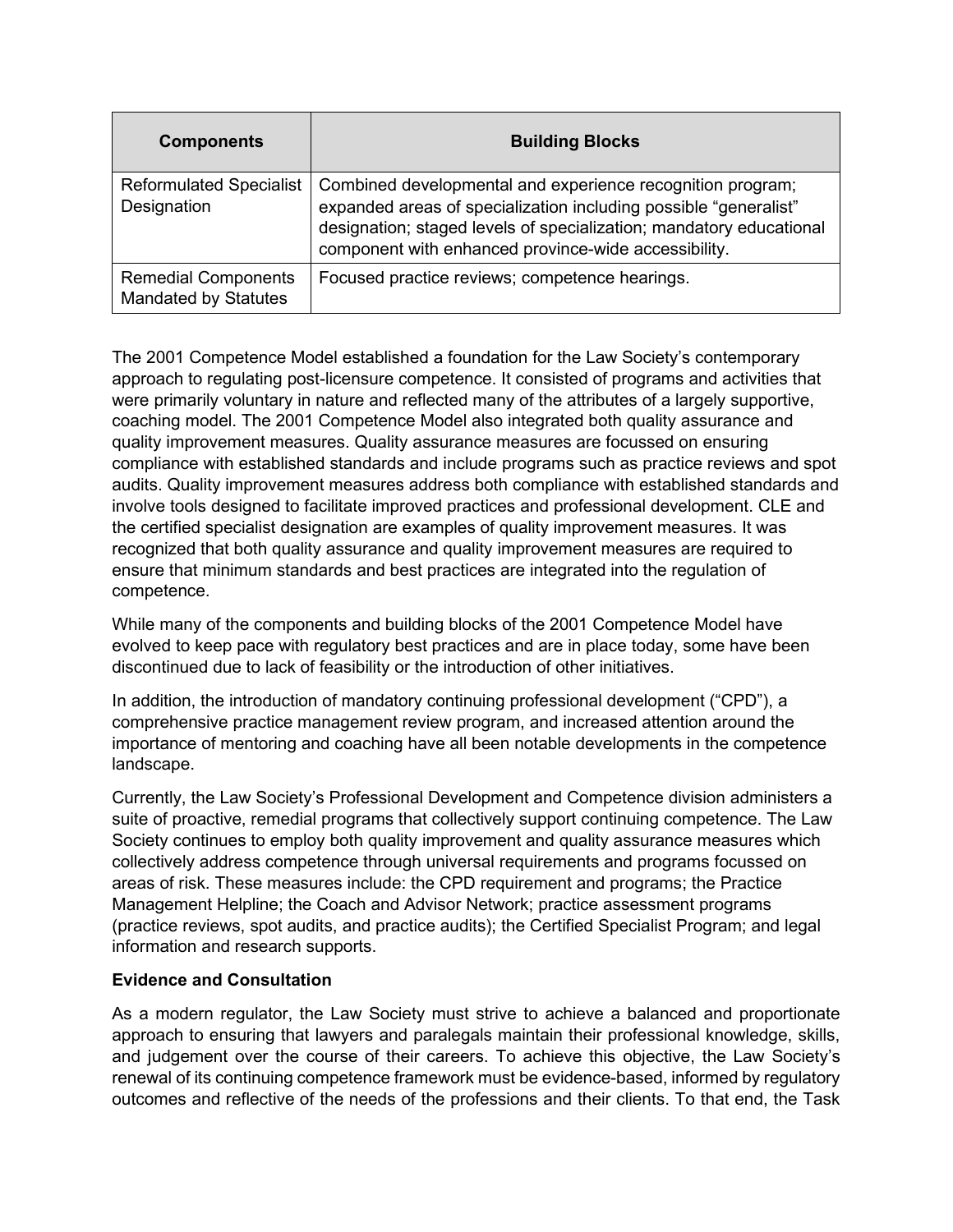Force considered data from the Law Society's competence and conduct streams, as well as from LawPRO, $4$  and the results of a five-month consultation with the professions and the public, including specific outreach to sole practitioners and individual and business clients.

The Task Force also reviewed the competency framework for lawyers in other Canadian and international jurisdictions.

### **Client Service and Practice Management Issues**

Law Society data shows that approximately half of the complaints made to the Law Society are related to service issues.<sup>[5](#page-7-1)</sup> Service issues do not arise from inadequate knowledge of the law, but rather from basic communication and practice management issues. Service issues include:

- failing to provide client reports;
- failing to follow client instructions;
- miscommunication or no communication;
- failing to preserve client property;
- failing to pay financial obligations; and
- failure to correctly manage accounts.

LawPRO data corroborates the Law Society data. Most malpractice claims arise from lawyer/client communication and relationship issues, inadequate investigation, poor time management and procrastination.

The communication complaints and claims occur when important aspects of a matter are not handled properly. For example, there is not enough time or effort spent on:

- setting and controlling client expectations on the scope of the retainer;
- explaining how the matter will proceed and how long it will take;
- outlining what strategies or options exist; describing the potential outcomes of the matter; and
- clarifying what final recoveries and legal fees will be.

Further errors arise in circumstances where a lawyer gives summary advice because the client wants a quick answer with minimal legal fees. Finally, common errors involve not knowing a limitation period, missing a limitation period because it was not entered in a tickler system, or a failure to respond to a deadline in a tickler system.

#### **Years Licensed**

Law Society data indicates that newly licensed lawyers and paralegals have a lower risk of complaints and claims than other groups. Lawyers and paralegals who have been in private practice for five years or less received a proportionately lower percentage of complaints compared to those who have been licensed for more than five years. The risk of complaints increases for licensees who have been licensed for 10 years and remains elevated for the next

<span id="page-7-0"></span><sup>&</sup>lt;sup>4</sup> The Law Society does not have access to data about the malpractice claims experience for paralegals.<br><sup>5</sup> Professional Regulation Division End of Year Report at 18.

<span id="page-7-1"></span>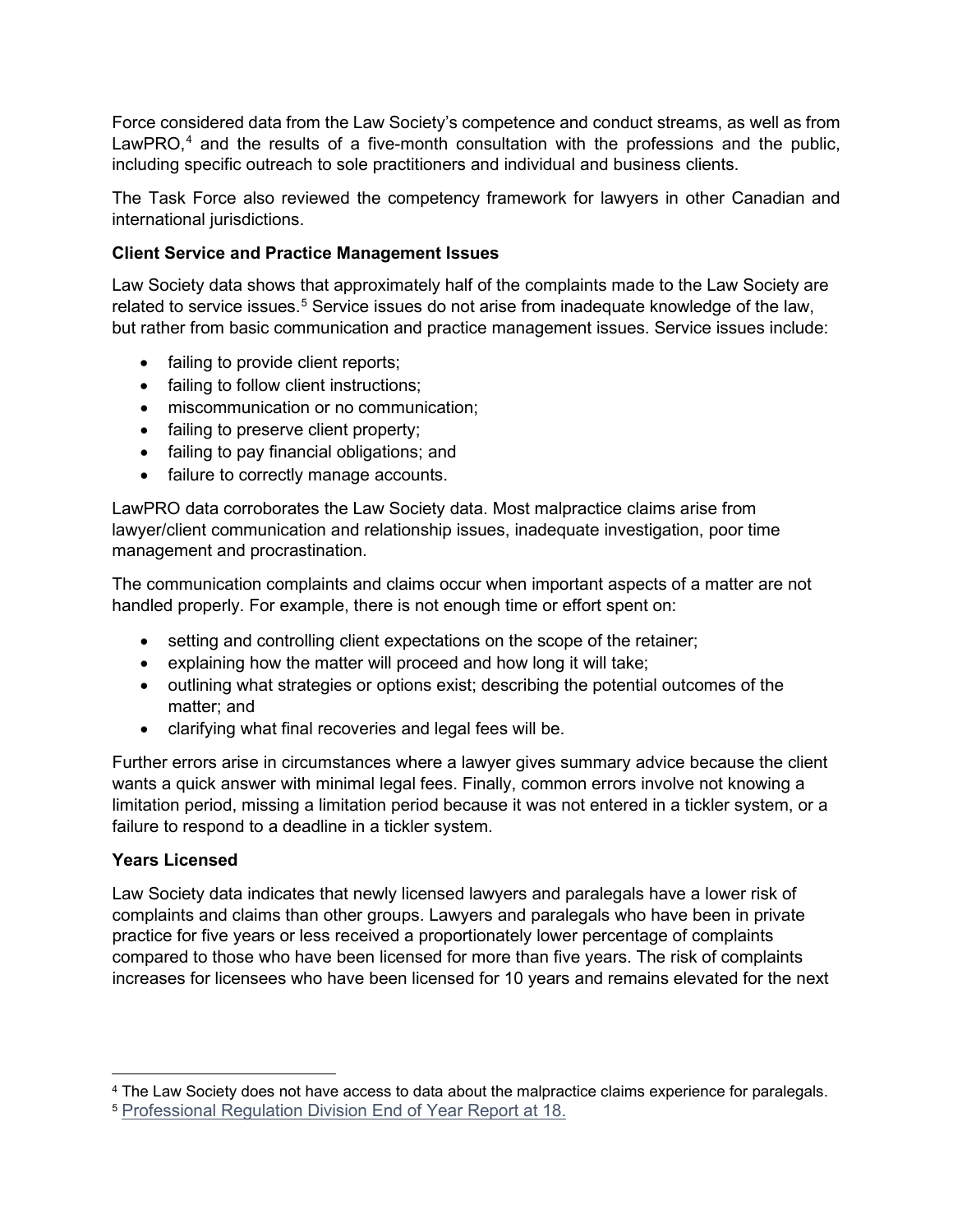10 years.<sup>[6](#page-8-1)</sup> LawPRO trends align with Law Society complaints data, indicating that the risk of malpractice claims peaks when lawyers are 10-20 years out from licensure.

### **Sole Practitioners and Small Firms**

The majority of law firms in Ontario are sole practices and small firms of five or fewer licensees. As of December 31, 2020, 94% of law firms and 99% of paralegal firms are comprised of five or fewer licensees. It is not surprising, then, that a significant portion of the Law Society's regulatory activity relates to lawyers and paralegals practising in these settings. However, licensees in small firm and sole practitioner settings are the subject of complaints at a higher proportion than licensees in other contexts.<sup>[7](#page-8-2)</sup>

Sole practitioners represent approximately 32% of lawyers in private practice and 55% of paralegals in private practice. That percentage has remained fairly constant over the years.

While sole practitioners make up about one-third of lawyers in private practice and slightly over half of paralegals in private practice, they are the subject of 78% and 82% of the most serious complaints (i.e. complaints that result in notices issued in discipline) and the subject of 48% and 65% respectively of the complaints of substance (i.e. complaints received in Professional Regulation).<sup>[8](#page-8-3)</sup> Approximately 35% of sole proprietors who receive a practice review require a follow up review, compared to only 15% of firms with two to five licensees, and less than 7% of firms with more than five licensees.

### <span id="page-8-0"></span>**Consultation**

On June 23, 2021, the Task Force issued a consultation report entitled Renewing the Law Society's Continuing Competence Framework (attached at Appendix B). The Report invited lawyers, paralegals, legal organizations, members of the public and others to share their ideas about how to support post-licensure competence. The consultation report specifically sought input on the Law Society's competence framework and the programs that constitute the framework, including their efficacy and suggestions on how they could be changed or improved. The consultation report also sought input on the principles that the Task Force used to review components of the competence framework in order to make its decisions.

The call for comment was widely promoted using a proactive communications approach that leveraged the Law Society's corporate communications channels and engaged with Law Society partners and stakeholders to share information across their networks. The Law Society communicated the launch of the Report via a number of avenues, such as social media posts, a dedicated webpage, a news release and the Licensee Update. It was also highlighted in materials to stakeholders and licensees, a blog post and full-page ads in the Ontario Reports. The call for comment closed on November 30, 2021 having generated a total of 77 substantive responses. This included 50 responses from individual licensees (7 paralegal licensee responses and 43 lawyer licensee responses); 24 responses from lawyer associations and other legal organizations and 3 from non-licensee individuals or organizations.

As a part of the consultation process the Law Society retained Earnscliffe Strategies, an opinion research company to conduct ten focus groups. Six of the focus groups were conducted with

<span id="page-8-1"></span><sup>6</sup> 2020 Operations Report to Convocation, February 2021 at 60.

<span id="page-8-2"></span><sup>7</sup> *Ibid.* at 59.

<span id="page-8-3"></span><sup>8</sup> [Professional Regulation Division End of Year Report at 19-20.](https://lawsocietyontario.azureedge.net/media/lso/media/about/convocation/2021/convocation-february-2021-prc-tab6.pdf)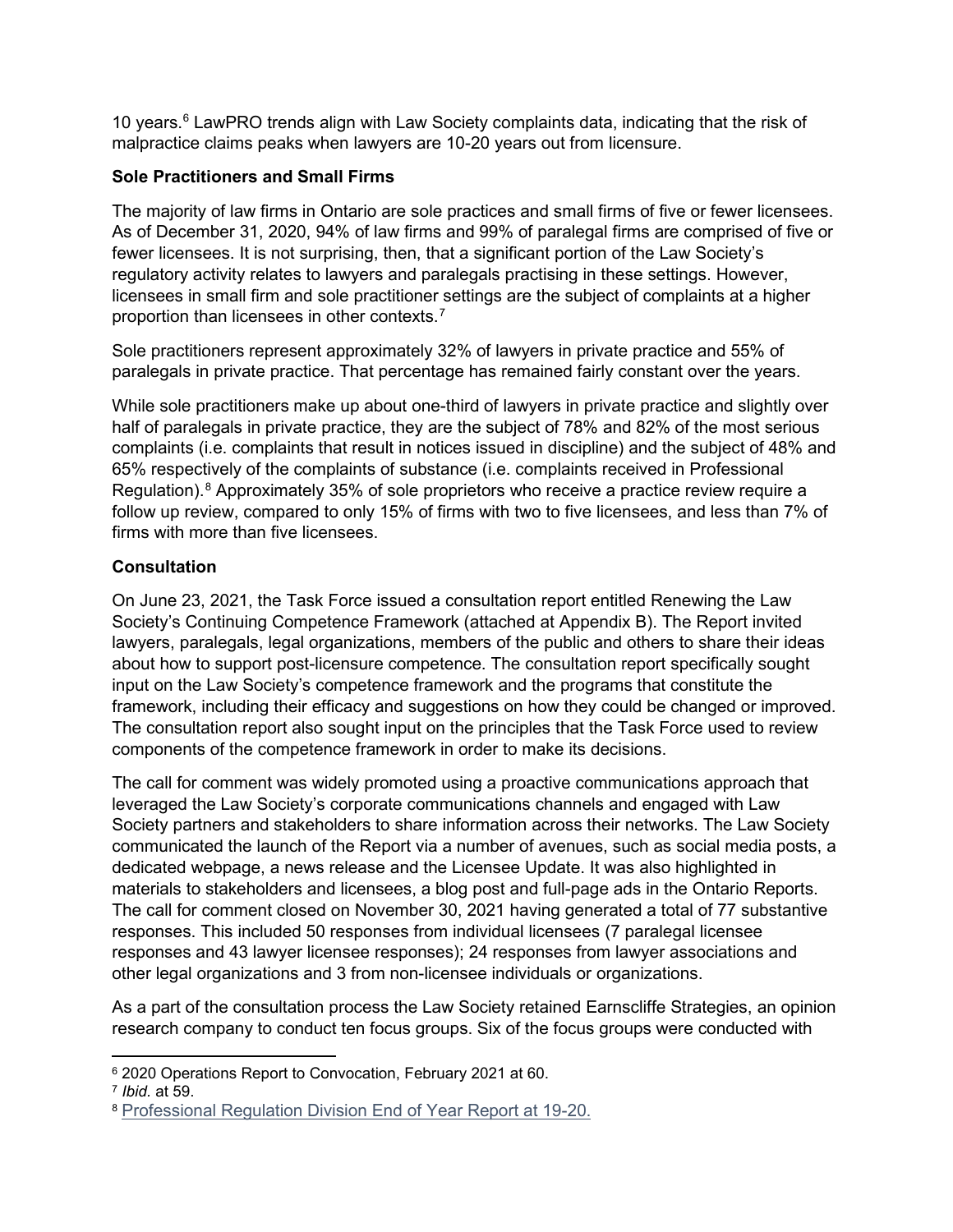lawyers: two with barristers; two with solicitors; and two with a mix of both barristers and solicitors (including one of which was in conducted in French). Two other focus groups were conducted with paralegals. Finally, two focus groups were conducted with clients who had retained the services of a lawyer or paralegal in the last three years: one with members of the general population and one with institutional clients. The goal of the focus groups was to reach audiences and include licensee and stakeholder viewpoints that would not be captured through the call for comment, gathering further perspectives and allowing for a more fulsome consultation.

### <span id="page-9-0"></span>**REVIEW OF EXISTING PROGRAMS**

As it undertook to review the existing programs that form the Law Society competence framework the Task Force identified five principles to guide its decisions. These principles informed whether existing programs should be continued and whether new programs and initiatives should be implemented. During the consultation, the Task Force sought feedback on these principles.[9](#page-9-2) The principles that the Task Force relied on in making these determinations are:

1. **Risk-based** – Regulatory activities should ideally be designed to focus on addressing areas of greatest risk to the public based on known outcomes.

2. **Flexible** – Obligations should reflect the diverse array of practice areas, practice settings, geographies, practice stages, and other contextual factors that impact the professional circumstances of lawyers and paralegals.

3. **Feasible** – Competence requirements should be cost effective and achievable by the regulator and licensees alike and should not impose unreasonable burdens.

4. **Forward-looking** – The competence framework should be future-oriented in order to accommodate the fundamental changes taking place in the market for legal services.

5. **Client-centred** – Competence requirements should consider the client's needs, goals, and perspective on what constitutes the competent provision of legal services. This would include an awareness of differences (including differences in backgrounds, education, income levels, abilities and cultures) that may impact communications with clients and the way in which legal advice and services are provided.

### <span id="page-9-1"></span>**Practice Assessments Programs**

1. Program Overview

The Law Society operates three practice assessments programs focussed on proactively ensuring licensee compliance with established standards: (1) practice reviews (for lawyers), (2) spot audits (for law firms), and (3) practice audits (for paralegals).

The three programs involve a similar model: licensees are selected for a review and provided with information about the criteria and process that will be followed; a Law Society reviewer or

<span id="page-9-2"></span><sup>9</sup> While most respondents agreed with these principles some concerns were raised during the consultation around the client-centred principle. Specifically, concerns were raised that these would be applied in a regulatory context that took outcomes (e.g., a litigation loss) into account. The Task Force took those comments into consideration when making their deliberations and applying these principles.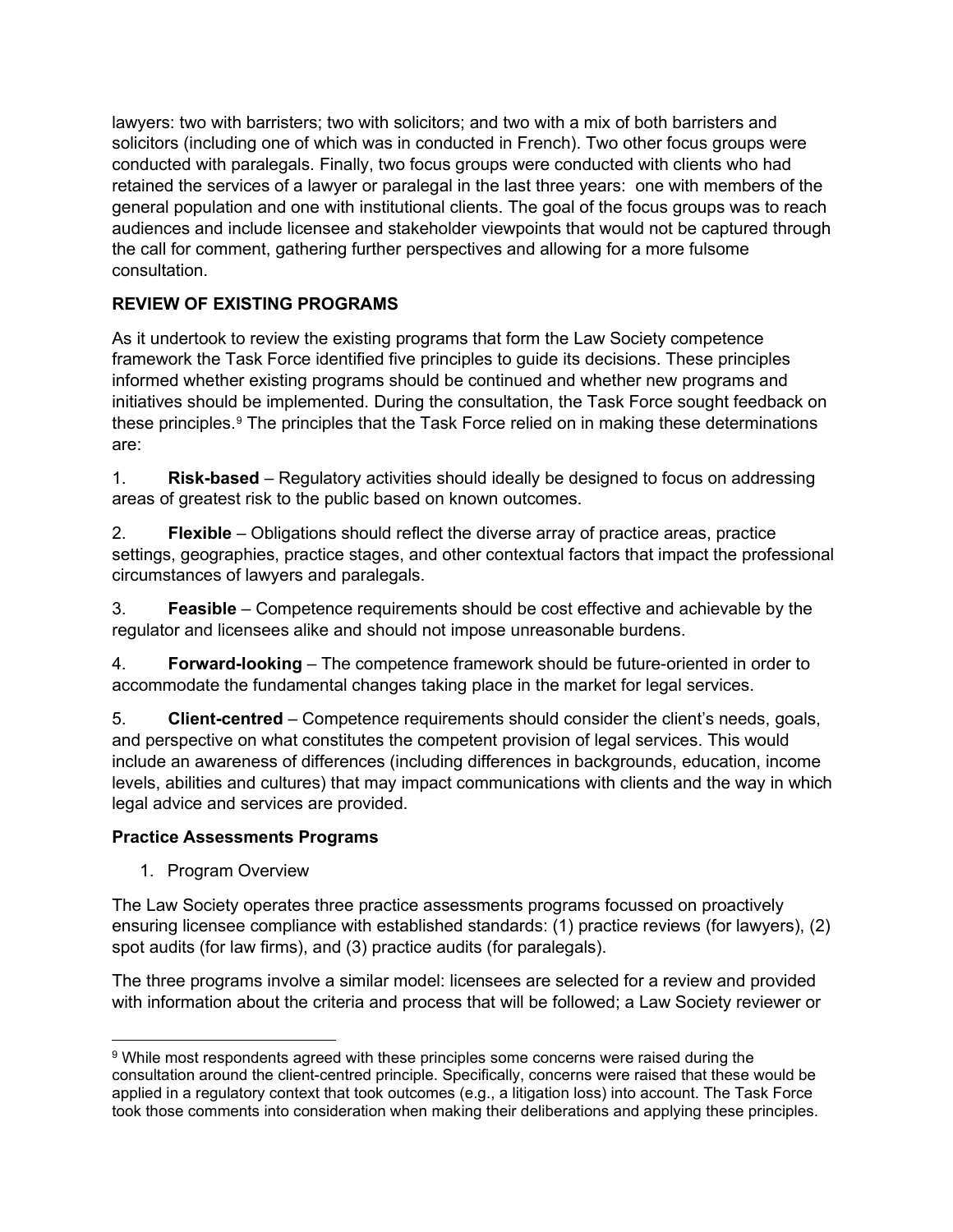auditor attends at the licensee's business to meet with the licensee, observe the licensee's practice arrangements, and review documentation; and the reviewer or auditor subsequently prepares a summary of findings and recommendations for consideration by the licensee. The vast majority of reviews and audits are remedial in nature and reveal minor deficiencies that can be addressed by the lawyer or paralegal through improved practices and procedures. A small percentage of review and audits disclose serious deficiencies and require escalation to the enforcement arm of the Law Society.

2. Consultation Feedback and Task Force Considerations

Respondents to the consultation found that practice assessments are beneficial to licensees and often helped identify issues that, if unchecked, could become significant problems. This was corroborated in the focus groups where licensees indicated that audits and reviews are an important component of the competency framework. Most felt that reviews and assessments were an effective means of ensuring competency. Virtually all who had received a review or audit agreed that they had identified small problems and ensured they avoided larger issues in the future. Client participants in the focus groups had no knowledge of the reviews and audits that licensees undergo. When told of them, they were enthusiastically supportive and claimed that it raised their confidence in the legal profession and instilled trust in lawyers and paralegals.

Task Force members agreed with the important role that practice assessments play as part of the competence framework. Members recognized the effectiveness of practice assessments as a critical quality assurance tool for supporting licensee competence and addressing areas of regulatory risk. Task Force members found that practice assessments satisfy the operating principles; however it was consistently noted that because of limited resources not all high-risk groups are likely to receive practice assessments.

<span id="page-10-0"></span>3. Task Force Recommendation

The Task Force recognizes the importance of practice assessments and strongly supports the continuation of this important program. Task Force members recommended that the Law Society explore ways to increase the reach of practice assessments to more licensees, and particularly to those groups of licensees identified as higher risk that currently receive a limited amount of practice assessments. Some Task Force members suggested exploring ways to better harness technology to achieve these goals.

A minority of the Task Force felt that, subject to budgetary concerns, practice reviews and practice audits should be mandatory for all licensees in their  $10<sup>th</sup>$  year of licensure. It was noted that is the time frame when licensees are statistically most likely to encounter practice management difficulties.

### <span id="page-10-1"></span>**Certified Specialist Program**

1. Program Overview

The Certified Specialist program ("CSP") recognizes lawyers who have met established standards of experience and knowledge requirements in one or more designated areas of law and have maintained exemplary standards of professional practice. The CSP also assists members of the public identify lawyers who can meet their needs for specialist legal assistance. The Law Society does not offer a CSP for paralegals.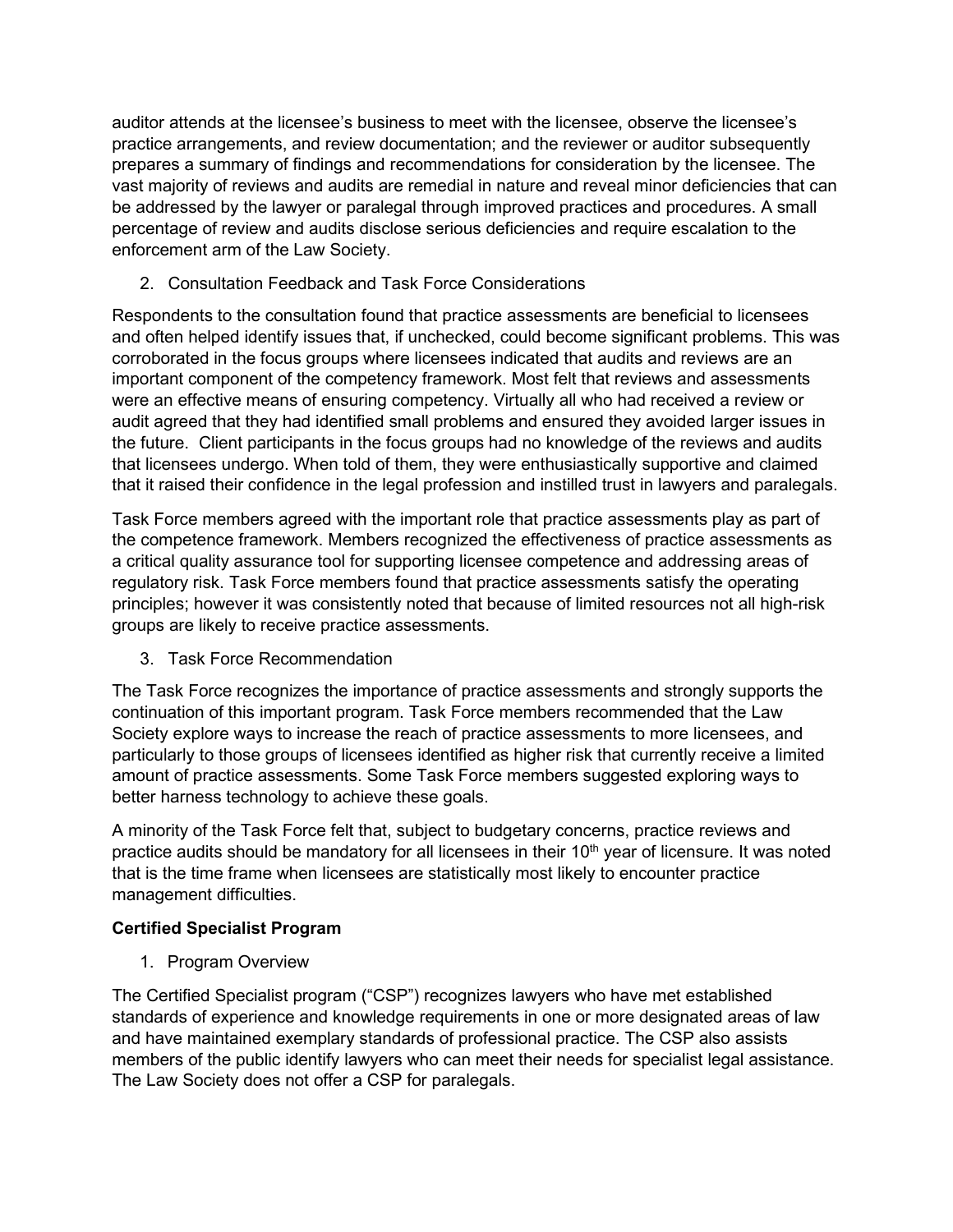Certified Specialists are permitted to use "C.S." as a post-nominal designation. The C.S. designation is an indication to the public and to colleagues that the specialist has demonstrated elevated standards of competence in their area of practice. As of 2020, 784 lawyers were designated as Certified Specialists, representing approximately 2% of practising lawyers. The relatively low percentage of lawyers designated as specialists has been consistent for several years. The program has undergone at least two significant revisions since its inception to increase the level of participation, but this has not had a marked impact on enrollment. Despite the small number of Certified Specialists in the province, those that have committed the time and effort to become certified value being recognized in their field and the ability to distinguish themselves from others in their practice area. There is no data readily available about whether the public relies on the C.S designation in selecting legal counsel.

2. Consultation Feedback and Task Force Considerations

There were not many submissions made regarding the CSP. Slightly over half of respondents who made submissions regarding the CSP indicated a preference that the program should be kept or modified. Slightly less than half indicated a preference that it be eliminated altogether. Most respondents who wanted the program eliminated had not participated in the program (although some had heard of it or had interacted with other lawyers who were certified specialists). Those who wanted the CSP eliminated did not think that it is a true marker for excellence in the profession or that it had significant utility.

<span id="page-11-0"></span>3. Task Force Recommendations

The Task Force recommends that the CSP should be eliminated except for the Indigenous Legal Issues specialization. All existing Certified Specialists should be able to retain and use their C.S. designation until they retire, cease practising or surrender their practising license with the Law Society.

The Task Force was of the view that the CSP does not meet the principles of an effective competence regime. Task Force members noted that there has been a limited uptake in the CSP, and many felt that the program does not assure or improve licensee competence. It was felt that the energy and efforts expended on continuing the CSP could be better put to other programs that are more consistent with the principles.

Task Force members also noted that there is no ongoing evaluative component as part of the CSP. The CSP does not include a mechanism for ensuring ongoing elevated expertise in the subject area once a licensee has obtained a C.S. designation (other than the CPD requirement applicable to all licensees).

<span id="page-11-1"></span>4. Grandparenting of existing Certified Specialists

All Task Force members felt that existing Certified Specialists should be grandparented. A majority of Task Force members believed that Certified Specialists should retain and be able to use their C.S. designation until they retire from the practice of law. This would recognize the work that Certified Specialists had put into achieving their designation while allowing the Law Society to wind down the program.

A minority of Task Force members believed that Certified Specialists should retain their C.S. designation for five years after which time the use of the designation should be concluded. Those who recommended this approach felt that the C.S. designation does not provide a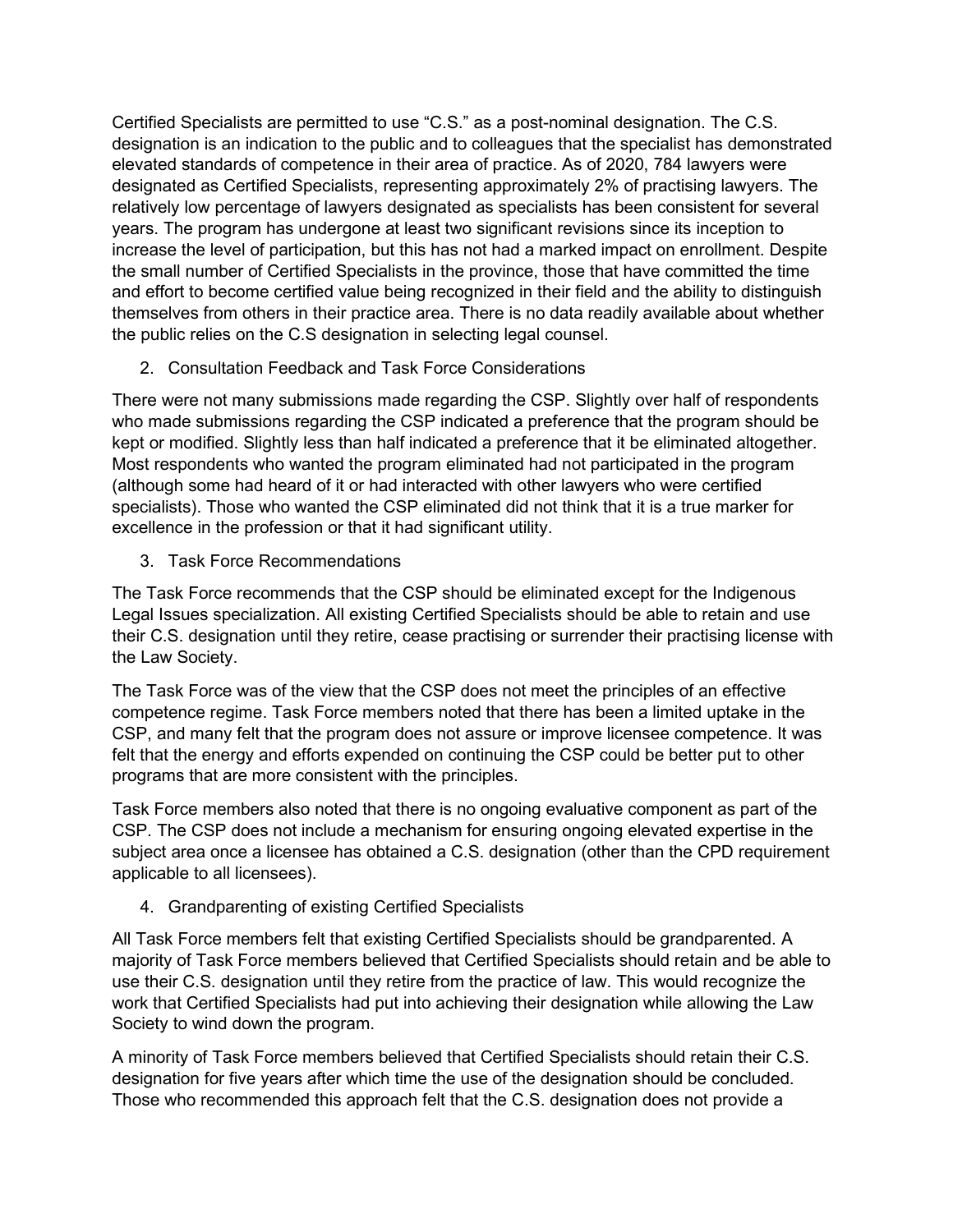protection for the public and that its continued use after the Law Society is no longer maintaining the program may, in fact, mislead the public. As such, it makes sense to wind it down in a shorter period.

<span id="page-12-0"></span>5. Indigenous Legal Issues Specialization

The Indigenous Legal Issues specialization comprises core requirements and three distinct, but related sub-specializations that each has its own set of experience, knowledge and skills requirements. The three sub-specializations are: Rights and Governance, Litigation and Advocacy, and Corporate and Commercial. It was developed in 2016 after significant consultations with Indigenous and legal communities.

The required skills for all sub-specializations include demonstration of the ability to properly articulate the Indigenous perspective and to effectively serve Indigenous clients. To this end, inter-cultural competencies have specifically been integrated into the standards. Applicants are required to submit a brief statement confirming that they have obtained a significant understanding of Indigenous cultures, perspectives and contexts. They must also submit a reference from an Indigenous community member as one of the four references required as part of the application process.

The Task Force recognized that the Indigenous Legal Issues specialization is unique in the CSP in that it certifies both substantive legal specialization and inter-cultural understanding. It is intended to enhance the level of service to Indigenous Peoples by providing a mechanism by which excellence in Indigenous legal matters is both identified and encouraged. For these reasons, it is interconnected with the Law Society's Indigenous Framework and commitments to reconciliation. As such, any recommendations regarding the Indigenous Legal Issues specialization should be made by the Equity and Indigenous Affairs Committee (EIAC), with the input of the Indigenous Advisory Group (IAG). To this end, the Task Force recommends retaining the Indigenous Legal Issues specialization in its current form until the EIAC has had an opportunity to engage with IAG, review the specialization and determine what role it plays in the Law Society's Indigenous Framework and commitment to reconciliation. Depending on its conclusions, EIAC may recommend that the specialization be continued in its current form, revised or replaced by another program to enhance competence in Indigenous legal matters.

### <span id="page-12-1"></span>**Continuing Professional Development Requirement**

1. Program Overview

Continuing Professional Development is defined as the maintenance and enhancement of a licensee's professional knowledge, skills, attitudes, and professionalism throughout their career. The Law Society requires licensees who are practising law or providing legal services to complete 12 CPD hours each year, including at least three professionalism hours and up to nine substantive hours. Professionalism CPD must be related to professional responsibility, ethics, or practice management. As of 2021, at least one professionalism hour each year must relate to equality, diversity, and inclusion topics.

2. Consultation Feedback and Task Force Considerations

The vast majority of respondents indicated their preference that the CPD requirement be maintained as is or enhanced, with very few respondents stating it should be eliminated or curtailed. Most respondents indicated that CPD is an important part of how they maintain their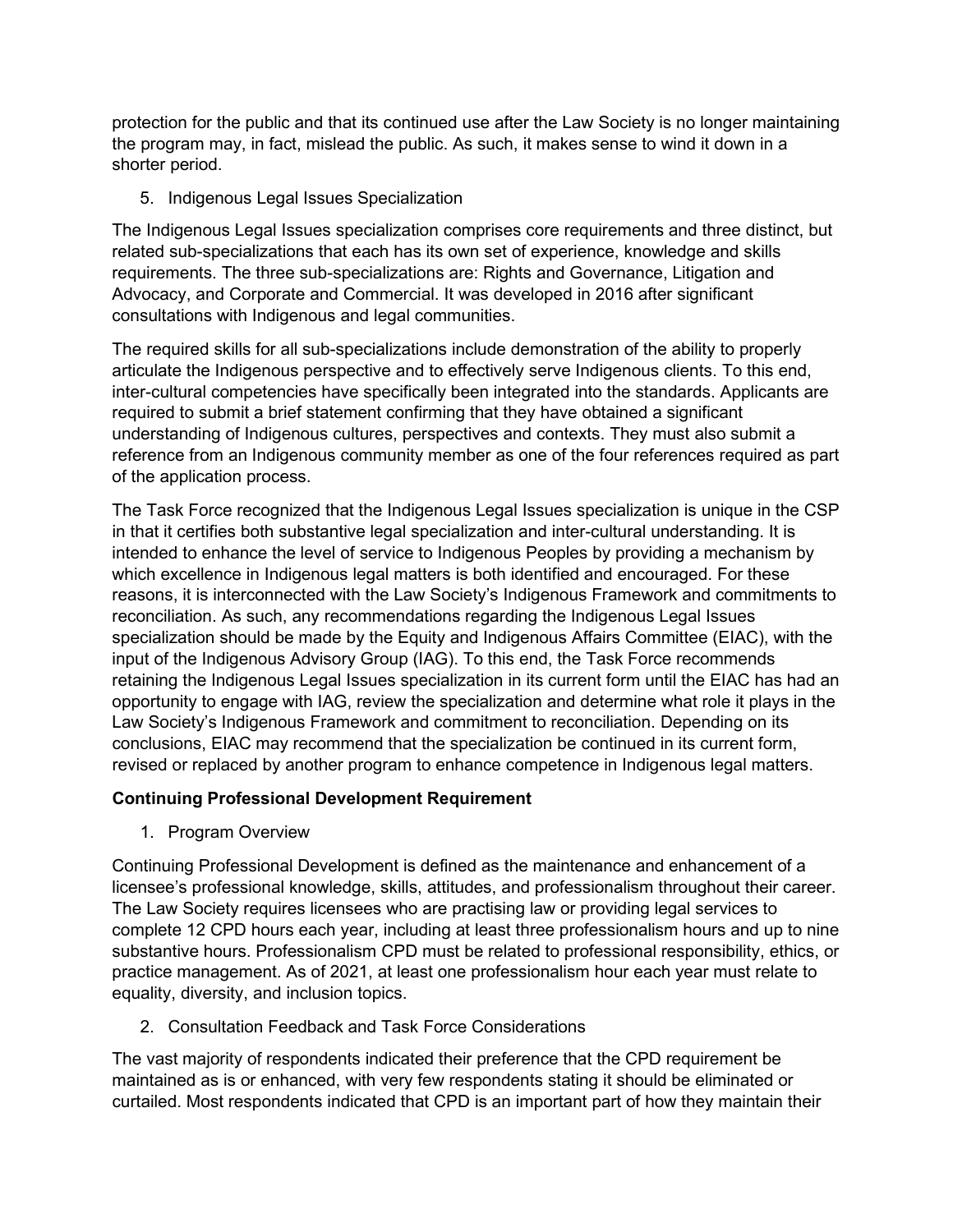competence. This was corroborated in the focus groups where every licensee and client who participated indicated that the CPD requirement should be maintained. Licensees in the focus groups universally indicated that they view CPD as an essential component of the competence framework and an important part of their own competency and means of keeping up with changes to the law and developments within the profession. Further, during the focus groups, licensees advised that their CPD requirement is an important component to maintaining societal trust in their position as a lawyer or paralegal. The client participants in the focus groups had no knowledge of the CPD requirements that licensees undergo. When told of them, they were enthusiastically supportive and claimed that it raised their confidence in the legal profession and instilled trust in lawyers and paralegals.

A recent study of quality assurance and competence assessment mechanisms across various professions and jurisdictions found that in all jurisdictions and professions examined, continuing education or CPD were explicitly identified as critical to the maintenance of professional competence[.10](#page-13-2) All 91 regulatory bodies reviewed for the study required practitioners to complete some form of life-long learning to be eligible for annual renewal of registration.

<span id="page-13-0"></span>3. Task Force Recommendations

Task Force members noted that the CPD requirement allows licensees the flexibility to determine their greatest needs and develop forward-looking plans for their learning. Further, it provides enough flexibility for licensees to adapt their CPD learning, as the law and licensee needs develop. Task Force members recommend maintaining the status quo with respect to licensees' annual CPD requirements.

<span id="page-13-1"></span>4. The six-hour limit on viewing or listening to archived or recorded CPD

Currently, licensees can only claim up to six hours of CPD by viewing or listening to archived or recorded CPD without a colleague. The remaining six hours must be interactive. In response to the pandemic this requirement has been waived over the past two years with no discernible disruption or adverse impact on licensee compliance.

The Task Force recommends eliminating the six-hour limit. Task Force members felt that the elimination would allow for flexible delivery options that allow licensees to engage in professional development activities when and where they need. Further, it would likely result in cost savings for licensees through decreased travel costs, particularly for licensees practising outside of urban centres.

The Task Force agreed that, where appropriate, CPD should be interactive in nature to facilitate an active learning experience for licensees; however it was not felt that the six-hour limit achieves this goal.

<span id="page-13-2"></span><sup>&</sup>lt;sup>10</sup> Zubin Austin and Paul A.M. Gregory, "Quality Assurance and Maintenance of Competence Assessment Mechanisms in the Professions: A Multi-Jurisdictional, Multi-Professional Review" (2017), Journal of Medical Regulation Vol. 103, No. 2, online:

[https://meridian.allenpress.com/jmr/article/103/2/22/80878/Quality-Assurance-and-Maintenance](https://meridian.allenpress.com/jmr/article/103/2/22/80878/Quality-Assurance-and-Maintenance-of-Competence)[of-Competence.](https://meridian.allenpress.com/jmr/article/103/2/22/80878/Quality-Assurance-and-Maintenance-of-Competence).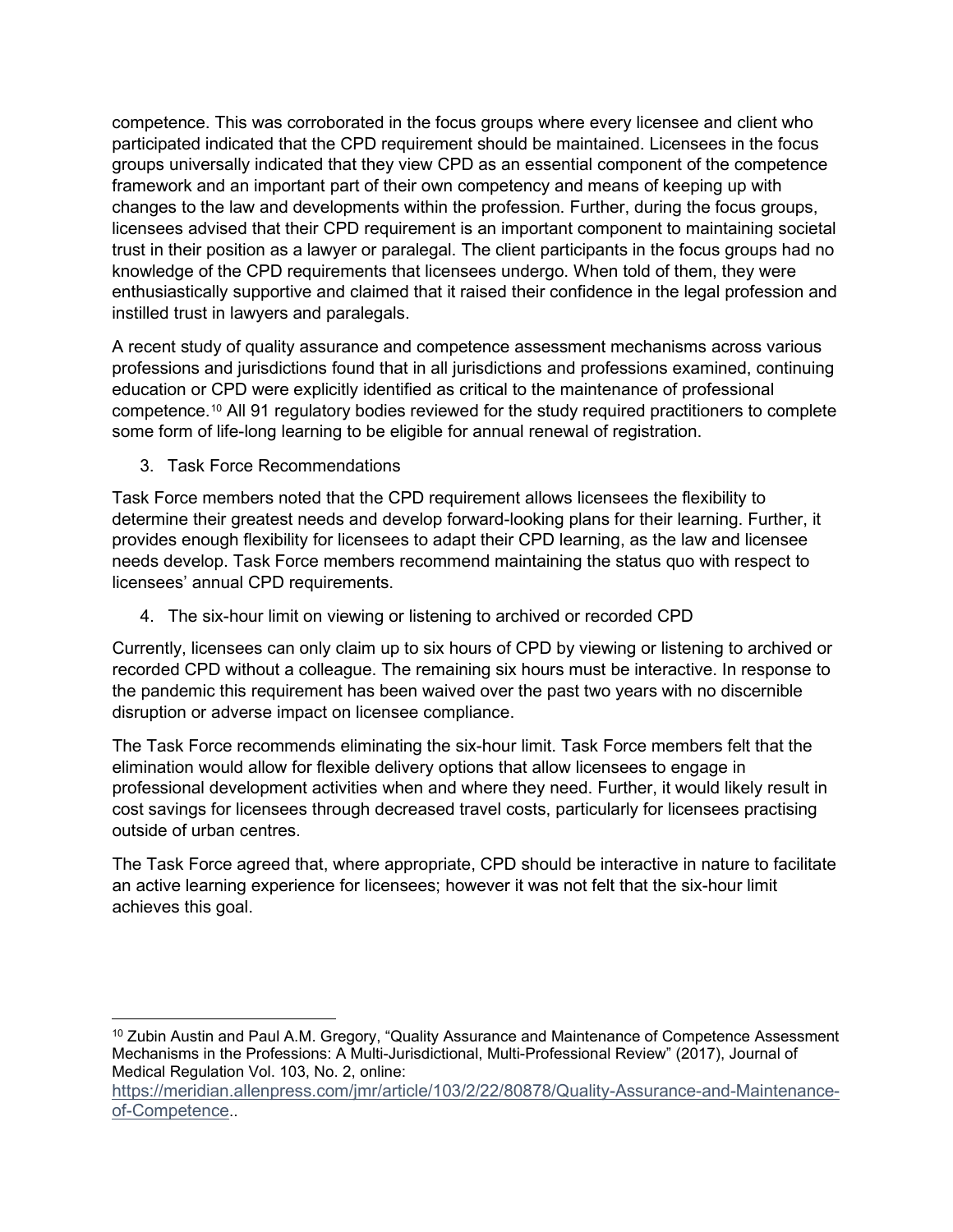### <span id="page-14-0"></span>**Mentorship and Coach and Advisor Network**

### 1. Program Overview

The goal of the Coach and Advisor Network ("CAN") has been to promote and facilitate a systematic approach to enhancement of lawyer and paralegal competence through peer connection and support, particularly for those in sole and small practices and new licensees who may not have ready access to colleagues and senior practitioners. CAN expands upon the traditional concept of mentoring through a more structured and focussed process. The program provides lawyers and paralegals with access to short-term, outcome-oriented relationships with volunteer coaches and advisors drawn from the professions. Advisors provide limited scope assistance with substantive and procedural law inquiries on client files. Coaches assist with longer term objectives involving the implementation of best practices over a 3-month period.

2. Consultation Feedback and Task Force Considerations

There was near universal agreement amongst respondents that mentorship is an invaluable experience for mentors and mentees alike, and that it should be encouraged. In the focus groups licensees pointed to mentorship as the second most valuable part of licensees' competency, ongoing learning and professional development, only surpassed by the CPD requirement. At the same time, many respondents and focus group participants, and particularly paralegals, indicated that finding a mentor is difficult. This has been exacerbated by the pandemic.

<span id="page-14-1"></span>3. Task Force Recommendation

The Task Force agreed with the importance of mentorship and CAN as part of the competence framework. The Task Force strongly supports the continuation and enhancement of CAN. Further, Task Force Members encouraged the Law Society to consider opportunities to promote and facilitate mentorship awareness and relationships by:

- emphasizing the importance of mentorship relationships;
- encouraging licensees to be coaches, advisors or mentors;
- producing resources for licensees on how to make the most of these relationships;
- establishing a program on effective mentor/menteeship; and
- promoting and providing more resources to the Coach and Advisor Network.

### <span id="page-14-2"></span>**RECOMMENDED NEW INITIATIVES**

While the Task Force agreed that the existing Law Society programs provide a strong basis for continuing competence, Task Force members felt that there remain some gaps in ensuring post-licensure competence. Specifically, Task Force members felt that licensee technological competence and practice management and communications issues for sole practitioners remain challenges that the current programs do not fully address. In determining initiatives to fill these gaps, the Task Force was guided by the same operating principles that it used to consider existing programs.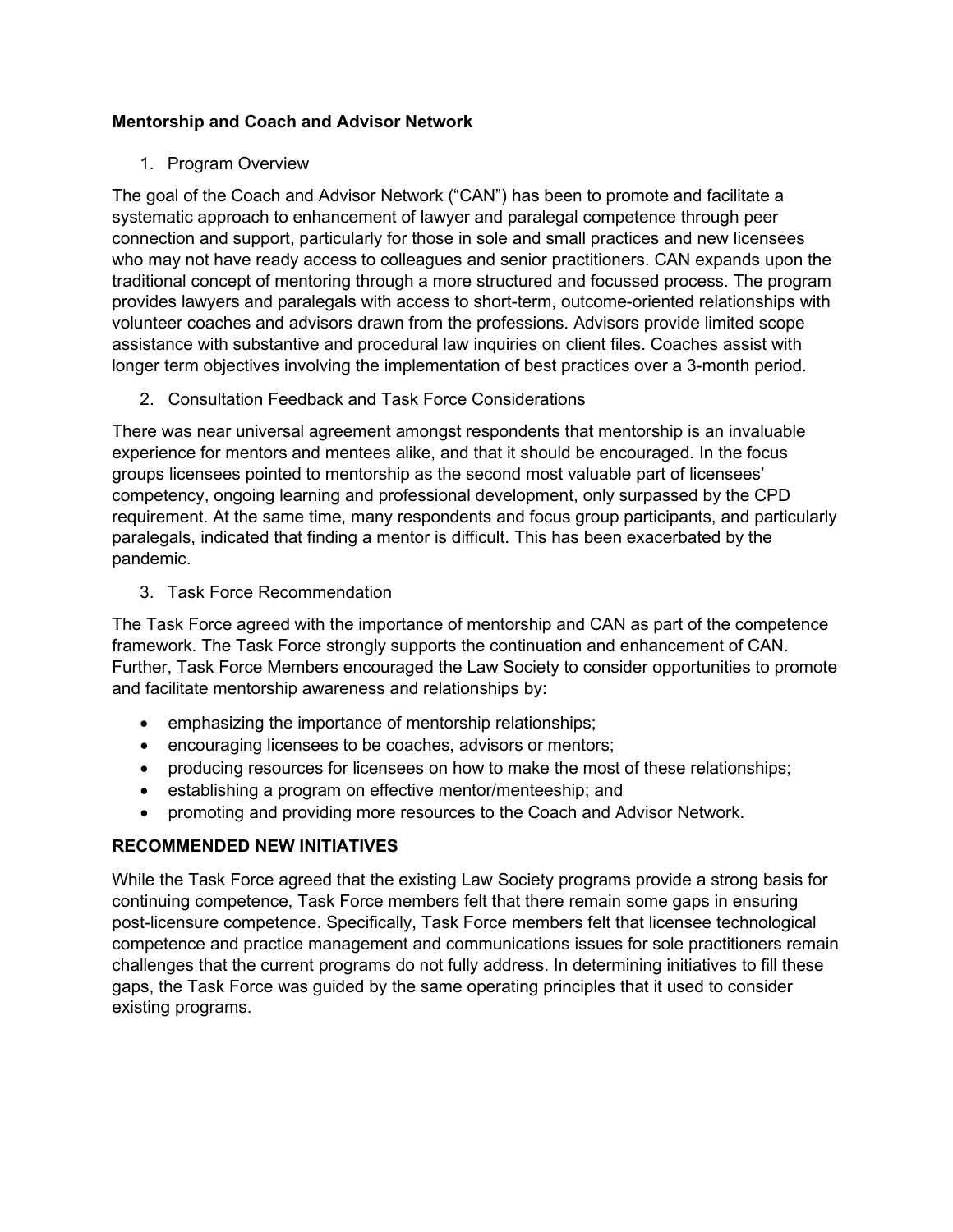### <span id="page-15-0"></span>**A Practice Essentials Course for Licensees starting Sole Practices**

<span id="page-15-1"></span>1. Task Force Recommendation

The majority of Task Force members recommend that all licensees who are designating as sole practitioners be required to take a course of practical and effective "front end" training on the foundational topics, i.e., those resulting in the highest incidence of complaints, malpractice claims and identified practice deficiencies.

The legal education and licensing placements for new licensees do not consistently provide all the necessary skills to understand and mitigate these risks and run effective legal practices. Instead, new licensees who are starting as sole practitioners are required to independently learn and develop the foundational systems, structures and habits to mitigate these risks while, at the same time, opening a firm, developing a client base and beginning their professional legal careers.

Experienced licensees transitioning to sole practices also need to develop skills, structures and systems to mitigate the risks associated with operating as a sole practitioner. Those who have been working in mid-sized or large firms are unlikely to have been directly exposed to the processes related to law office management, accounting and bookkeeping, and file management.

Errors in practice management and client service can have profound implications for clients who cannot exercise their rights or experience financial losses. They also impact licensees. For a licensee starting a sole practice, a malpractice claim or Law Society complaint can be a devastating personal blow and have significant long-term implications on the practice's success.

A practice essentials course would set new sole practitioners up for commercial and professional success by ensuring that all licensees starting new firms are equipped with the requisite knowledge and resources to operate as sole practitioners. Task Force members feel that this would be a significant risk management achievement for the Law Society and is likely to have a measurable impact on licensee competence and public interest protections.

The practice essentials course would be complementary to the resources available for licensees starting new sole practices, such as the *Guide to Opening Your Law Practice* and the CPD programs that the Law Society produces for licensees who are in the process of starting a sole practice.

Recently, the Law Society also launched Bridge to Practice, a new initiative designed to supplement the academic education and experiential training received by articling students and newly licensed lawyers with free, hands-on learning opportunities. Bridge to Practice provides tools for new lawyers to enhance their knowledge and skills as they begin their legal careers. Leveraging archived programming from the Law Society's CPD library, the Bridge to Practice content has been carefully curated to address some of the most pressing topics for new lawyers in core practice areas, as well as practice management and the business of law. Bridge to Practice will be expanded to paralegals in 2022.

Despite these useful resources, there is no single interactive program that provides a full overview of the foundational topics needed for operating a sole practice. It is left to licensees to determine their knowledge deficiencies and undertake to address them. That is the void that the practice essentials course would fill.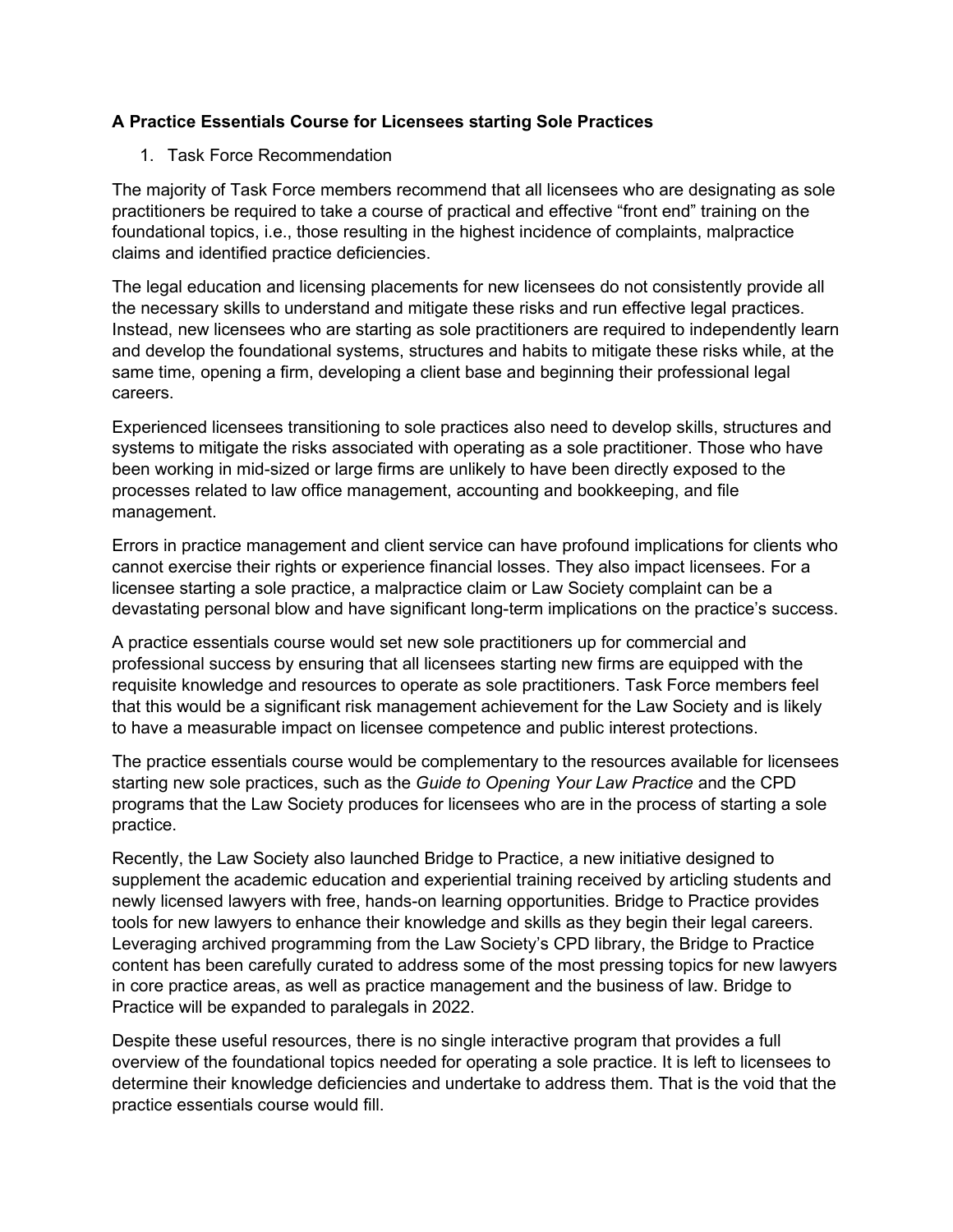A practice essentials course would be consistent with other jurisdictions that have implemented mandatory post-licensure courses for lawyers opening a sole practice. [11](#page-16-1) An overview of these courses can be found at Appendix C.

<span id="page-16-0"></span>2. The Practice Essentials Course

The practice essentials course would involve online classes delivered incrementally over either a few months or a year, totalling approximately 30 hours. The course would be offered as an executive style course providing significant points of interaction, practical training and evaluative components.

The topics covered would include, broadly, client service and communication; financial and practice management; the business of running a law practice and professional responsibility in practice. Practical lessons, advice and materials would be provided on issues such as financial obligations; accounting for law firms; available software for law firm financial records; how to deal with your financial institution; billing practices; hiring employees; setting up an office; file management and organization. Some topics would be contextualized between barristers, solicitors and paralegals. Key features of the program delivery would include:

• **Online Delivery** – The course would be offered primarily online to ensure accessibility to licensees across the province. Opportunities for in-person activities could be offered, including as part of a culminating workshop or networking event.

• **Interactive** – Although the course would be delivered primarily online, it would be designed to facilitate interaction between participants and instructors through discussion groups and forums.

• **Self-paced modules** – Content would be broken down into separate modules to support the learning needs of practitioners who require flexibility to balance their professional and personal obligations. A modular format would allow learners to undertake the course in manageable sections and focus on specific themes and concepts in a progressive manner.

• **Practically-oriented** – The course would focus on application of principles and best practices to the individual licensee's practice. Learning outcomes would emphasize goal setting, reflection, and business planning. Case studies, including lessons learned from the regulatory stream, with instruction and feedback from investigators and disciplinary counsel who "have seen it all" would be used to illustrate concepts and principles in context.

• **Evaluative** – The course would embed assessment activities appropriate for professional adult participants. Assessments would be focused on developing a thorough understanding of client service and practice management best practices.

Supplementary to the course, materials would be provided to participants. These would include supports that would serve as both a workbook and a post-course reference tool for participants, consisting of practice guides, precedents, scenarios, and checklists. There would also be substantive law resources for core practice areas such as real estate and wills and estates.

<span id="page-16-1"></span><sup>&</sup>lt;sup>11</sup> Because Ontario is the only province that regulates paralegals, there are no comparable required postlicensing courses for sole practitioner paralegals. A brief environmental scan of countries with common law legal systems reveals that this would be a novel initiative for paralegals.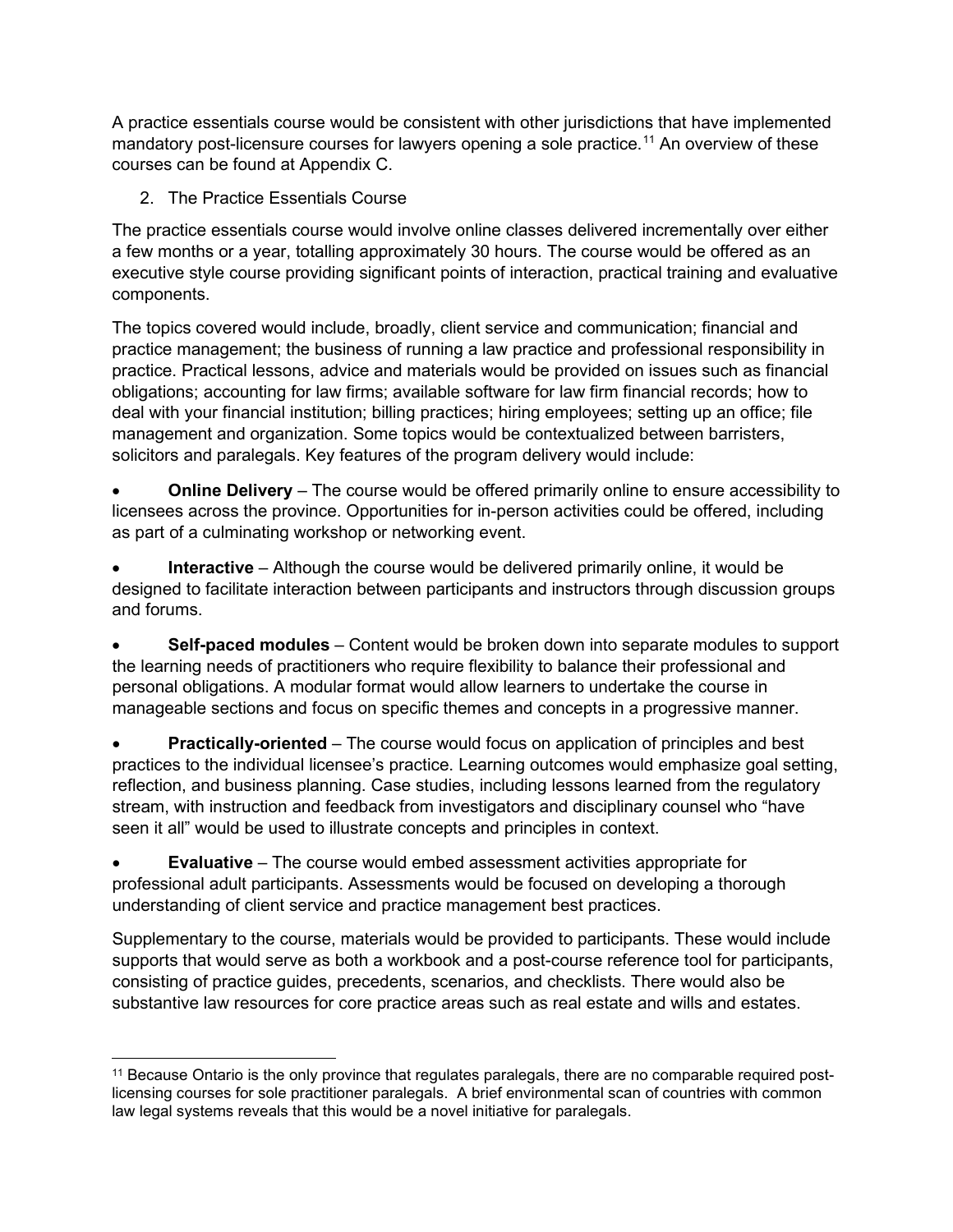In addition, the Law Society would explore the following additional benefits for course participants:

- Participants would not be subject to a practice assessment for five years following their completion of the practice essentials course unless there are complaints or claims against the licensee;
- A voucher towards free Law Society CPD;
- Automatic fulfilment of CPD hours for the following reporting year given the duration of the course (note that the course will be sufficient CPD hours for the year in which it is taken and, given its length, will sometimes span two calendar years);
- A certificate or credential to provide recognition to participants who have successfully completed the course and to signal a level of assurance to the public;
- A reduction in LawPRO premiums through the Risk Management Credit or other means; and/or
- Assignment of a mentor, coach, or peer group for a 6–12-month period following completion of the course to facilitate ongoing support and accountability.

There would be multiple intakes each year to allow licensees to access the course as they select into a sole practice category.

While the course would initially be offered only for licensees starting, or intending to start, new legal practices, the Law Society could explore ways to expand it on a voluntary basis once it is established.

<span id="page-17-0"></span>3. Benefits to New Sole Practitioners

A significant number of lawyers and paralegals in Ontario operate sole practices providing fundamental legal services to individuals in critical areas ranging from family law to criminal defence to residential real estate and other personal or small business services. Approximately 32% of lawyers and 55% of paralegals in private practice are sole practitioners. However, Law Society and LawPRO data show that sole practitioners struggle with client service and practice management issues, when compared to their counterparts in larger firms. This has profound impacts on the licensees as well as their clients and the general public. Further, the Law Society spends significant resources reacting to regulatory complaints that arise from these errors.

Each year approximately 775 lawyers and 220 paralegals change their status with the Law Society to sole practitioner for the first time. Of those who make this status change, approximately 280 lawyers and 100 paralegals each year are new licensees. This means approximately 12% of new lawyers and 10% of new paralegals start their legal careers as sole practitioners.

A practice essentials course will set these new sole practitioners up for long term success and have the same impact as practice assessments. While only approximately 5% of newly formed sole practices receive a practice assessment each year, those practices are approximately 20% more likely to remain sole practices five years later, compared to soles who do not undergo a practice review or spot audit. By moving the lessons gleaned from spot audits and practice reviews to a proactive course, the Law Society has a unique opportunity to extend the benefits of those practice assessments to all licensees starting sole practices.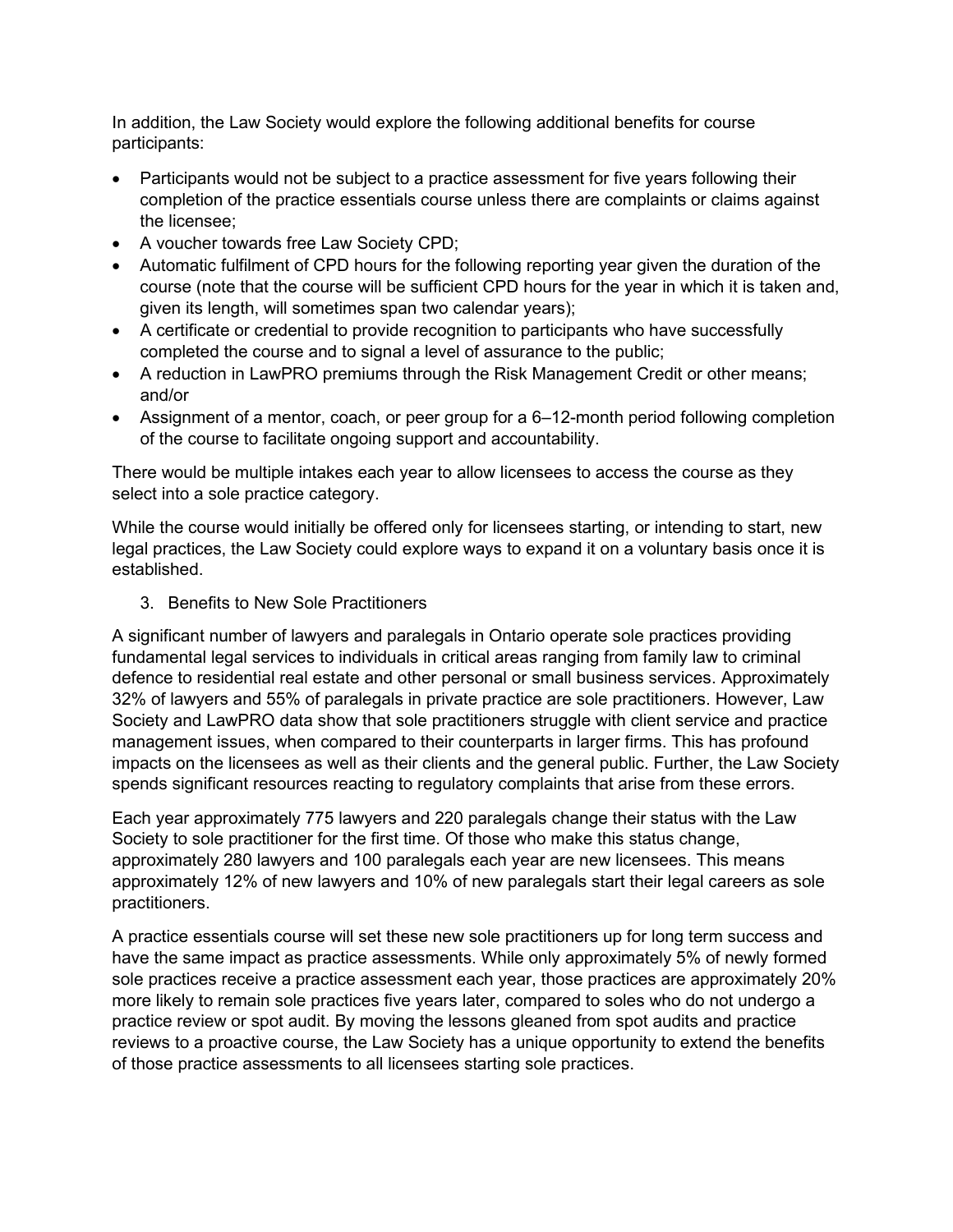The practice essentials course will provide licensees who are starting out as sole practitioners with a road map to the most critical information that they need to be successful in starting their sole practices. Licensees will spend less time determining their knowledge gaps and finding resources and more time setting up the necessary structures and learning new skills.

Further, it will allow course participants to start their sole practice with added confidence and security in their ability to manage their firm. It will help ensure licensees are providing better client service, communicating more clearly with their clients and have the knowledge and strategies to avoid common mistakes.

The course would also provide a direct opportunity to socialize and promote the Law Society's voluntary practice supports such as the Coach and Advisor Network, the Practice Management Helpline, the Member Assistance Program and many online resources which are available free to licensees, most of which have been designed to address the needs of soles and smalls.

<span id="page-18-0"></span>4. Benefits to the Public

The Law Society has a statutory duty to ensure baseline competence of lawyers and paralegals in the public interest and ensuring entry level competence for sole practitioners is critical to complying with this duty. The practice essentials course will provide foundational knowledge and practical skills that can reduce the errors that impact clients and opposing parties.

Many sole practitioners act for clients with limited exposure to legal issues or concerns and are relied upon for real estate transactions, landlord and tenant issues, estate planning, collections or establishing small businesses. Other sole practitioners practise in areas of law that serve clients of limited means or education or dealing with crises such as family breakdown or arrest. Those clients are relying on their paralegal or lawyer to resolve issues of critical personal importance. Reducing the risk of practice management and communication errors for licensees will be a further protection to members of the public. The practice essentials course is an opportunity to proactively develop the skills to work with these clients and mitigate risks to the general public.

By ensuring that licensees opening sole practices receive structured training on the foundational issues related to client communication and practice management, the Law Society is seizing a unique opportunity to mitigate risks that sole practitioners will make mistakes related to client service and practice management. A practice essentials course could have a measurable positive impact on licensee competence and provided added public protections.

<span id="page-18-1"></span>5. Benefits to the Law Society of Ontario

Ensuring that licensees understand how to effectively serve their clients is an important aspect of the Law Society's statutory obligations. In addition, the adoption of the course could have longer term benefits to Law Society operations.

The more licensees that are set up for success at the commencement of their sole practice careers, the less likely it is that the Law Society will need to address issues in the regulatory stream. Practice management habits are formed early in one's legal career and Law Society statistics indicate that licensees who become sole practitioners within two years of being licensed are likely to remain sole practitioners for the duration of their careers. Reactive regulation is more expensive and it is anticipated that the practice essentials course would, in the long term, result in further cost savings.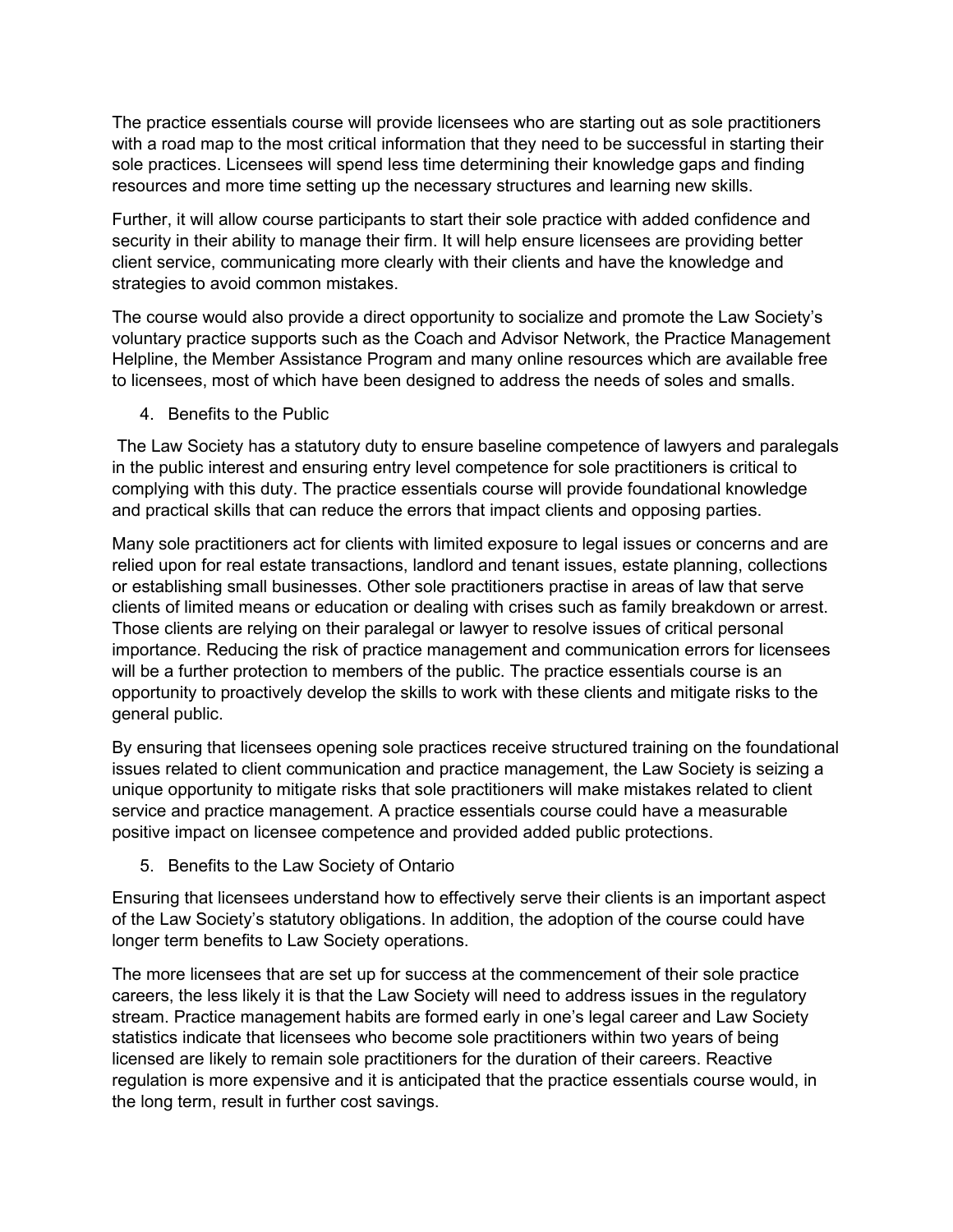Moreover, the course could have positive impacts on the Law Society's quality assurance regime. All licensees completing the practice essentials course would receive up-front training and competence development, similar to the remedial support that licensees receive during practice assessments. Accordingly, the implementation of this course may create opportunities to reallocate the Law Society's practice assessment resources to more licensees and to address some of the areas of interest expressed by the Task Force. For example:

• The percentage of sole practitioner lawyers and paralegals being assessed by the practice review program is small relative to the overall population of sole practitioners. Lawyers and paralegals who have taken the course in the past five years could be removed from the pool of sole practitioners subject to a practice review, allowing the Law Society's quality assurance to benefit a greater number of licensees overall.

• Currently the practice review program focuses on lawyers in their first eight years of practice. Removing lawyers who have taken the practice essentials course from the pool of sole practitioners subject to a practice review could also create space for practice reviews of lawyers who have been licensed for 10 or more years and who are more likely to demonstrate practice deficiencies.

• Alternatively, audits and reviews of sole practitioners who have taken the course could be reduced in scope, reducing the time and resources involved for the Law Society and for licensees.

Opportunities to further streamline the practice audits program could evolve organically as more licensees in sole practice have taken the course and achieved a core level of competence.

<span id="page-19-0"></span>6. Impacts to Licensees starting up Sole Practices

Each licensee designating as a sole practitioner would be required to register and begin the practice essentials course within 12 months of opening their new firm.

Licensees would be required to take approximately 30 hours of training. This represents a significant time commitment for a licensee also setting up a new sole practice, however the proposed modular structure and online modality creates flexibility for participants. The time spent taking the practice essentials course would be offset, to some extent, by a reduction in the hours that they would need to dedicate to CPD in the calendar year(s) in which they take the course.

Further, as outlined above, the Law Society could consider either reducing the scope of practice assessments or refocusing practice assessments away from course participants during the five years following completion of the program. This would save further time for the licensee that would have been spent preparing for and attending at the practice assessment.

Finally, it should be noted that the information being taught during the practice essentials course is essential information for all sole practitioners that all licensees starting sole practices will need to familiarize themselves with. The time spent in the practice essentials course would have been spent locating and obtaining this information from another source.

A minority of Task Force members felt that any new practice essentials course should not be mandatory, and some Members felt that there was no need for the proposed course at all.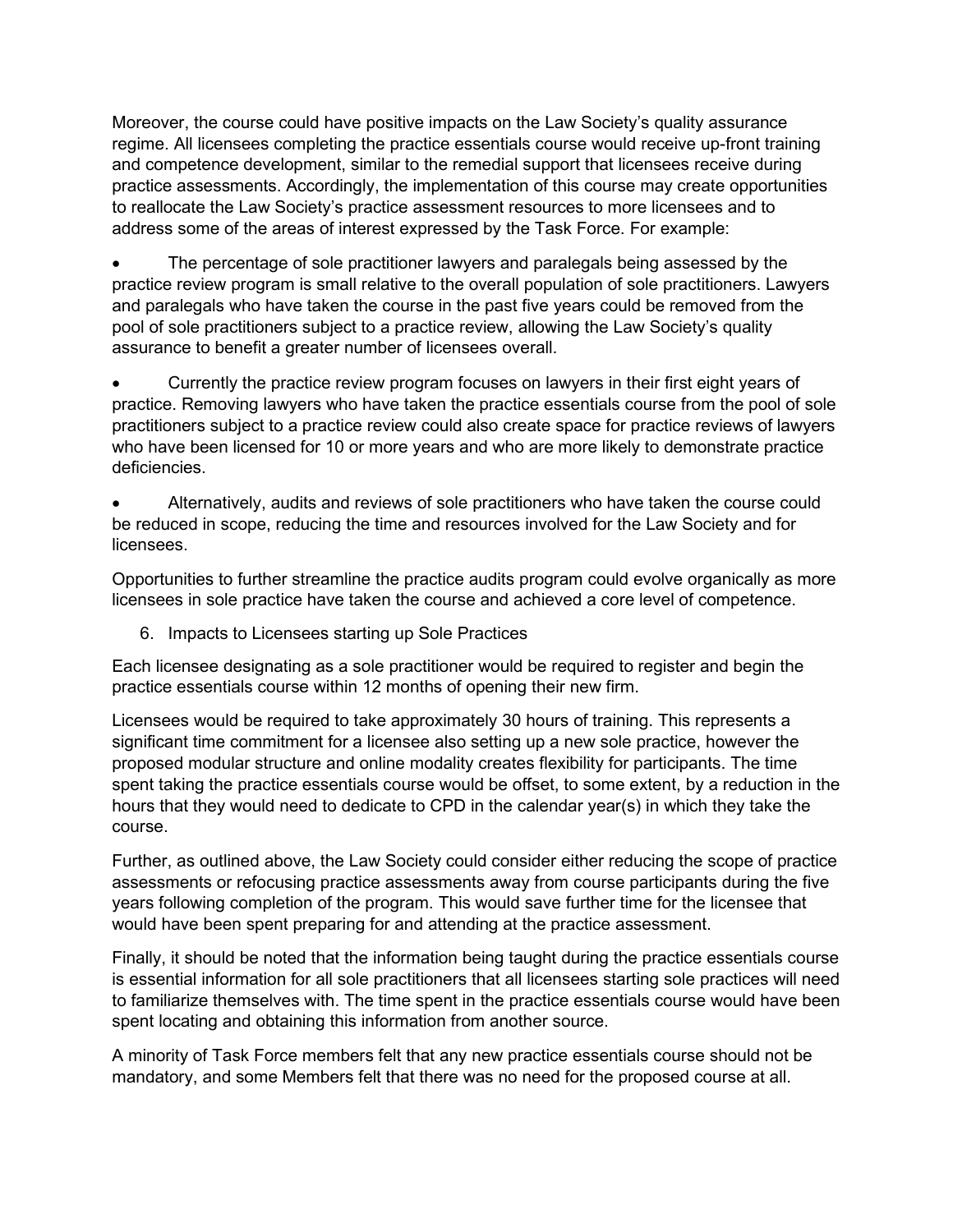Those who did not want the course to be mandatory felt that it was an additional burden for licensees starting a new firm or that there are already sufficient resources available.

<span id="page-20-0"></span>7. Cost Considerations to the Law Society

The cost estimate for developing a practice essentials course is \$500,000. This would include configuration of an online platform; online course design and content development as well as the development of course materials and translation. The development costs would be borne by the Law Society.

<span id="page-20-1"></span>8. Ongoing Operational Costs

Ongoing operational costs are estimated to be \$500,000 - \$600,000 per year. These projections include costs for additional staff resources as well as continued course updates and improvements.

For most programming provided by the Law Society, a cost recovery model is used where program participants pay an amount that offsets the ongoing operational costs. However, the Task Force felt that ongoing operational costs for attendees of the practice essentials course should be offset by averaging some of the costs amongst all Law Society licensees. At the same time, the Task Force felt that the practice essentials course should not be free for attendees.

The Task Force proposes that the Law Society should charge attendees a modest amount (for example, \$250) with the remaining operational costs averaged amongst all licensees (which is estimated to be approximately \$5 per licensee).

The Task Force noted that the benefit of the course was such that a modest fee was justifiable for someone opening a new business; while averaging some of the operations cost recovery across all Law Society licensees would ensure that the course participants do not have an additional significant fee. Task Force members pointed to the following four reasons for averaging some of the costs among all licensees:

- 1. The practice essentials course would elevate the legal profession, benefitting all licensees. Ensuring that licensees understand practice management basics will ensure that the legal profession is more credible, competent and reliable. That in turn raises the reputation of the entire legal profession and instills the public with more confidence in the profession's overall competence.
- 2. Sole practitioners play a vital access to justice function in Ontario, as they primarily serve individuals, families and small businesses. As such, it is critical that they are able to access, understand and implement the knowledge and tools needed to comply with their professional obligations and run successful practices.
- 3. Many licensees starting a new firm have limited available financial resources. This is particularly applicable to new licensees who have outstanding school fees; licensing costs and examination fees. As such, any significant out of pocket expense would be a burden.
- 4. The anticipated benefits to the Law Society, as noted above, arising from less reactive regulation and reallocation of practice assessments are costs that are borne by all licensees. While the program is not expected to result in immediate Law Society cost savings from those programs, it is anticipated that there will be long term cost savings for all licensees through less reactive regulation.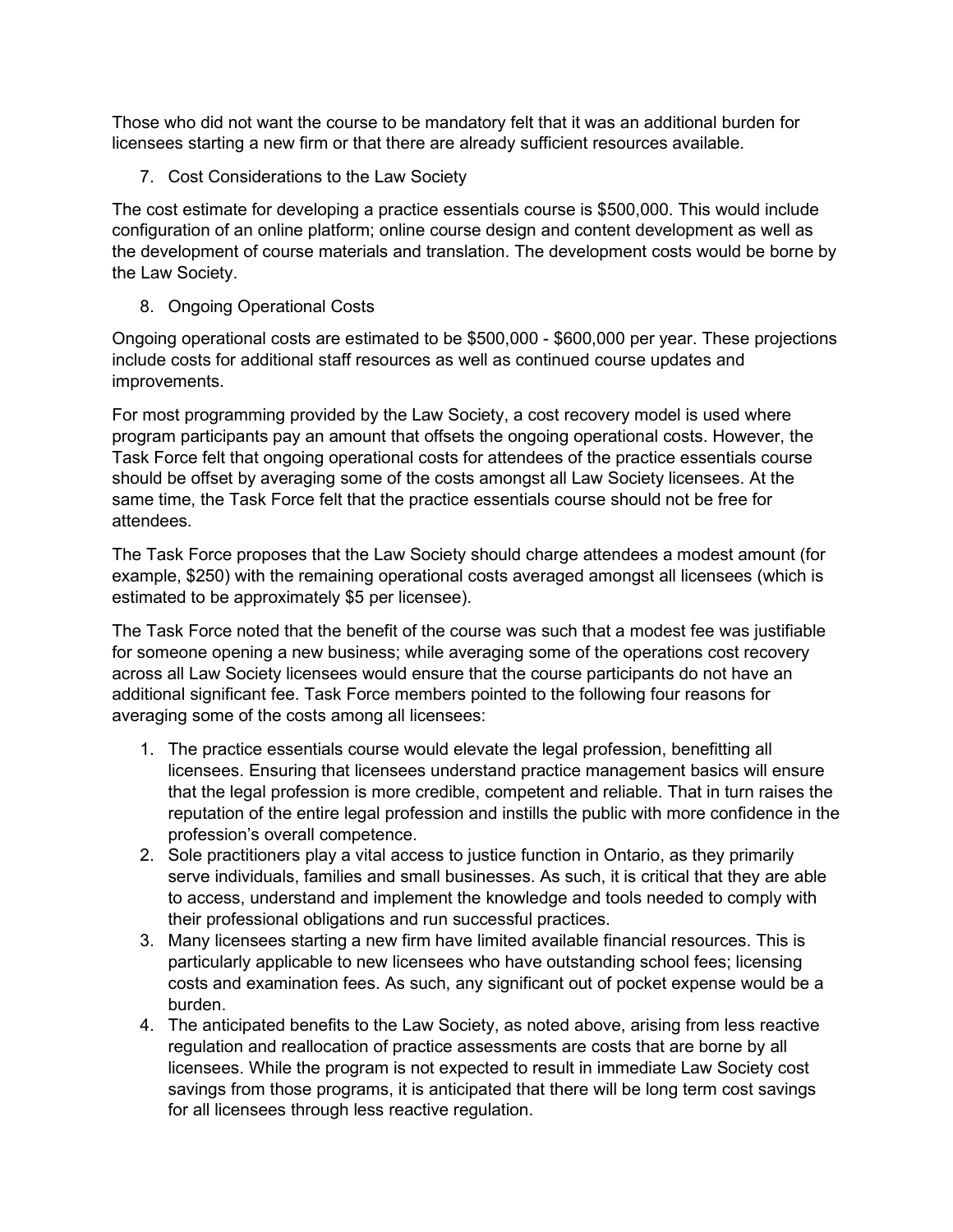A minority of Task Force members felt that attendees should not be charged any fee to attend the practice essentials course. Some felt that new licensees should be exempt from the fee.

Task Force members who did not agree with a mandatory practice essentials course did agree that if it were mandatory the costs should be averaged across all licensees to some extent.

9. Effective Date

<span id="page-21-0"></span>The Law Society aims to offer the first practice essentials course in January, 2024. This will allow time for the Law Society to develop and operationalize the high-quality course outlined above; explore possible course incentives and ensure that the appropriate administration of the course is in place.

### **Supporting Licensee Technological Competence**

The Task Force sought recommendations from the Law Society Technology Task Force on whether technological competence should be encouraged or mandated and, if so, would be appropriate regulation in this area. The Technology Task Force provided the following three recommendations, each of which were adopted by the Competence Task Force. In making these recommendations, the Competence Task Force members considered the same operating principles set out above. Task Force members were particularly interested in ensuring that any recommendations are forward-looking and will keep pace with new and future technological developments.

<span id="page-21-1"></span>1. Task Force Recommendations

The Competence Task Force makes the following three recommendations:

- 1. The Law Society should adopt the Federation of Law Societies of Canada Model Code commentary.
- 2. The Law Society should update the Law Society Technology Guideline.
- 3. The Law Society should provide more resources to help licensees maintain and enhance their technological competence.
- <span id="page-21-2"></span>2. Adopt the Federation of Law Societies of Canada Model Code commentary

The Task Force recommends that the Law Society should adopt the commentary to Section 3.1- 2 of the Model Code developed by the Federation of Law Societies of Canada (Federation).<sup>[12](#page-21-3)</sup> This Section sets out the duty of competence and is similar to the competence obligation in the Law Society's professional conduct rules. It states that a licensee must perform all legal services undertaken on a client's behalf to the standard of a competent licensee. In October 2019, the Federation added new commentary paragraphs to the competence rule that are intended to prompt legal professionals to consider the benefits and risks associated with the use of technology. Further, the commentary sets out an obligation to be technologically competent in

<span id="page-21-3"></span><sup>12</sup> Federation of Law Societies of Canada Model Code of Professional Conduct, online: [https://flsc.ca/wp-content/uploads/2019/11/Model-Code-October-2019.pdf.](https://flsc.ca/wp-content/uploads/2019/11/Model-Code-October-2019.pdf)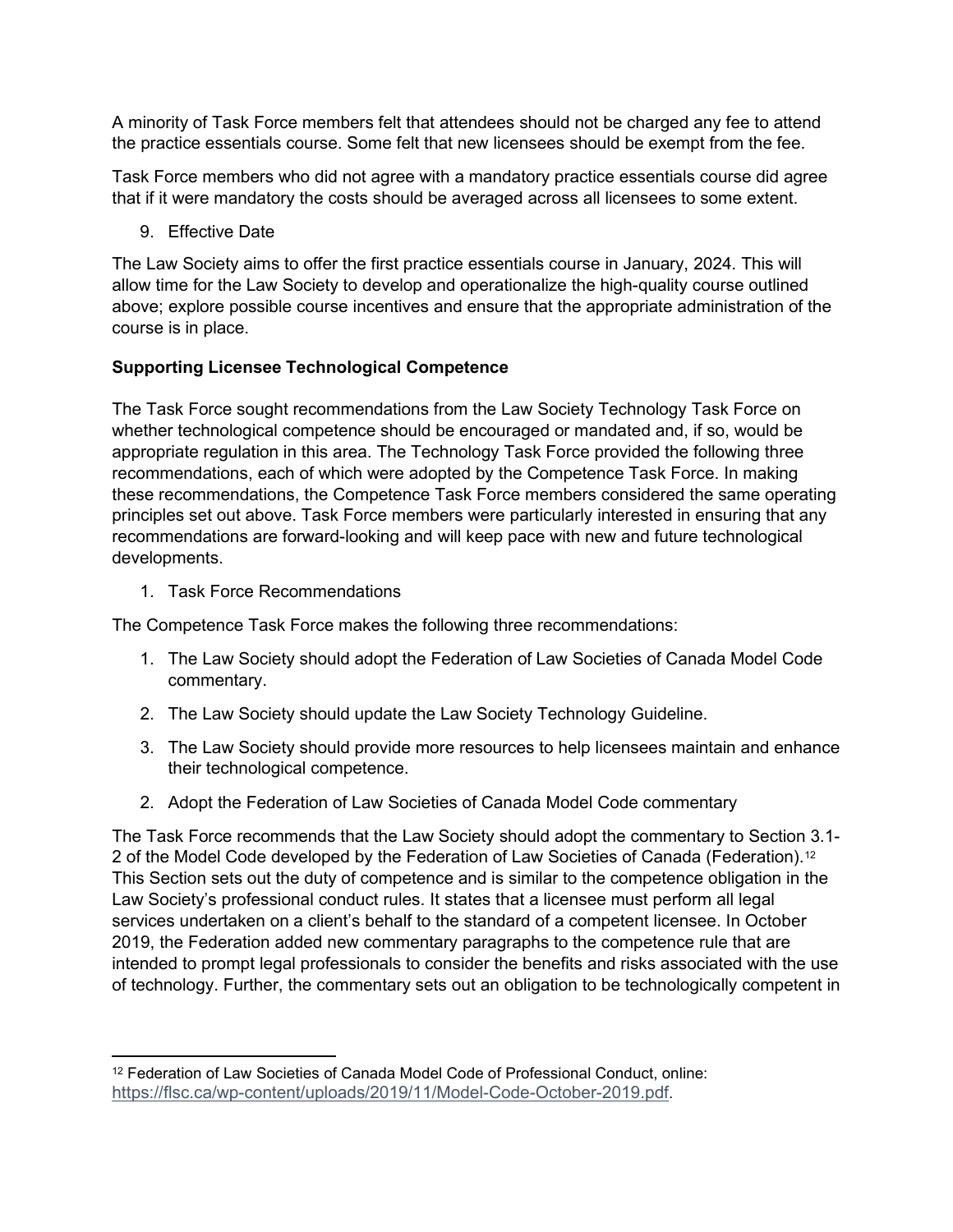a manner appropriate to the licensee's circumstances. The commentary to section 3.1-2 reads as follows:

[4A] To maintain the required level of competence, a lawyer should develop an understanding of, and ability to use, technology relevant to the nature and area of the lawyer's practice and responsibilities. A lawyer should understand the benefits and risks associated with relevant technology, recognizing the lawyer's duty to protect confidential information set out in section 3.3.

[4B] The required level of technological competence will depend upon whether the use or understanding of technology is necessary to the nature and area of the lawyer's practice and responsibilities and whether the relevant technology is reasonably available to the lawyer. In determining whether technology is reasonably available, consideration should be given to factors including:

- a) The lawyer's or law firm's practice areas;
- b) The geographic locations of the lawyer's or firm's practice; and
- c) The requirements of clients.<sup>[14](#page-22-0)</sup>

The law societies of seven provinces / territories have already incorporated in its entirety the Model Code's language regarding tech competence into their codes of conduct:<sup>[15](#page-22-1)</sup>

- 1. Alberta<sup>[16](#page-22-2)</sup>:
- 2. Manitoba $17$ ;
- 3. Newfoundland and Labrador<sup>[18](#page-22-4)</sup>;
- 4. Northwest Territories<sup>[19](#page-22-5)</sup>;
- 5. Nova Scotia<sup>20</sup>:

<span id="page-22-4"></span><sup>18</sup> The Law Society of Newfoundland and Labrador Code of Professional Conduct, online: https://lsnl.ca/wp-content/uploads/2021/11/NL Code-of-conduct\_2020Jan01\_WORD.pdf at 17. <sup>19</sup> Law Society of the Northwest Territories Code of Professional Conduct, online:

<span id="page-22-1"></span><span id="page-22-0"></span><sup>&</sup>lt;sup>14</sup> *Ibid.* at 16.<br><sup>15</sup> While New Brunswick has only adopted the language in part [4A] of the Model Code's commentary on tech competence, New Brunswick's Code of Professional Conduct includes an appendix entitled Guidelines on Ethics and the New Technology (the NB Guidelines) that addresses several aspects of technology.

<span id="page-22-2"></span><sup>16</sup> Law Society of Alberta Code of Conduct, online: [https://documents.lawsociety.ab.ca/wp](https://documents.lawsociety.ab.ca/wp-content/uploads/2017/01/14211909/Code.pdf)[content/uploads/2017/01/14211909/Code.pdf](https://documents.lawsociety.ab.ca/wp-content/uploads/2017/01/14211909/Code.pdf) at 8.

<span id="page-22-3"></span><sup>17</sup> The Law Society of Manitoba Code of Professional Conduct, online: [https://lawsociety.mb.ca/wp](https://lawsociety.mb.ca/wp-content/uploads/2019/12/LSM-Code-Complete-Document-English.pdf)[content/uploads/2019/12/LSM-Code-Complete-Document-English.pdf](https://lawsociety.mb.ca/wp-content/uploads/2019/12/LSM-Code-Complete-Document-English.pdf) at 17.

<span id="page-22-5"></span>[https://lawsociety.nt.ca/wp-content/uploads/2021/06/Model-Code-as-amended-March-16-](https://lawsociety.nt.ca/wp-content/uploads/2021/06/Model-Code-as-amended-March-16-2021.pdf) [2021.pdf](https://lawsociety.nt.ca/wp-content/uploads/2021/06/Model-Code-as-amended-March-16-2021.pdf) at 17.

<span id="page-22-6"></span><sup>20</sup> Nova Scotia Barristers' Society Code of Professional Conduct online: [https://nsbs.org/wp](https://nsbs.org/wp-content/uploads/2019/11/CodeofProfessionalConduct.pdf)[content/uploads/2019/11/CodeofProfessionalConduct.pdf](https://nsbs.org/wp-content/uploads/2019/11/CodeofProfessionalConduct.pdf) at 12.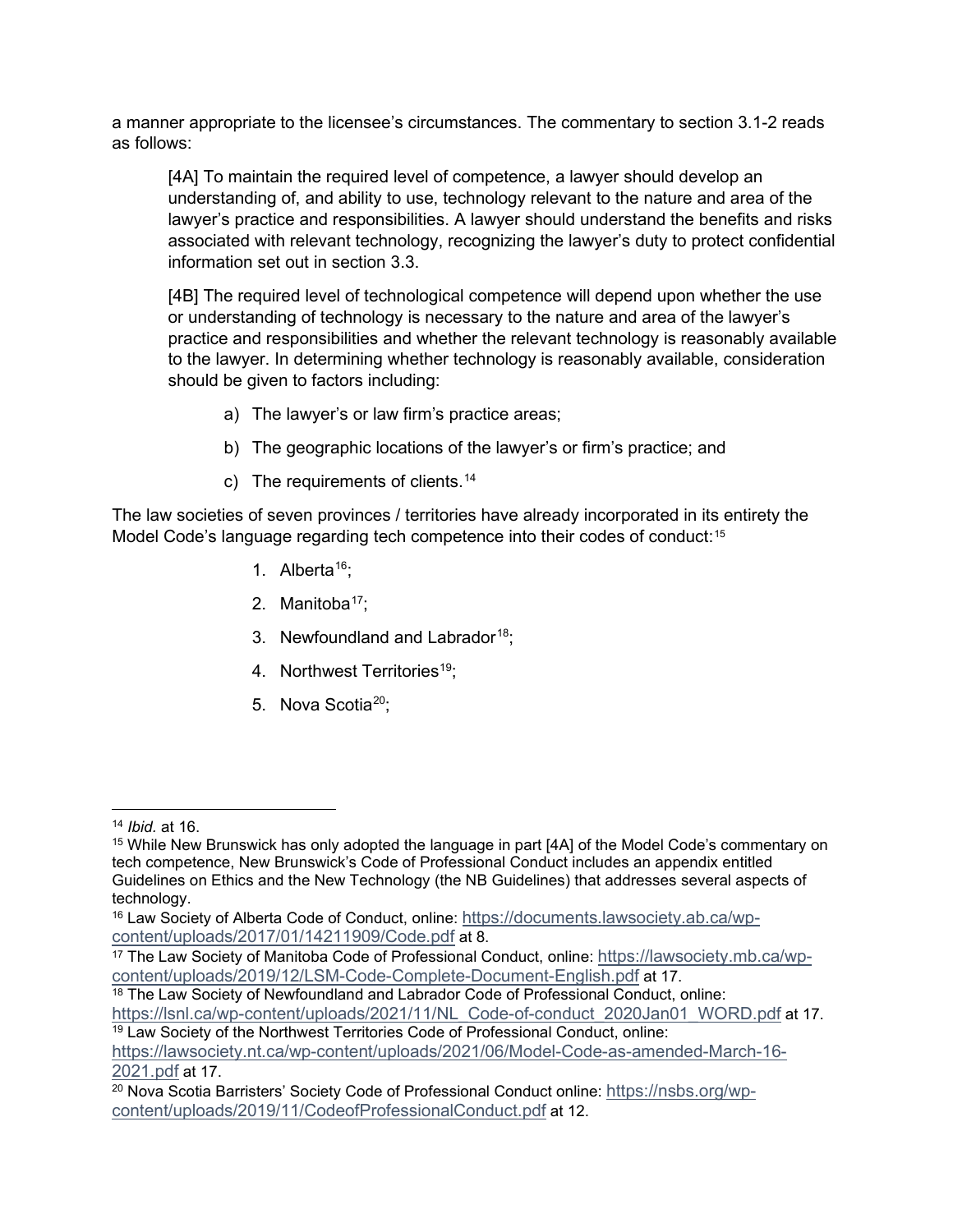- 6. Saskatchewan $21$ : and
- 7. Yukon.[22](#page-23-4)
- <span id="page-23-0"></span>3. Benefits of adopting the Model Code commentary

The Model Code commentary is flexible and aspirational. Rather than prescribing specific measures or tools that licensees must learn or employ, the commentary is context-specific and encompasses the principle of proportionality - it captures only technology that is "necessary to the nature and area of the lawyer's practice and responsibilities" and that is "reasonably available to the lawyer".<sup>[23](#page-23-5)</sup> The intent of the commentary is not to add a new, unduly burdensome requirement.<sup>24</sup>

Task Force members also noted the importance of acknowledging technological competence as an element of the duty of competence. The commentary recognizes that being able to understand and use technology is part of being a competent licensee, similar to other skills such as effective communication and time-management skills.<sup>[25](#page-23-7)</sup>

Finally, the adoption of the tech competence commentary in the Model Code would also align the Law Society with other jurisdictions in Canada and the U.S.A.

<span id="page-23-1"></span>4. Considerations

The responses to the consultation report revealed that some licensees believe the Law Society should stay out of the area of technological competence or that the current competence framework adequately captures technological competence. However, Task Force members felt that advances in technology are transforming the way in which legal services are performed and delivered. Now more than ever, licensees need to have basic competence in technology to meet the needs of their clients and to function effectively. The COVID-19 pandemic has illustrated the importance of basic technological skills to communicate effectively with clients, create practice efficiencies, and participate in court and tribunal proceedings as they modernize their platforms. The Model Code commentary achieves that goal in a manner that is proportionate and addresses the challenge associated with regulating disparate practice areas.

<span id="page-23-2"></span>5. Update the Law Society's Technology Guideline

The Law Society's eight *[Practice Management Guidelines](https://lso.ca/lawyers/practice-supports-and-resources/practice-management-guidelines)* provide a general framework to assist lawyers with complying with their professional responsibilities and adhering to best practices. The Guidelines cover the following areas: client service and communication, file management, financial management, technology, professional management, time management, personal management, and closing your practice. In its current form, the *[Technology Practice](https://lso.ca/lawyers/practice-supports-and-resources/practice-management-guidelines/technology)* 

<span id="page-23-3"></span><sup>21</sup> The Law Society of Saskatchewan Code of Professional Conduct, online: [https://www.lawsociety.sk.ca/wp-content/uploads/2021/05/Annotated-Code-of-Professional-](https://www.lawsociety.sk.ca/wp-content/uploads/2021/05/Annotated-Code-of-Professional-Conduct-final-00221148xB6EE0-1-1.pdf)[Conduct-final-00221148xB6EE0-1-1.pdf](https://www.lawsociety.sk.ca/wp-content/uploads/2021/05/Annotated-Code-of-Professional-Conduct-final-00221148xB6EE0-1-1.pdf) at 16.

<span id="page-23-4"></span><sup>22</sup> Law Society of Yukon Code of Conduct, online: [https://lawsocietyyukon.com/wp](https://lawsocietyyukon.com/wp-content/uploads/2020/02/Code-of-Conduct.pdf)[content/uploads/2020/02/Code-of-Conduct.pdf](https://lawsocietyyukon.com/wp-content/uploads/2020/02/Code-of-Conduct.pdf) at 19.

<span id="page-23-5"></span><sup>&</sup>lt;sup>23</sup> Amy Salyzyn, "It's Finally (Sort Of) Here!: A Duty of Technological Competence for Canadian Lawyers" (2019), online: [http://www.slaw.ca/2019/11/26/its-finally-sort-of-here-a-duty-of-technological](http://www.slaw.ca/2019/11/26/its-finally-sort-of-here-a-duty-of-technological-competence-for-canadian-lawyers/)[competence-for-canadian-lawyers/.](http://www.slaw.ca/2019/11/26/its-finally-sort-of-here-a-duty-of-technological-competence-for-canadian-lawyers/) 24 *Ibid.*

<span id="page-23-7"></span><span id="page-23-6"></span>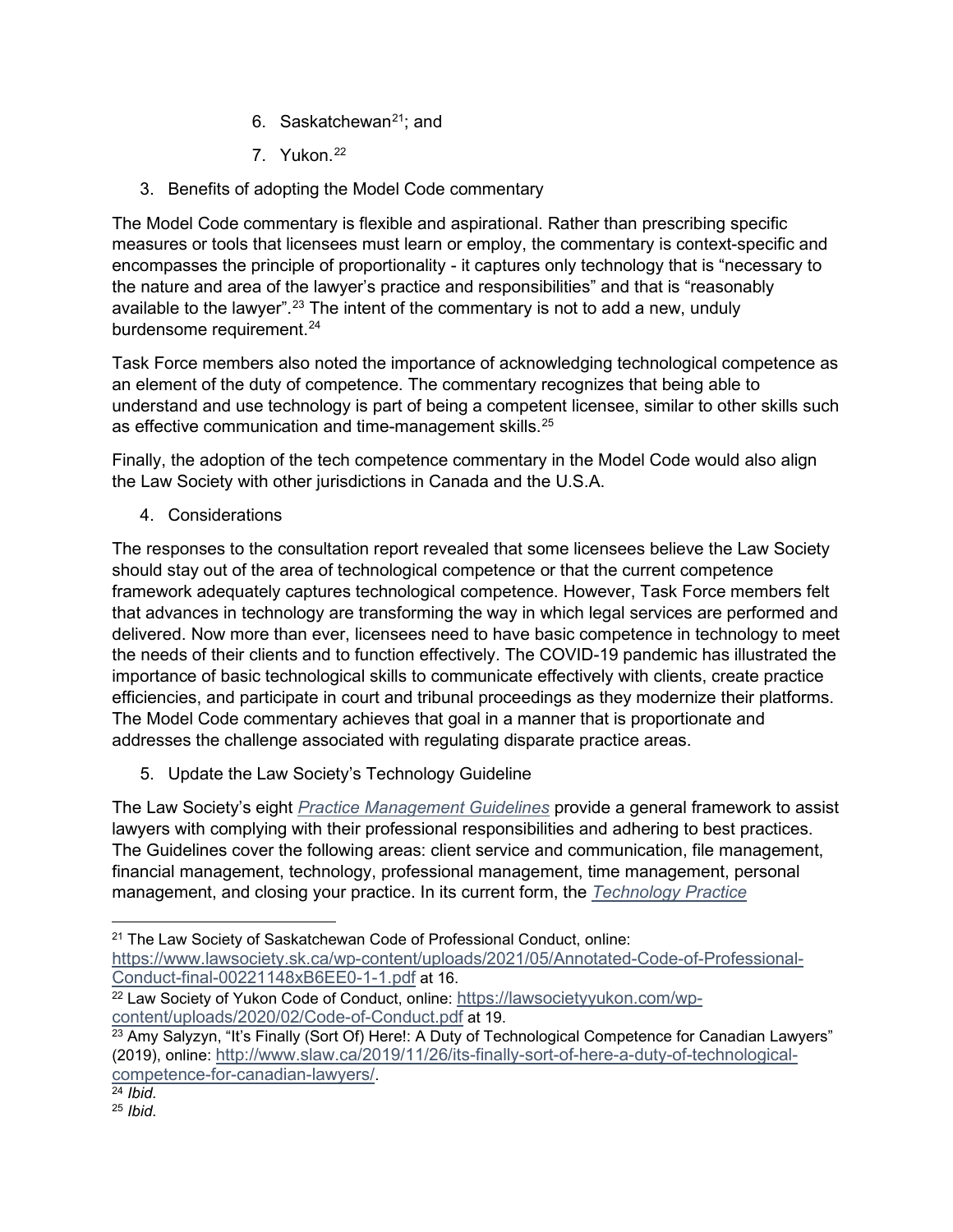*[Management Guideline](https://lso.ca/lawyers/practice-supports-and-resources/practice-management-guidelines/technology)* (the Guideline) recognizes that lawyers should have a reasonable understanding of the technologies used in their practices or access to someone who does. The Guideline provides a high-level overview of the use of technologies to support client service expectations and practice management systems, security, disaster management, and technological obsolescence.

The Guideline has been regularly updated to address rule and legislative amendments but would benefit from a holistic review and comprehensive update. Adoption of the technological competence commentary by the Law Society presents such an opportunity. This update would include:

- Repositioning the Guideline's current recommendations to align with the technology competence commentary and recent case law;
- Describing current technology opportunities, threats, and best practices; and
- Revising and expanding the Guideline to reflect the rapidly evolving ways in which lawyers have been using technology during the pandemic.
- <span id="page-24-0"></span>6. Provide More Technology Supports and Resources

Of the consultation report respondents that mentioned technological competence, the majority expressed the view that the Law Society should provide more resources to help licensees maintain and enhance their tech competence. The Technology Task Force also recommended the provision of more technology supports and resources. The Competence Task Force is supportive of continuing development and updating of technology supports and resources.

### <span id="page-24-1"></span>**APPENDICES**

Appendix A – Competence Task Force Terms of Reference

Appendix B – Consultation Report June 2021

Appendix C – Cross Jurisdictional Scan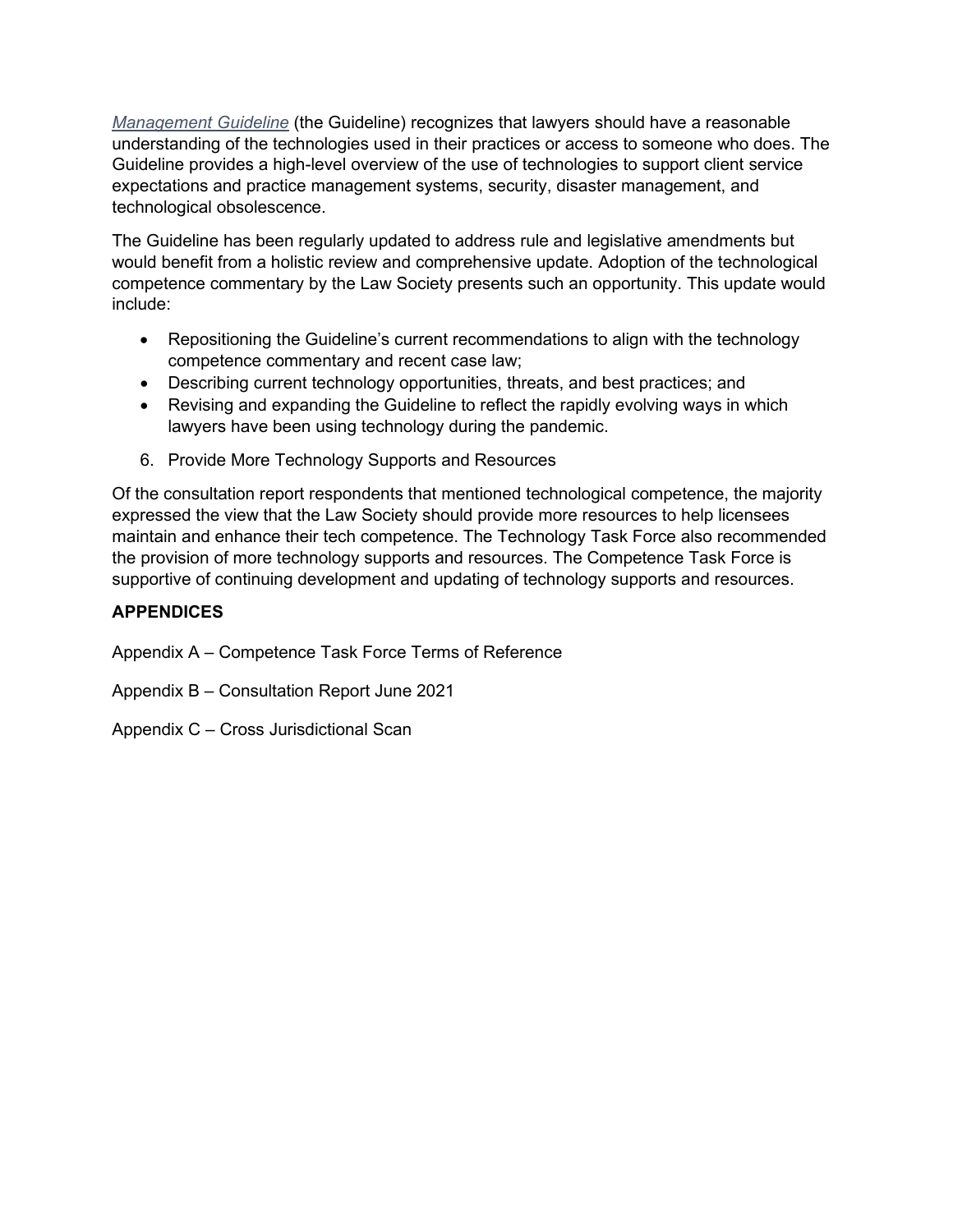#### **Competence Task Force - Terms of Reference**

#### Mandate and Objective:

The Competence Task Force will examine the Law Society's regulatory approaches to ensuring and improving lawyer and paralegal post-licensure competence. It will examine the principles and rationales for regulating post-licensure competence and will study potential approaches in order to identify the most appropriate regulatory tools available.

The Task Force's objective is to recommend an effective, proportionate, and balanced regulatory framework addressing career-long licensee competence, in a manner that protects the public interest and is responsive to the public's legal needs.

The Task Force will:

- identify the key components of professional competence in a dynamic and evolving environment for legal professionals;
- consider the Law Society's legislative mandate for regulating post-licensure competence, and identify the principles and rationales on which the Law Society should proceed;
- study approaches to post-licensure competence used in other jurisdictions and by other professional regulators;
- articulate a regulatory framework for post-licensure competence that:
	- $\circ$  prioritizes proactively identifying and mitigating risks and reducing demonstrated harms;
	- $\circ$  enables the achievement of competence benchmarks in a manner that is not duplicative, onerous or fails to address certain risks;
- consider whether, and if so how, the regulatory framework should include improving postlicensure competence as well as ensuring minimum competence;
- assess the effectiveness of the post-licensure competence programs and procedures currently operated or supported by the Law Society, including assessing:
	- o the validity of the program's policy objectives,
	- o the effectiveness of the program in meeting its objectives,
	- o the efficiency of the program in delivering its outcomes,
	- $\circ$  the efficiency, including cost-effectiveness, of the program's structure for its purpose,
	- $\circ$  the proportionality of the program's operations and regulatory obligations in relation to its purpose and objectives, and
	- $\circ$  whether the Law Society is or continues to be the appropriate body to support the program;
- determine which programs and procedures, based on the assessment, should continue, be modified or restructured, or be ended;
- identify and evaluate alternative post-licensure competence programs and procedures that would better achieve the regulatory framework articulated;
- identify any policy issues arising from these determinations that may require review by a standing or other committee;
- consider any budgetary implications arising from these determinations that may require referral to the Audit & Finance Committee;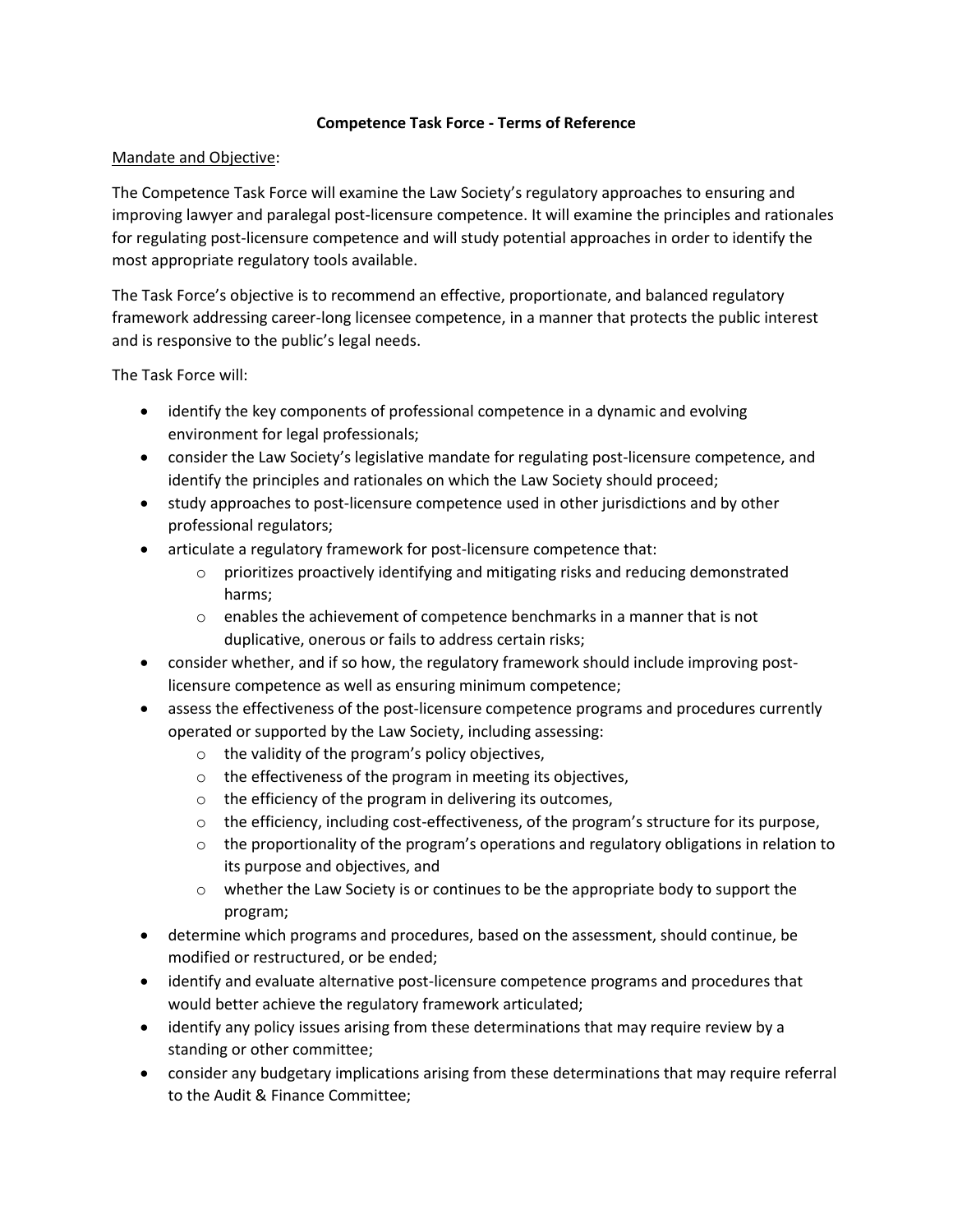- update Convocation from time to time on the Task Force's work; and
- submit a final report, including recommendations, to Convocation.

#### Parameters:

In undertaking this work the Task Force is expected to be open to re-evaluating the Law Society's approaches to post-licensure competence, in light of continuous changes in the legal landscape, in the profiles and practices of the legal professions, in the legal needs of the public, and in regulatory best practices.

The Task Force's work will involve evaluating current Law Society programs and procedures, as well as identifying and considering alternative options for regulating post-licensure competence, such as specialized licensing for certain types of practice and self-reported competence evaluations and learning plans.

Current Law Society programs and procedures include:

- continuing professional development programming and the annual CPD requirement;
- quality assurance programs, such as practice management reviews and spot audits;
- practice supports and resources, such as the Practice Management Helpline and the Coach and Advisor Network;
- the Certified Specialist program; and
- the Great Library and the Legal Information and Resource Network.

#### Methodology:

The Task Force will study potential regulatory approaches and tools using environmental scans and ongoing subject monitoring, data collection and assessment, review of leading reports, and engagement with subject matter experts. The Task Force will also consult widely as engages in its work and as it develops any recommendations.

#### Timetable:

The Task Force will commence its work under these terms of reference in the fall of 2020 and will meet regularly thereafter. The Task Force will report to Convocation from time to time on the Task Force's work, as appropriate, and will submit a status report to Convocation by September 2021. That report should include a plan and timetable for completing the Task Force's work by no later than June 2022.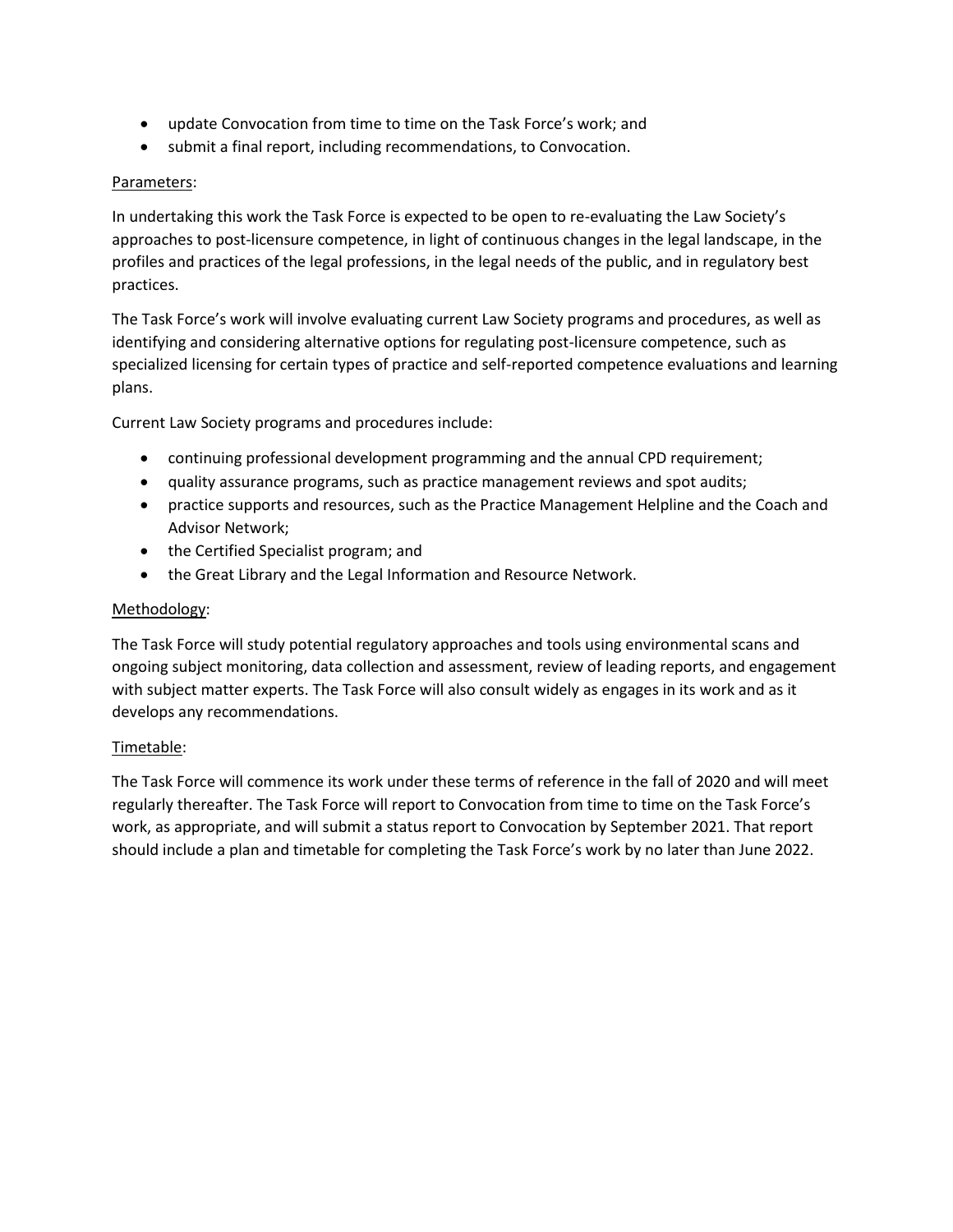

**Tab 7**

# **Competence Task Force**

# **Renewing the Law Society's Continuing Competence Framework**

June 23, 2021

# **Committee Members**

**Sidney Troister (Chair) C. Scott Marshall (Vice-Chair)** Ryan Alford Joseph Chiummiento Dianne Corbiere Cathy Corsetti Cheryl Lean Atrisha Lewis Barbara Murchie Geneviève Painchaud Jorge Pineda Megan Shortreed Andrew Spurgeon Claire Wilkinson Alexander Wilkes

### **Prepared by:**

Priya Bhatia Executive Director, Professional Development & Competence [pbhatia@lso.ca](mailto:pbhatia@lso.ca) 

Tasmin Waley Strategic Policy Counsel, Policy Division [twaley@lso.ca](mailto:twaley@lso.ca)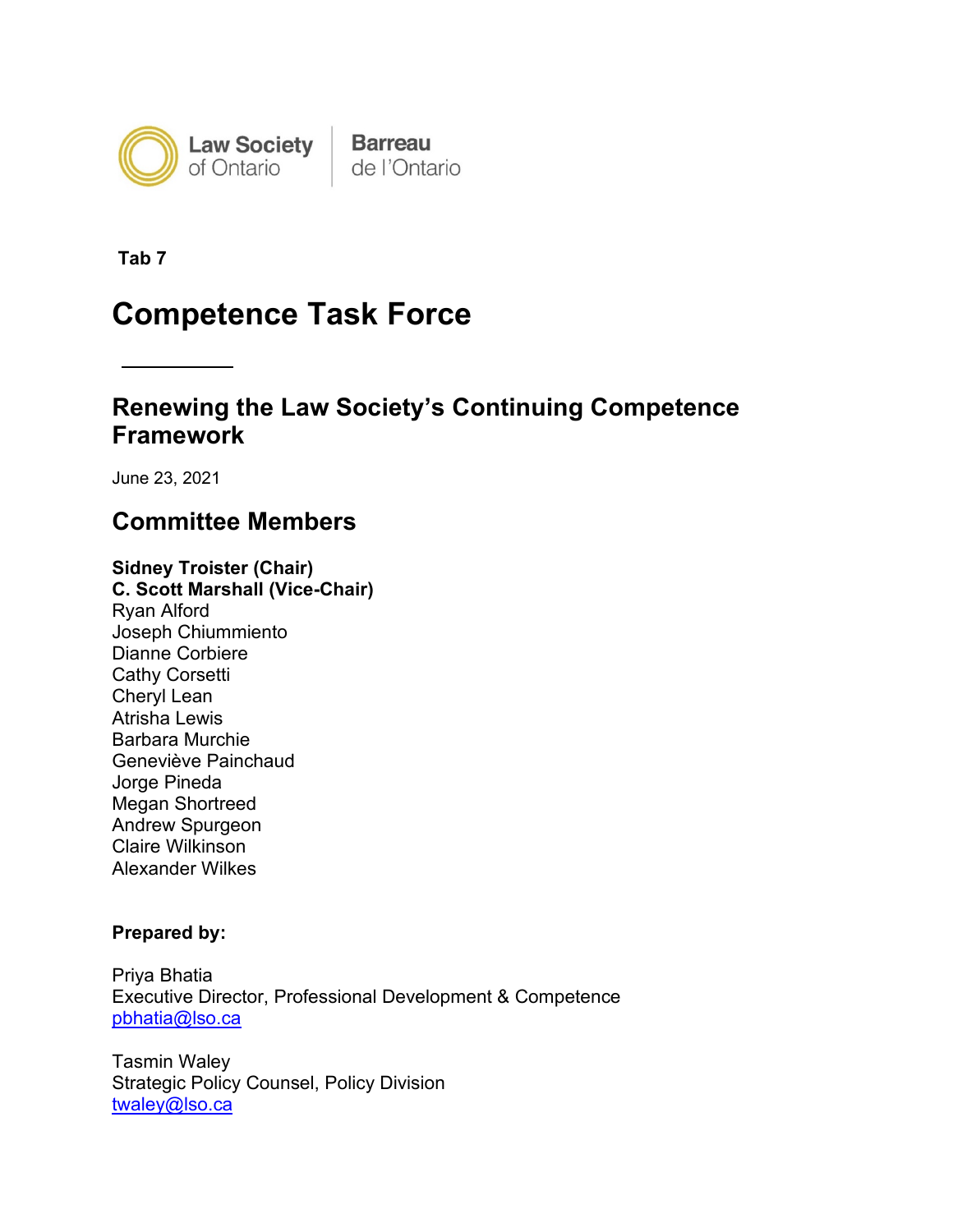#### **Executive Summary**

The Law Society of Ontario's (the "Law Society's") Competence Task Force (the "Task Force") was established to examine regulatory approaches aimed at ensuring and enhancing the postlicensure competence of lawyers and paralegals. The objective of the Task Force is to recommend an effective, proportionate, and balanced regulatory framework addressing careerlong competence in a manner that protects the public interest and is responsive to the public's legal needs.

The work plan of the Task Force includes four phases: discovery, development, design, and implementation. The Task Force has completed the discovery phase and is currently in the development phase of its work. This has included the creation of a working definition of competence and the identification of themes and principles to inform the design and implementation phases.

It has been 20 years since the Law Society engaged in a comprehensive consideration of its core mandate to regulate the competence of lawyers and paralegals. The 2001 Professional Development Model of Competence (the "2001 Competence Model") established a foundation for the Law Society's contemporary approach to regulating post-licensure competence. Many of the components and building blocks of the 2001 Competence Model have evolved to keep pace with regulatory best practices and remain in place today. In addition, the introduction of mandatory continuing professional development ("CPD"), a comprehensive practice management review program, and increased attention around the importance of mentoring and coaching have all been notable developments in the competence landscape.

Currently, the Law Society's Professional Development and Competence division administers a suite of proactive, remedial programs that collectively support continuing competence. The Law Society continues to employ both quality improvement and quality assurance measures which collectively address competence through universal requirements and programs focussed on areas of risk. These measures include: the CPD requirement and programs; the Practice Management Helpline; the Coach and Advisor Network; practice assessment programs (practice reviews, spot audits, and practice audits); the Certified Specialist Program; and legal information and research supports.

The Task Force seeks to renew the Law Society's continuing competence framework for lawyers and paralegals and has identified the following principles to guide the development and design phases of its work:

- **Risk-based** regulatory activities should ideally be designed to focus on addressing areas of greatest risk to the public based on known outcomes.
- **Flexible** obligations should reflect the diverse array of practice areas, practice settings, geographies, practice stages, and other contextual factors that impact the professional circumstances of lawyers and paralegals.
- **Feasible** competence requirements should be cost effective and achievable by the regulator and licensees alike and should not impose unreasonable burdens.
- **Forward-looking** the competence framework should be future-oriented in order to accommodate the fundamental changes taking place in the market for legal services.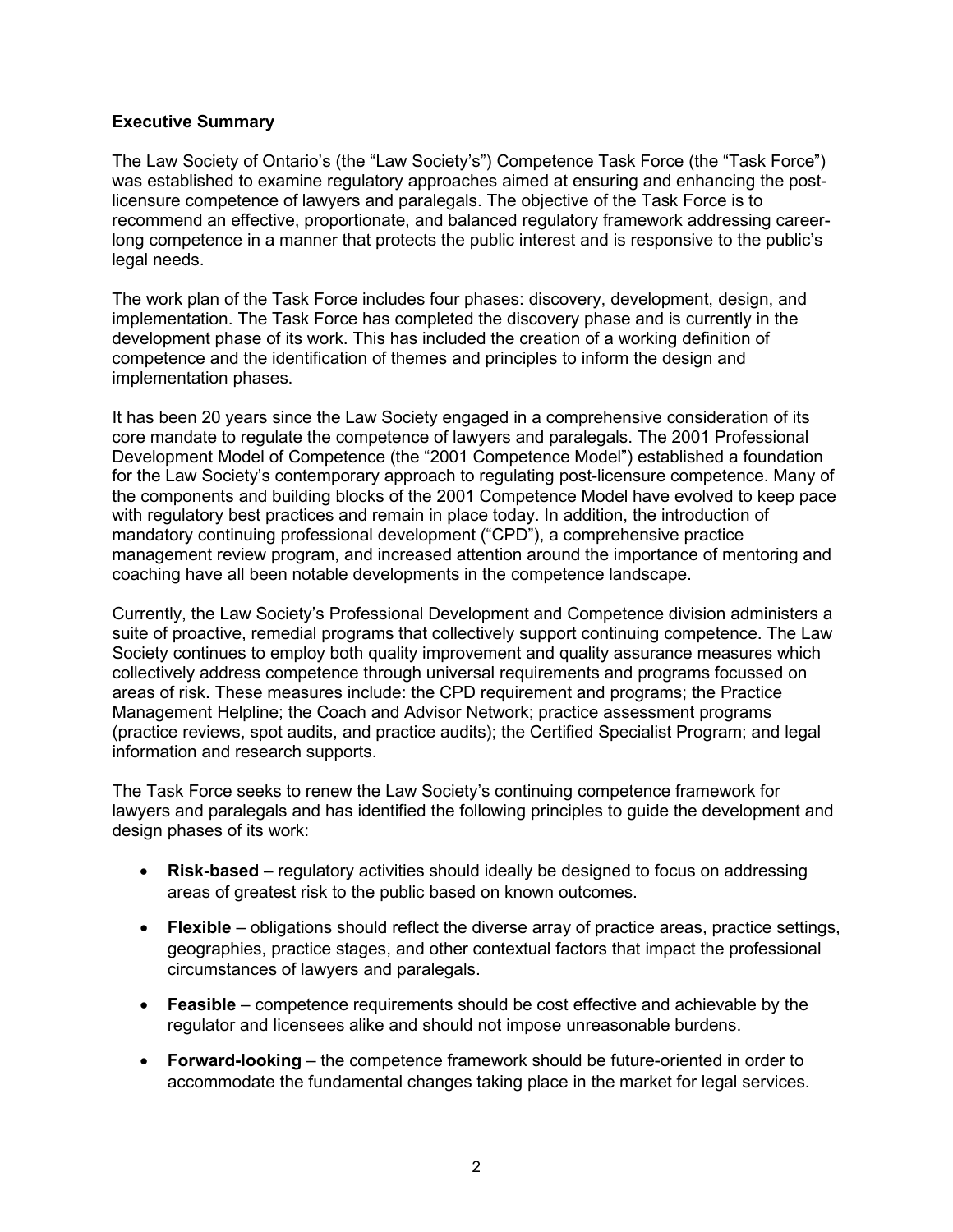• **Client-centred** – competence requirements should consider the client's needs, goals, and perspective on what constitutes the competent provision of legal services. This would include an awareness of differences in backgrounds, income levels, abilities and cultures that may impact communications with clients and the way in which legal advice and services are provided.

In addition, the Task Force has identified a number of key themes that may inform new approaches to competence programs and requirements:

- 1. **Peer Support and Assessment** Strong peer relationships that provide informal opportunities for learning and problem solving are integral to competence and ought to be nurtured through continued emphasis on mentoring and coaching. There may be value in exploring peer assessments as a mechanism for facilitating a supportive approach to assisting licensees with their practice management challenges.
- 2. **Adjustments to CPD Requirement** The Law Society may wish to consider a reduced emphasis on mandatory CPD, or alternatively, more focussed requirements tied to licensee practice areas, experience levels, or identified areas of regulatory risk. While lawyer and paralegal compliance with the CPD requirement has been high since inception, there may be a need to consider the type and content of program that will be the most impactful in maintaining and enhancing competence.
- 3. **Guided Learning and Development**  Licensee recognition of and commitment to the need for ongoing professional development could be enhanced by learning roadmaps or curricula that lead to credentialing or a concrete achievement. While many practitioners can navigate their professional development on their own, some direction on required competencies for particular areas or stage of practice could further incentivize progression over the course of one's legal career.
- 4. **Baseline Competence and Beyond**  While the Law Society has a statutory duty to ensure baseline competence of lawyers and paralegals in the public interest, there may be value in having mechanisms to promote ongoing learning and for achieving and recognizing standards of excellence.
- 5. **Importance of Practice Reviews** Practice reviews are a critical quality assurance tool for supporting licensee competence and addressing areas of regulatory risk. The Law Society may wish to increase the number of practice reviews conducted and to include practitioners who are more senior and may be more likely to exhibit competence deficiencies. In addition, licensees should be encouraged to reflect on their critical practice management obligations regularly.
- 6. **Enhanced Support for Soles and Smalls** Sole practitioners and small firms play a vital access to justice function in Ontario, as they primarily serve individuals, families, and small businesses. Soles and smalls also face a higher risk of complaints and may have fewer resources. Lawyers and paralegals practising as soles or in small firms may benefit from focussed support and training. The Law Society would benefit from input as to what support would best ensure continuing and increasing competence.
- **7. Technological Competence** Advances in technology are transforming the way in which legal services are performed and delivered. As illustrated by the COVID-19 pandemic, licensees need to have basic competence in technology to meet the needs of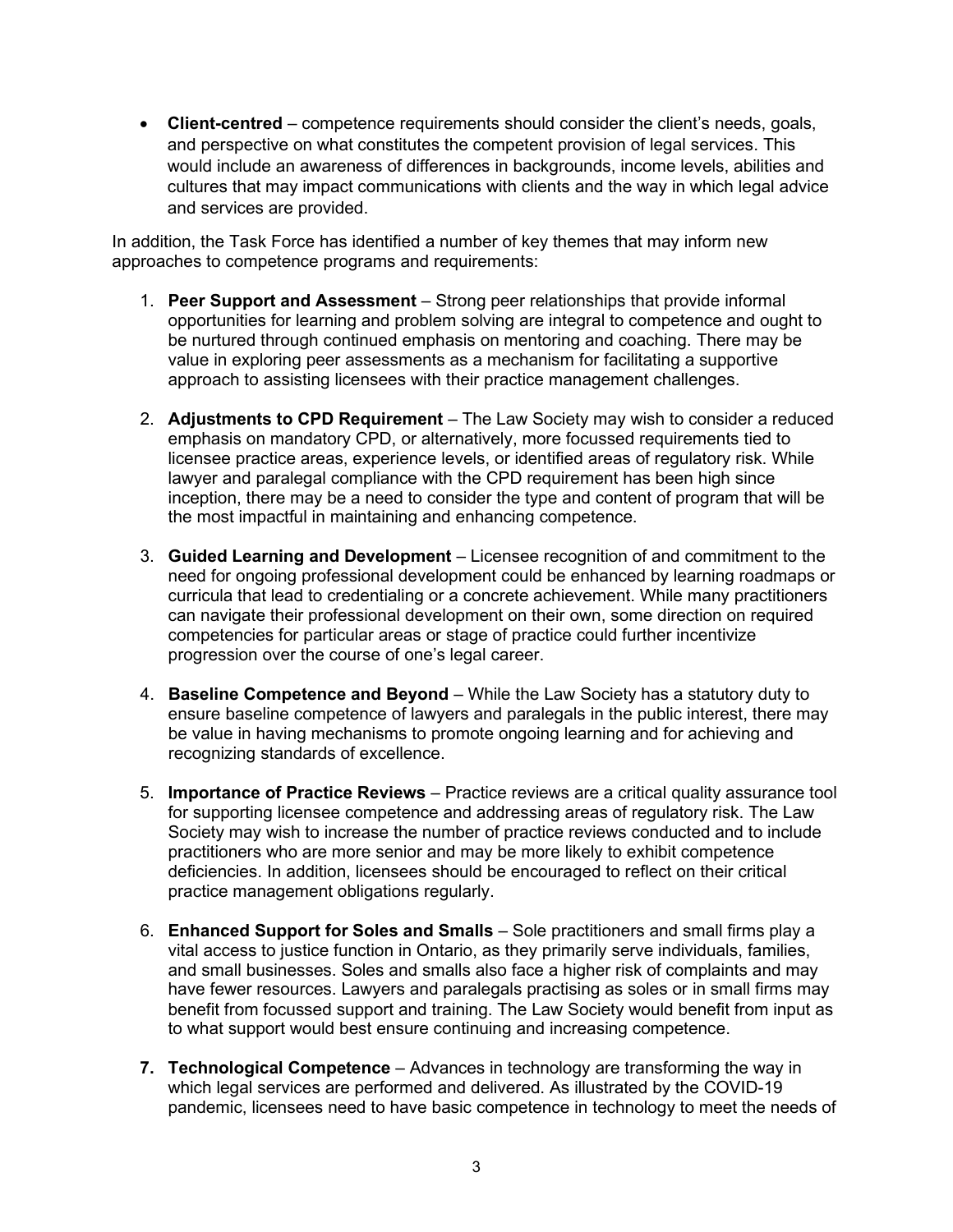their clients and to function effectively. The Task Force considered how the Law Society can help prepare licensees for the rapidly changing future and discussed whether technological competence and security should be encouraged or mandated.

The input of the legal professions and other stakeholders is integral to the work of the Task Force at this juncture and will assist the Law Society in renewing its continuing competence framework to ensure that it is both meaningful and sustainable. A number of questions are included at the end of this document that might assist you in your consideration of the issues and in providing your input. The Law Society encourages lawyers, paralegals, legal organizations, members of the public and others to share their concerns, experiences, and ideas, including those that may not have been addressed in this report, in order to ensure that the Task Force has the benefit of a full range of options and approaches to supporting postlicensure competence. Feedback is requested by **November 30, 2021.**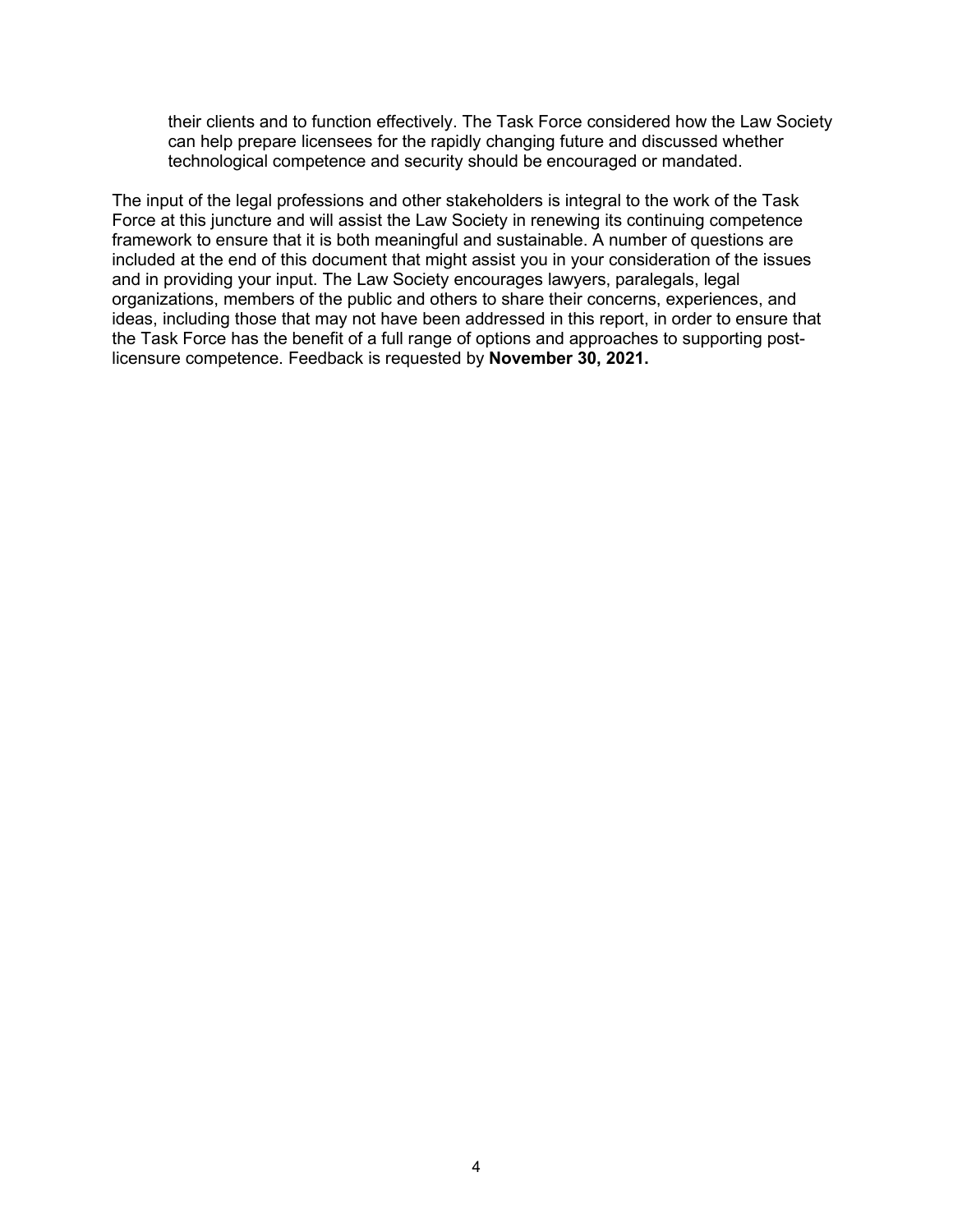### **1. Introduction**

The Task Force is seeking feedback from lawyers, paralegals, legal organizations, and the public on regulatory approaches to ensuring lawyer and paralegal post-licensure competence. The input of the legal professions and other stakeholders is integral to the work of the Task Force and will assist the Law Society in renewing its continuing competence framework to ensure that it is both meaningful and sustainable.

A number of questions are included at the end of this document that might assist you in your consideration of the issues and in providing your input. Please provide your feedback by **November 30, 2021**.

### **2. Competence Task Force Mandate, Objectives and Work Plan**

The Task Force was established to examine approaches aimed at ensuring and enhancing the post-licensure competence of lawyers and paralegals. The objective of the Task Force is to recommend an effective, proportionate, and balanced regulatory framework addressing careerlong competence in a manner that protects the public interest and is responsive to the public's legal needs. While licensee competence is intertwined with many aspects of Law Society regulation, the Task Force's mandate is focused on competence programs. For example, the Task Force's work excluded consideration of the definition of competence in the professional conduct rules and the requirement that each licensee complete one professionalism hour annually on matters of equality, diversity and inclusion.

The work plan of the Task Force includes four phases: discovery, development, design, and implementation. During the discovery phase, the Task Force engaged in exploratory discussions about present and future needs for a regulatory framework for continuing competence. Key activities have included:

- reviewing the Law Society's legislative authority for regulating competence of lawyers and paralegals;
- considering principles and rationales for regulating post-licensure competence;
- examining post-licensure competence programs and procedures currently operated or supported by the Law Society;
- studying literature and best practices regarding regulating competence;
- examining approaches to post-licensure competence by law societies in other jurisdictions and by other professional regulators; and
- considering outcomes of the Law Society's quality assurance and complaints processes and claims processed by the malpractice claims insurer for lawyers, Lawyers' Professional Indemnity Company ("LawPRO").

The Task Force is currently in the development phase of its work. This phase has included the creation of a working definition of competence and the identification of themes and principles to inform the design and implementation phases.

In the design phase, the Task Force will assess the effectiveness of the existing Law Society competence programs, consider which programs should continue, be modified or concluded, and evaluate alternative competence programs that would better achieve the regulatory objectives articulated. In particular, the Task Force will assess: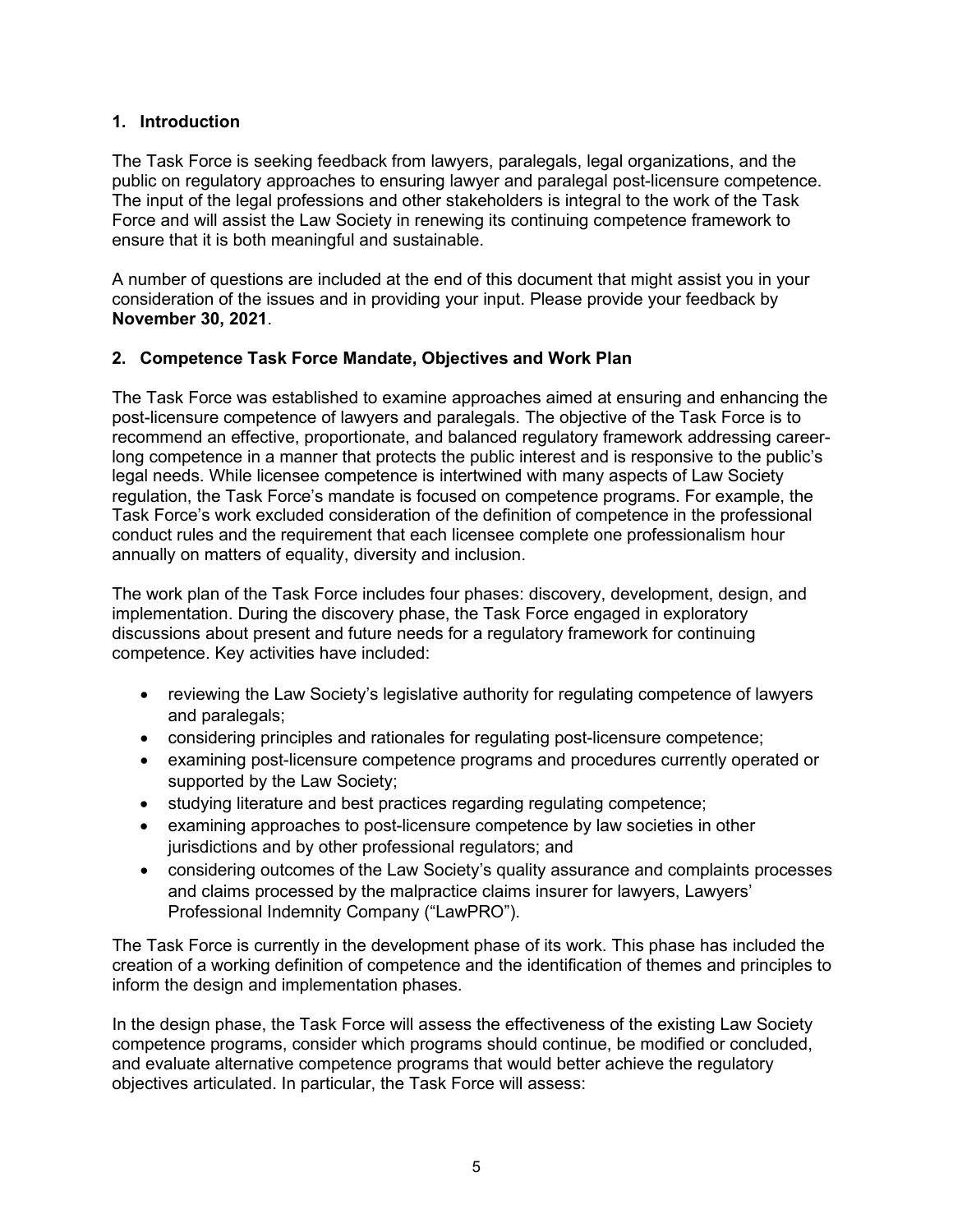- the validity of the program's policy objectives;
- the effectiveness of the program in meeting its objectives;
- the efficiency of the program in delivering its outcomes;
- the cost-effectiveness of the program's structure for its purpose;
- the proportionality of the program's operations and regulatory obligations in relation to its purpose and objectives; and
- whether the Law Society is or continues to be the appropriate body to support the program.

As part of this work, the Task Force will identify any policy issues arising from these determinations that require review by a standing or other committee, including those related to equality, diversity and inclusion that would require consideration by the Equity and Indigenous Affairs Committee, and budgetary implications that would require consideration by the Audit and Finance Committee. Finally, in the implementation phase, the Task Force will finalize recommendations to Convocation and identify measures for ongoing monitoring and evaluation of the competence framework.

### **3. Legislative Authority for the Law Society's Competence Mandate**

The Law Society's principal legislative mandate is to regulate the practice of law and the provision of legal services in Ontario by licensed lawyers and paralegals. It carries out this mandate by establishing standards and requirements for the competence and conduct of lawyers and paralegals, in the public interest.

The Law Society's mandate and foundational principles related to the regulation of competence are set out in ss. 4.1 and 4.2 of the *Law Society Act* (the "Act"). [1](#page-32-0)

Function of the Society

- 4.1 It is a function of the Society to ensure that,
- (a) all persons who practise law in Ontario or provide legal services in Ontario meet standards of learning, professional competence and professional conduct that are appropriate for the legal services they provide; and
- (b) the standards of learning, professional competence and professional conduct for the provision of a particular legal service in a particular area of law apply equally to persons who practise law in Ontario and persons who provide legal services in Ontario.

Principles to be applied by the Society

4.2 In carrying out its functions, duties and powers under this Act, the Society shall have regard to the following principles:

. . .

<span id="page-32-0"></span><sup>1</sup> *Law Society Act*, R.S.O. 1990, c. L.8.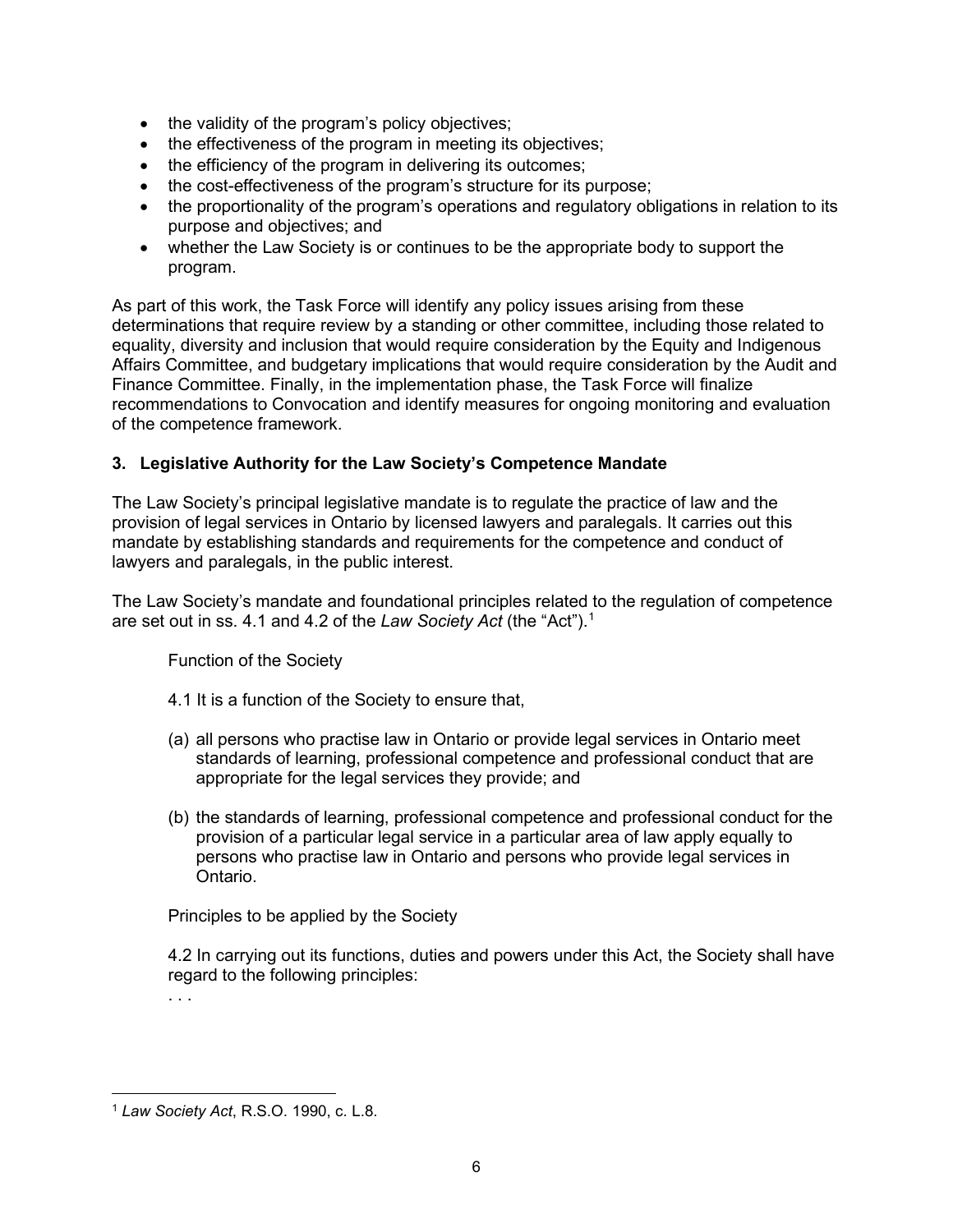5. Standards of learning, professional competence and professional conduct for licensees and restrictions on who may provide particular legal services should be proportionate to the significance of the regulatory objectives sought to be realized.

The concepts of universality and proportionality are embedded in the description of the Law Society's oversight functions in the Act: both lawyers and paralegals are to be subject to standards of professional competence and conduct, and the standards are to be reflective of the Law Society's regulatory goals. Other core principles that inform the Law Society's exercise of its competence mandate are the duty to facilitate access to justice for the people of Ontario, and the duty to protect the public interest, both of which are set out in the Act.

The Act also prescribes a standard of professional competence by defining what constitutes a failure to meet that standard:

Interpretation – standards of professional competence

41 A licensee fails to meet standards of professional competence for the purposes of this Act if,

- (a) there are deficiencies in,
	- (i) the licensee's knowledge, skill or judgement,
	- (ii) the licensee's attention to the interests of clients,
	- (iii) the records, systems or procedures of the licensee's professional business, or
	- (iv) other aspects of the licensee's professional business; and
- (b) the deficiencies give rise to a reasonable apprehension that the quality of service to clients may be adversely affected.

This statutory definition is the basis for the Law Society's authority to conduct practice management reviews (practice reviews) of licensees, and to commence regulatory and disciplinary proceedings based on a failure to meet standards of professional competence, which are also authorized by the Act. The criteria, process, and outcomes for practice management reviews are further defined in the Law Society's by-laws, along with other parameters and processes related to the regulation of licensee professional conduct and competence obligations generally.

#### **4. Duty of Competence**

A commitment to ongoing learning and professional development is one of the hallmarks of a self-regulating profession. Most Canadian law societies introduced the concept of competence into their codes of professional conduct in the 1970s, when legislative amendments were first being introduced to explicitly recognize law society jurisdiction over the post-entry competence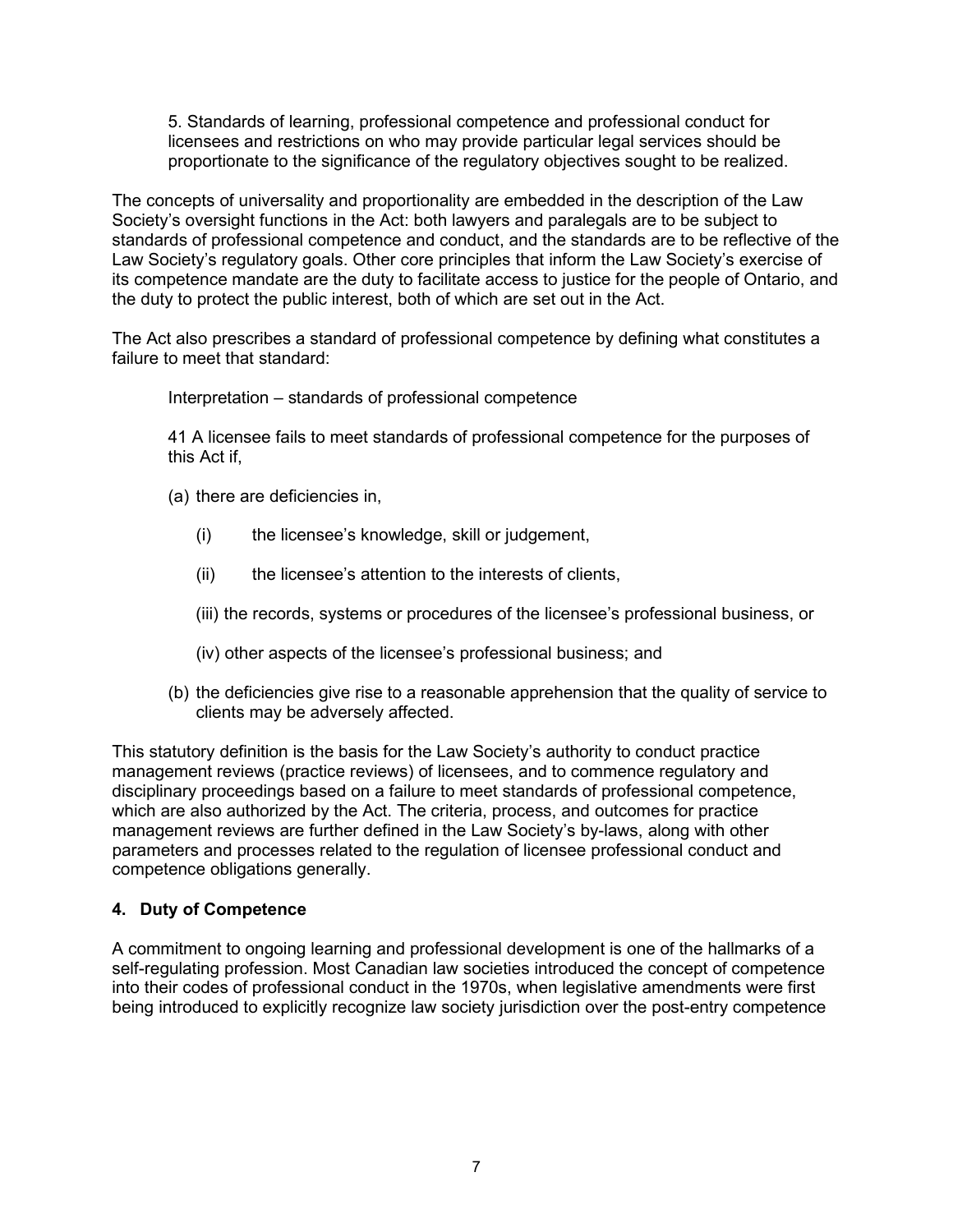of members. $^2$  $^2$  Both the lawyers' Rules of Professional Conduct (at s. [3](#page-34-1).1) $^3$  and the Paralegal Rules of Conduct (at s. 3.01)<sup>[4](#page-34-2)</sup> (collectively, the "Rules") codify a duty of competence. The Rules require licensees to perform any legal services undertaken on a client's behalf to the standard of a competent lawyer or paralegal, placing responsibility on licensees to maintain and enhance their professional knowledge, skills, and judgement. The Rules also require licensees to not undertake any matter or task for a client without being competent to handle it. The ability to accurately self-assess one's knowledge, skills, and judgement at a point in time is a dimension of professional competence. The duty of competence is supported by extensive commentary that addresses how to make this assessment and provides guidance on effective client service and communication in a variety of contexts.

### **5. Working Definition of Competence**

The Task Force's discussions during the discovery phase have generated many ideas about the core attributes of competence for licensees. Articulating what competence means for lawyers and paralegals, and the public they serve both today and, in the future, was one of the first key steps in the Task Force's process. The Task Force has developed the following working definition of competence:

- Competence is composed of knowledge, skills, abilities, behaviours, judgement and values. Competent performance requires the habitual and simultaneous application of many of these attributes.
- Competence, and the attributes that comprise it, is developmental. Methods of acquisition include:
	- o education,
	- o training,
	- o practical experience,
	- o remedial training prompted by the regulator or insurer,
	- o peer observation and evaluation, and
	- o mentorship and coaching.
- The practices and habits that define competence should be instilled at the beginning of one's career and must be continually maintained and improved throughout one's career.
- Competence requires self-awareness, self-reflection, and a growth mindset.
- Competence is dynamic and adaptive. It varies and evolves according to factors such as:
	- o one's level of experience,

<span id="page-34-0"></span><sup>&</sup>lt;sup>2</sup> Amy Salyzyn, "From Colleague to Cop to Coach: Contemporary Regulation of Lawyer Competence" (2017), The Canadian Bar Review, Vol. 95 at 497, online:<br>https://cbr.cba.org/index.php/cbr/article/view/4417/4408.

<span id="page-34-1"></span><sup>3</sup> <https://lso.ca/about-lso/legislation-rules/rules-of-professional-conduct/chapter-3>

<span id="page-34-2"></span><sup>4</sup> <https://lso.ca/about-lso/legislation-rules/paralegal-rules-of-conduct/complete-paralegal-rules-of-conduct>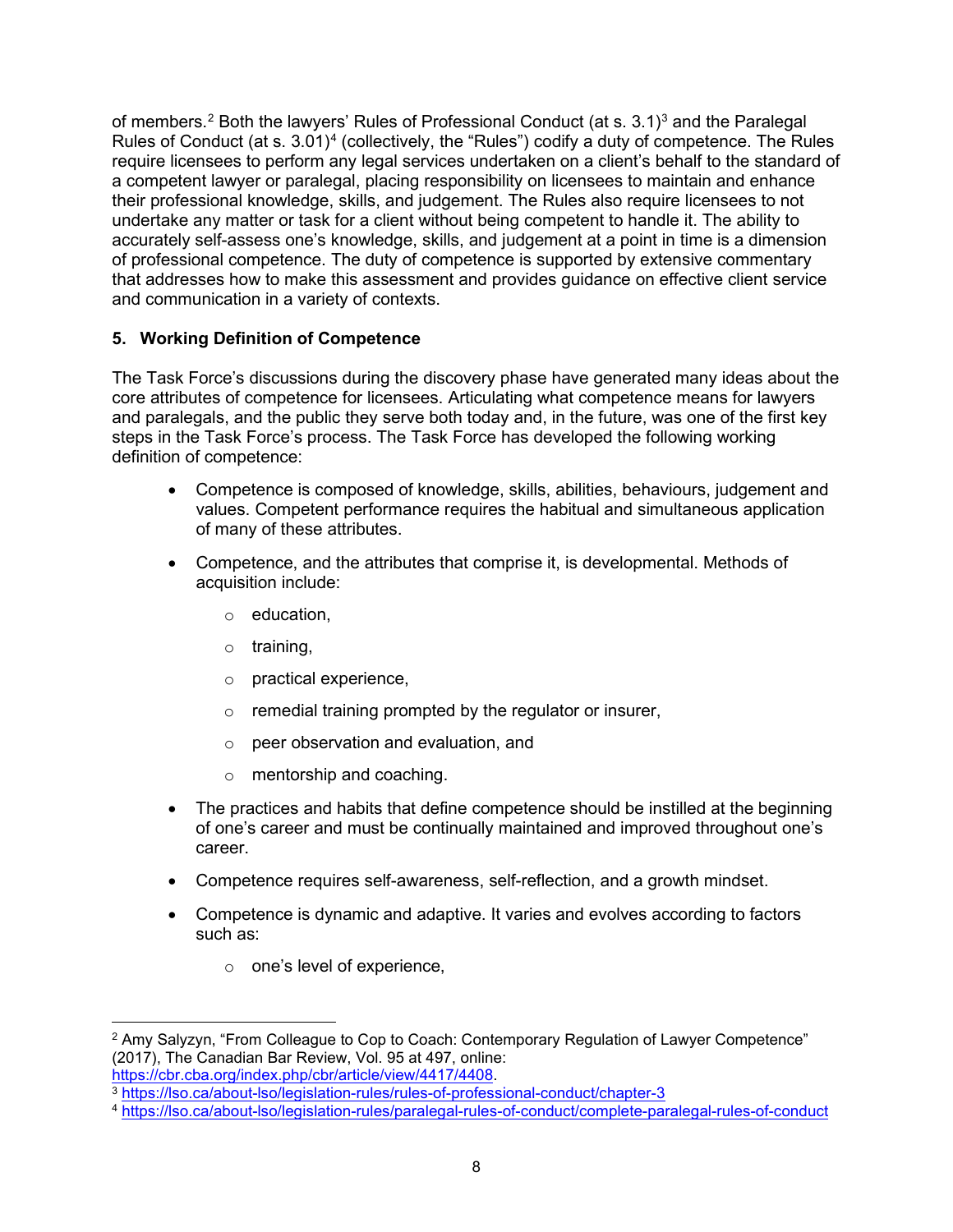- $\circ$  the nature and complexity of one's work, including one's level of specialization,
- o one's practice circumstances,
- o one's clients' needs and circumstances, and
- o changes in the legal landscape.
- The manner in which clients experience legal services provided by a lawyer or paralegal is a critical dimension of competence. The notion of competence is informed by a consumer perspective. $5$
- Recognizing that competence is dynamic and context-dependent, any lawyer or paralegal will experience varying levels of competence according to the particular circumstances, and may find their professional knowledge, skills, and/or judgement challenged in some situations. Transitions to a new practice area, a long absence from practice, or working on unfamiliar issues or with an unfamiliar client are examples of such situations.
- Concepts of competence evolve with societal changes. For example, the pandemic has emphasized a facility with technology as a key element of competence.

### **6. Evolution of the Law Society's Continuing Competence Framework**

### **a. Professional Development Model of Competence**

While the Law Society has been regulating the legal profession for close to 225 years, its approach to ensuring the post-licensure, continuing competence of lawyers and paralegals has evolved through a series of policy decisions spanning the last 50 years or so. It was at this time, beginning in the 1980s, that law societies began to shift away from a "policing" model of regulating competence, which employs traditional disciplinary measures to address lawyer misconduct in response to client complaints, to a "coaching" model, which actively promotes competence using a range of preventative tools such as CPD, mentoring, and personal assistance services. [6](#page-35-1) The policing model has been criticized because it is reactive in nature and focuses on adherence to minimum standards and on individual behaviour rather than institutional practices that may more effectively address deficiencies before they result in harm to clients.<sup>[7](#page-35-2)</sup> In contrast, the coaching model offers a continuous, holistic, and tailored approach to licensee development and competence. $8$ 

Most notably, the Law Society undertook a comprehensive consultation on the implementation of its expanded competence mandate<sup>[9](#page-35-4)</sup> in 2000-2001. In March 2001, Convocation adopted the 2001 Competence Model,<sup>[10](#page-35-5)</sup> consisting of the following five components and building blocks:

<span id="page-35-0"></span><sup>5</sup> Logan Cornett, "Think Like a Client" (2019), Institute for the Advancement of the American Legal System at 17, online: [https://iaals.du.edu/sites/default/files/documents/publications/think\\_like\\_a\\_client.pdf.](https://iaals.du.edu/sites/default/files/documents/publications/think_like_a_client.pdf) 6 A. Salyzyn, *supra* note 2, at 497.

<span id="page-35-1"></span>

<span id="page-35-2"></span><sup>7</sup> *Ibid*. <sup>8</sup> *Ibid*. at 508.

<span id="page-35-4"></span><span id="page-35-3"></span><sup>9</sup> In 1999, the Act was amended to give the Law Society authority to conduct practice reviews and conduct competence hearings.

<span id="page-35-5"></span><sup>10</sup> Professional Development and Competence Committee ("PD&C Committee"), March 22, 2001 Report to Convocation.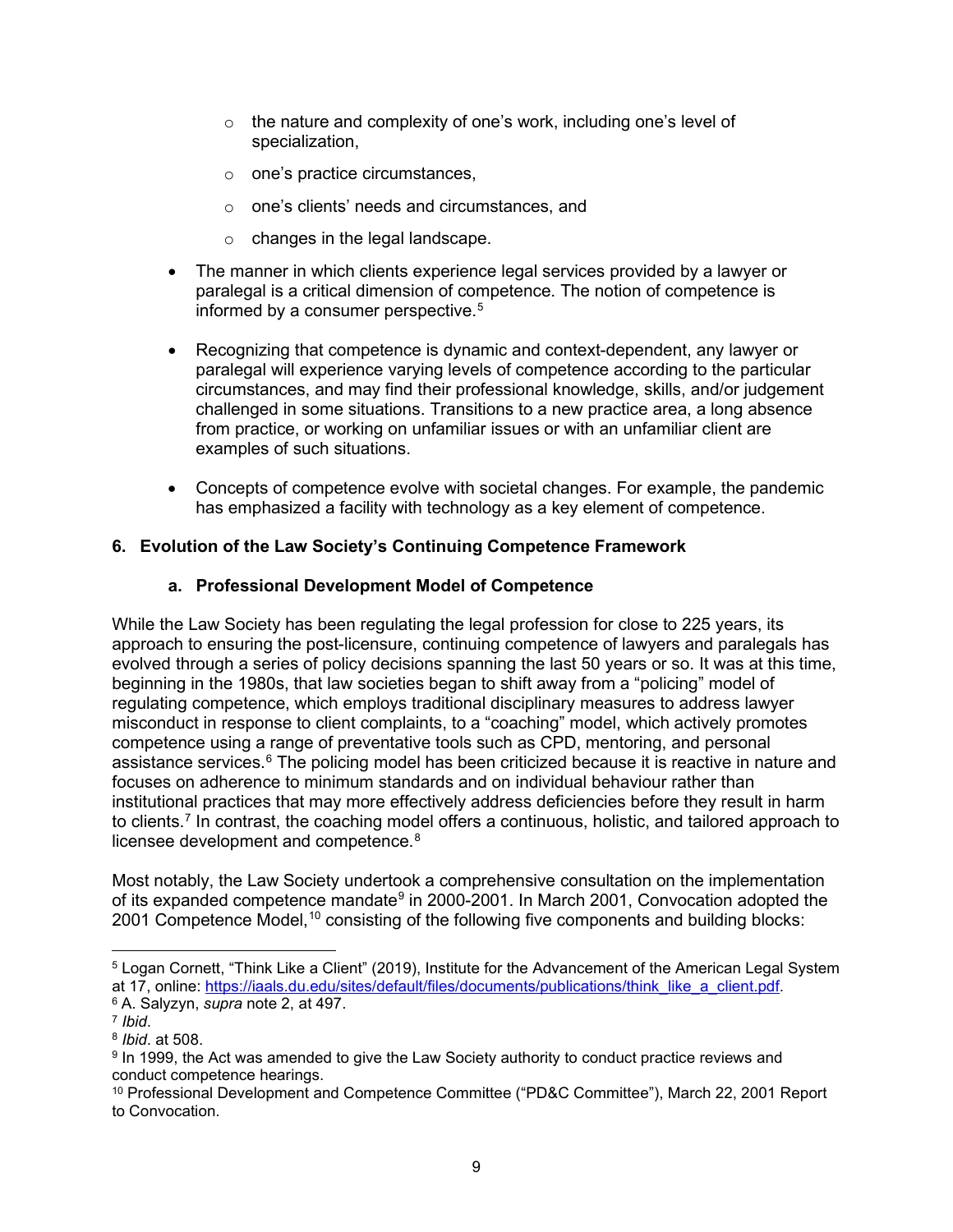| <b>Components</b>                                         | <b>Building Blocks</b>                                                                                                                                                                                                                                                                                                                           |
|-----------------------------------------------------------|--------------------------------------------------------------------------------------------------------------------------------------------------------------------------------------------------------------------------------------------------------------------------------------------------------------------------------------------------|
| <b>Practice Guidelines</b>                                | Specific in nature, flexible in application; from "acceptable"<br>performance" to "best practices"; initial focus on practice<br>management, technology, and client service issues then<br>subsequently on substantive law; broad consultation in developing;<br>widely published; continuously reviewed and updated.                            |
| <b>Practice Enhancement</b>                               | <b>Voluntary Self-Assessment Program</b><br>Self-evaluation guide to practice management approaches,<br>including use of technology and client service issues; utilizes<br>existing tools; available electronically and on paper; links to<br>assistance where sought.                                                                           |
|                                                           | <b>Voluntary Peer Assessment Pilot Project</b><br>Minimum two-year term; development of a voluntary office visit<br>system to foster quality practice.                                                                                                                                                                                           |
| <b>Continuing Legal</b><br>Education ("CLE")              | <b>Post-Call Minimum Educational Expectations</b><br>Articulation of what amount of CLE lawyers are expected to<br>undertake annually; reporting of annual CLE; accreditation of CLE<br>programs.<br><b>Requirements for Requalification</b><br>Enhanced program; required number of mandatory CLE credits as<br>constituent element of program. |
| <b>Reformulated Specialist</b><br>Designation             | Combined developmental and experience recognition program;<br>expanded areas of specialization including possible "generalist"<br>designation; staged levels of specialization; mandatory educational<br>component with enhanced province-wide accessibility.                                                                                    |
| <b>Remedial Components</b><br><b>Mandated by Statutes</b> | Focused practice reviews; competence hearings.                                                                                                                                                                                                                                                                                                   |

The 2001 Competence Model established a foundation for the Law Society's contemporary approach to regulating post-licensure competence. It consisted of programs and activities that were primarily voluntary in nature and reflected many of the attributes of a largely supportive, coaching model. The 2001 Competence Model also integrated both quality assurance and quality improvement measures. Quality assurance measures are focussed on ensuring compliance with established standards and include programs such as practice reviews and spot audits. Quality improvement measures address both compliance with established standards and involve tools designed to facilitate improved practices and professional development. CLE and the certified specialist designation are examples of quality improvement measures. It was recognized that both quality assurance and quality improvement measures are required to ensure that minimum standards and best practices are integrated into the regulation of competence.

While many of the components and building blocks of the 2001 Competence Model have evolved to keep pace with regulatory best practices and are in place today, some have been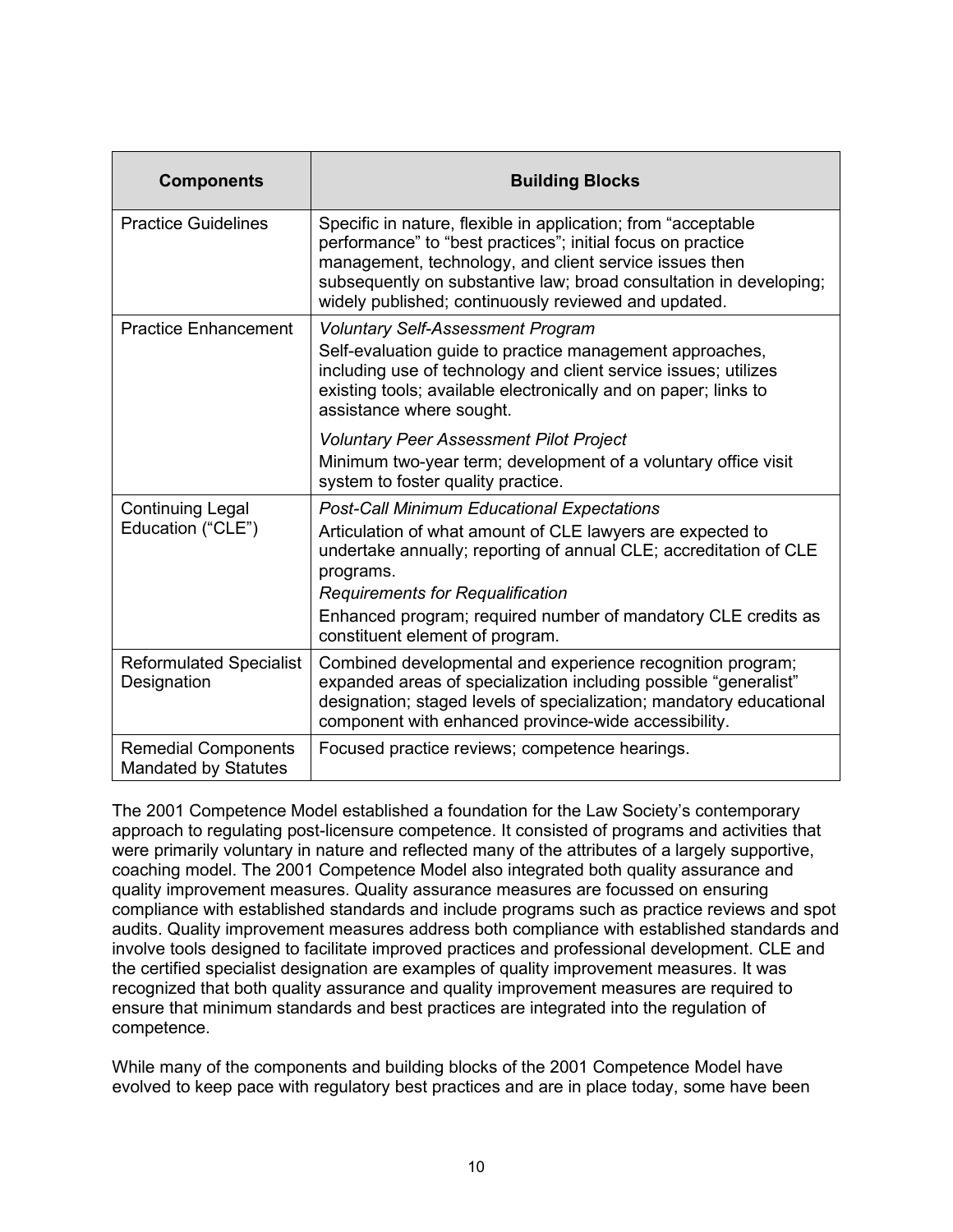discontinued due to lack of feasibility or the introduction of other initiatives. Selected subsequent policy developments related to competence are described below.

### **b. Practice Management Review Program**

As noted above, practice reviews and competence hearings were introduced in the 2001 Competence Model as a result of the expansion of the Law Society's authority to regulate competence under the Act. This expanded authority was initially applied in cases where there were reasonable grounds to believe a lawyer was failing to meet standards of professional competence. The Law Society's quality assurance program began with focussed practice reviews prompted by serious client complaints, an order from the Law Society Tribunal, or other indications of significant competence deficiencies. While responsive to risk, this early version of the program was reactive and therefore subject to many of the limitations of the policing model.

In June 2006, the Law Society broadened its use of quality assurance measures with the introduction of an integrated practice review program that included both focussed practice reviews of licensees with demonstrated competence deficiencies and preventative practice reviews of licensees in their early, formative years of private practice. The preventative component was designed to identify practice management issues, which, if neglected, could have an adverse effect on the quality of legal services offered to the public. The program was structured to leverage the strengths of the Law Society's Spot Audit program, offering licensees guidance and information to fulfill their regulatory obligations and effectively manage their practices.

### **c. Regulation of Paralegals**

On May 1<sup>st</sup>, 2007, the Law Society became responsible for regulating the paralegal profession as a result of amendments to the Act brought about by Bill 14, the *Access to Justice Act, 2006*. [11](#page-37-0) The *Access to Justice Act* and the regulations made under it authorize the Law Society to educate and license paralegals and regulate their conduct. As a result of these developments, paralegals were brought into the Law Society's competence framework and are subject to the same professional obligations as lawyers.

### **d. Mandatory Continuing Professional Development**

In 2011, the Law Society transitioned from the minimum expectation of CLE hours set out in the 2001 Competence Model to a requirement that all lawyers and paralegals who are practising law or providing legal services engage in CPD on an annual basis. In principle, the introduction of mandatory CPD was grounded in the view that it would provide licensees with a critical opportunity to reflect and act upon their professional development needs, leading to improved service to the public.<sup>[12](#page-37-1)</sup> The Law Society's introduction of mandatory CPD had been on the horizon for several years and crystallized shortly after similar policies began to emerge in other Canadian law societies. These policies reflected the prevailing view that law societies have an interest in articulating a requirement for ongoing education and training, evidencing a regulatory commitment to the sustained competence of lawyers and paralegals. In addition, there was a

<span id="page-37-0"></span><sup>11</sup> *Access to Justice Act, 2006*, S.O. 2006, c. 21.

<span id="page-37-1"></span><sup>12</sup> PD&C Committee and Paralegal Standing Committee, February 25, 2010 Joint Report to Convocation at 10.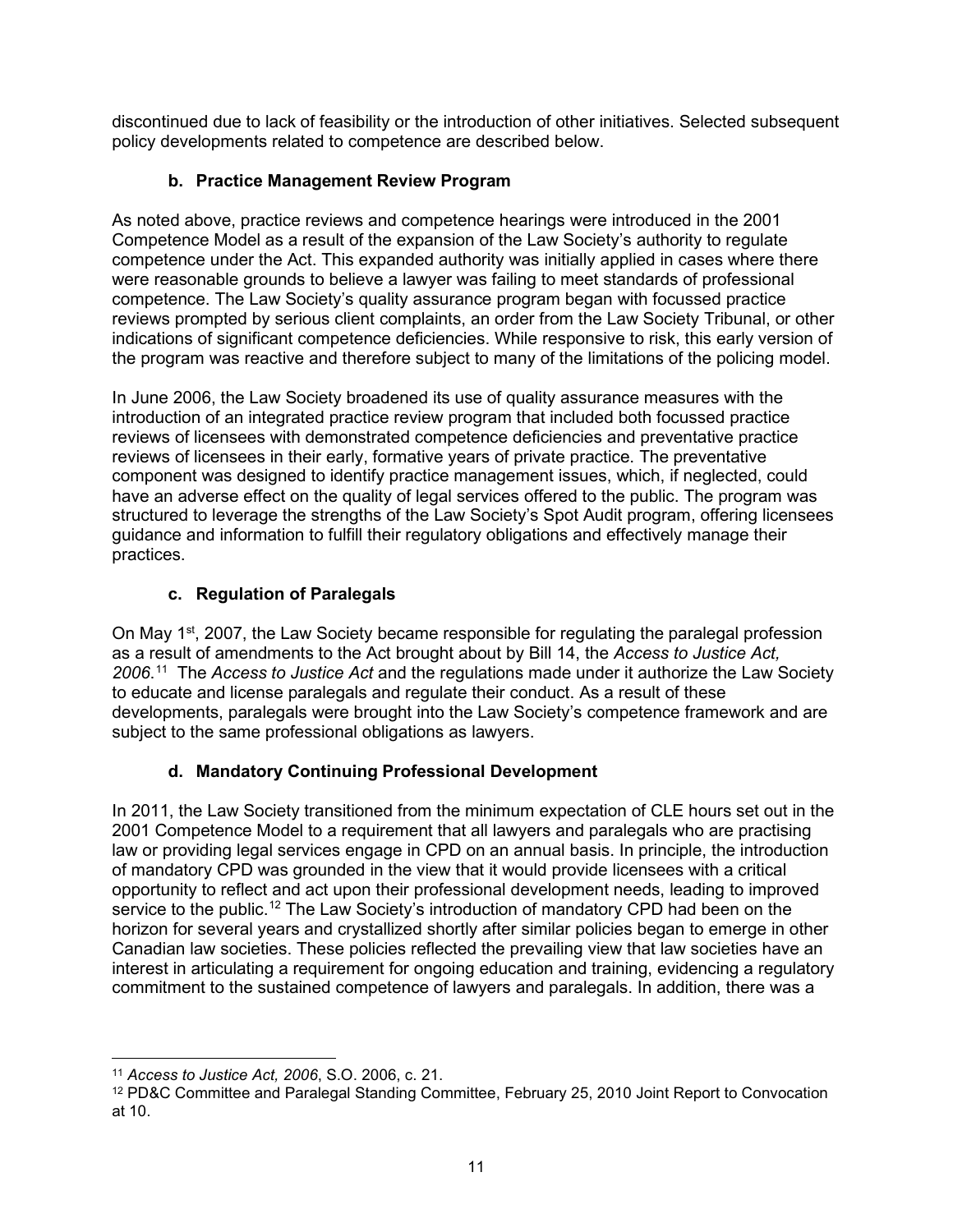recognition that law societies were lagging in this area given that mandatory CPD was well established for lawyers in most of the US states and in many regulated professions in Canada.<sup>[13](#page-38-0)</sup>

The concept of CPD is broader than CLE, encompassing traditional legal education and training programs as well as other developmental activities that enhance skills and knowledge in a professional context as practitioners mature. For example, teaching, writing, and mentoring are all eligible for CPD hours in Ontario. More information about the CPD requirement is provided in the section below.

### **7. The Law Society's Current Continuing Competence Framework**

The Law Society's current approach to regulating the competence of lawyers and paralegals after licensure can be characterized as a hybrid of the coaching and policing models. The Law Society's Professional Development and Competence division administers a suite of proactive, remedial programs that collectively support continuing competence, while the Professional Regulation division investigates and prosecutes significant breaches of professional standards and licensee misconduct.

The main components of the Law Society's current competence framework are similar to those employed by Canadian law societies and other regulated professions<sup>[14](#page-38-1)</sup> and build on the view informing the 2001 Competence Model, which is that most lawyers and paralegals are intrinsically committed to career-long professional development and learning. The competence framework aims to encourage lawyers and paralegals to proactively manage their competence as well as to address and prevent competence issues that lead to complaints and malpractice claims. The Law Society acknowledges that no single program or requirement can ensure the competence of lawyers and paralegals, which is both an ongoing, individual professional responsibility, and a significant regulatory endeavour. Like many other professional regulators, the Law Society continues to employ both quality improvement and quality assurance measures which function collectively to mandate and foster continuing competence through universal requirements and programs focussed on areas of licensee need and regulatory risk. Below is an overview of each of the programs in the Law Society's current continuing competence framework.

### **a. CPD Requirement**

CPD is defined as the maintenance and enhancement of a licensee's professional knowledge, skills, attitudes, and professionalism throughout their career. The Law Society requires licensees who are practising law or providing legal services to complete 12 CPD hours each

[https://meridian.allenpress.com/jmr/article/103/2/22/80878/Quality-Assurance-and-Maintenance-of-](https://meridian.allenpress.com/jmr/article/103/2/22/80878/Quality-Assurance-and-Maintenance-of-Competence)

<span id="page-38-0"></span><sup>13</sup> PD&C Committee and Paralegal Standing Committee, October 29, 2009 Joint Report to Convocation at 6.

<span id="page-38-1"></span><sup>14</sup> Zubin Austin and Paul A.M. Gregory, "Quality Assurance and Maintenance of Competence Assessment Mechanisms in the Professions: A Multi-Jurisdictional, Multi-Professional Review" (2017), Journal of Medical Regulation Vol. 103, No. 2, online:

[Competence.](https://meridian.allenpress.com/jmr/article/103/2/22/80878/Quality-Assurance-and-Maintenance-of-Competence) The authors reviewed the competence-related policies and practices of regulatory bodies in the health and non-health professions in Ontario and other jurisdictions. Of the 91 regulatory bodies reviewed for the study, 42 were from Ontario. The other jurisdictions were British Columbia, Massachusetts, California, England, Qatar (Australia), and New Zealand. The study included professions such as law, dentistry, optometry, nursing, engineering, accounting and aviation. Many of the regulators employed similar tools to enhance competence, such as CPD requirements, self-assessments, and practice-based assessments and/or peer assessments.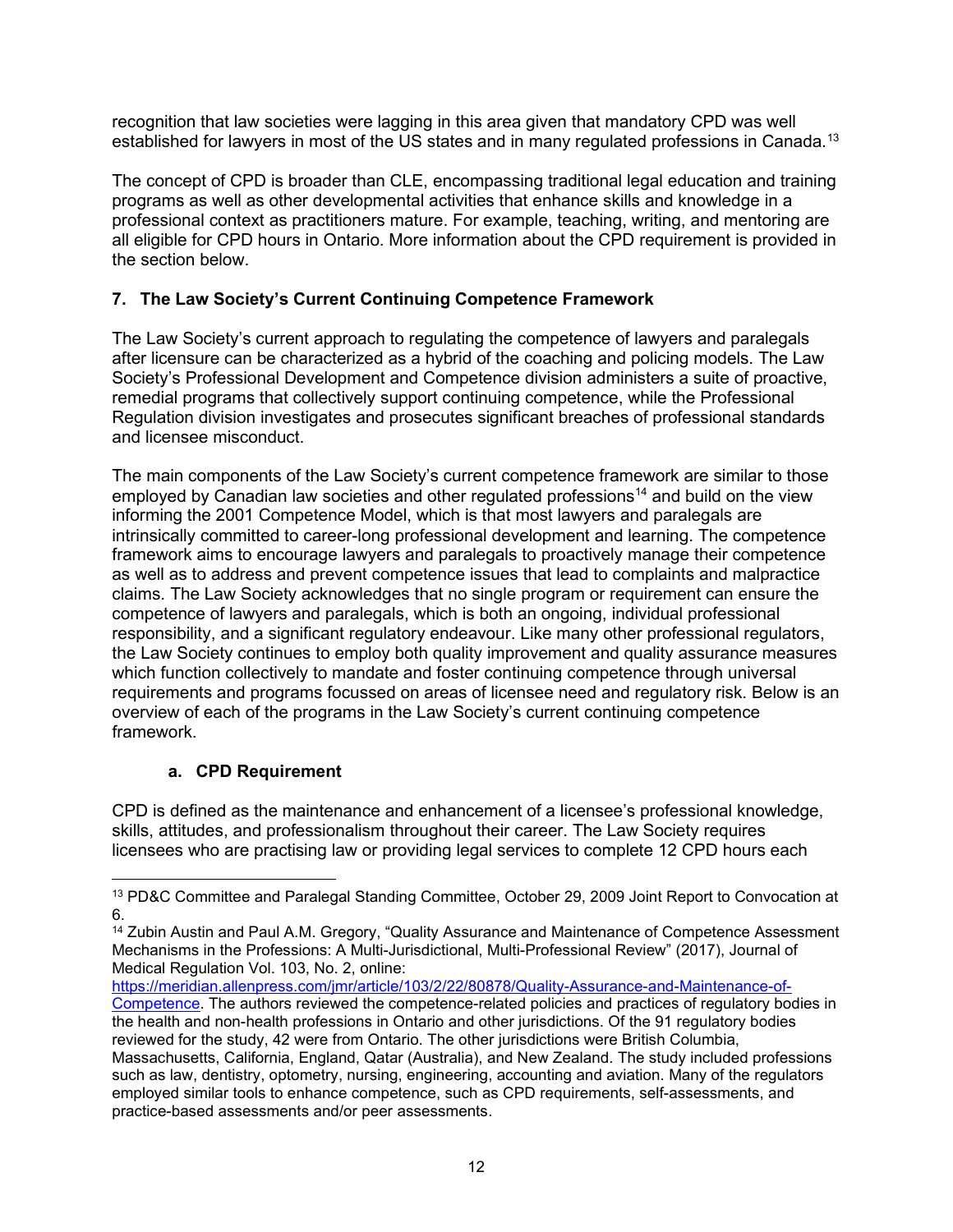year, including at least three professionalism hours and up to nine substantive hours. Professionalism CPD must be related to professional responsibility, ethics, or practice management.<sup>[15](#page-39-0)</sup> As of 2021, at least one professionalism hour each year must relate to equality, diversity, and inclusion topics. [16](#page-39-1) 

The Law Society employs a partial accreditation model – only CPD programming that is eligible for professionalism hours must be accredited by the Law Society, while substantive CPD is not subject to accreditation. An accredited provider model was introduced in 2013 to allow providers who fulfill certain criteria to self-accredit their professionalism content.<sup>[17](#page-39-2)</sup> Substantive CPD may address substantive or procedural law topics and/or related skills. Non-legal subjects may also be eligible for substantive hours if they are relevant to the licensee's practice and professional development.

From the outset of the introduction of mandatory CPD, the Law Society has taken a flexible approach to eligible activities, recognizing that learning preferences and practice circumstances vary for individual lawyers and paralegals. CPD hours can be obtained through a range of permissible activities and formats, many of which do not involve direct costs to licensees: $^{\rm 18}$  $^{\rm 18}$  $^{\rm 18}$ 

- Participating in CPD programs or courses, either through live attendance, online completion, or reviewing archived programs;
- Participating in a college, university or other designated educational institution program, including LL.M. programs;
- Teaching law-related content (on a volunteer or part-time basis);
- Acting as a judge or coach in a mooting competition;
- Writing or editing law-related books or articles;
- Mentoring, being mentored, providing coach or advisor support, participating in a coach or advisor program, acting as an articling principal, or supervising a Law Practice Program work placement or paralegal field placement;
- Participating in study groups of two or more colleagues; or
- Participating in legal association meetings that involve both business related to the association and an educational session dealing with substantive, procedural or professionalism content.

Compliance with the CPD requirement has been very high since inception of the program. Over the past 10 years, approximately 99% of practising lawyers and 94% of practising paralegals fulfill the requirement on an annual basis. The majority of licensees participate in CPD programs to fulfill their annual requirements, with only a small percentage of other eligible learning

<span id="page-39-0"></span><sup>15</sup> In the first two years of mandatory CPD, a separate "new licensee CPD requirement" applied to lawyers and paralegals in their first two years of practising law or provision of legal services. Under this requirement, new licensees had to take CPD which was specifically accredited for the early years of practice and integrated 25% professionalism content. This separate requirement was discontinued in<br>2013 in favour of a consistent approach for all licensees.

<span id="page-39-1"></span><sup>&</sup>lt;sup>16</sup> Challenges Faced by Racialized Licensees Working Group, December 2, 2016 Report to Convocation, online: Working [Together for Change: Strategies to Address Issues of Systemic Racism in the](http://lawsocietyontario.azureedge.net/media/lso/media/legacy/pdf/w/working-together-for-change-strategies-to-address-issues-of-systemic-racism-in-the-legal-professions-final-report.pdf) Legal [Professions.](http://lawsocietyontario.azureedge.net/media/lso/media/legacy/pdf/w/working-together-for-change-strategies-to-address-issues-of-systemic-racism-in-the-legal-professions-final-report.pdf)<br><sup>17</sup> As of May 19, 2021, there are 92 accredited providers.

<span id="page-39-3"></span><span id="page-39-2"></span> $18$  Activities such as teaching, writing, and the review of archived CPD programs are capped at 6 hours per year. These limits have been temporarily waived for 2020 and 2021 as an acknowledgement of the impacts of the pandemic on licensees' practices and schedules.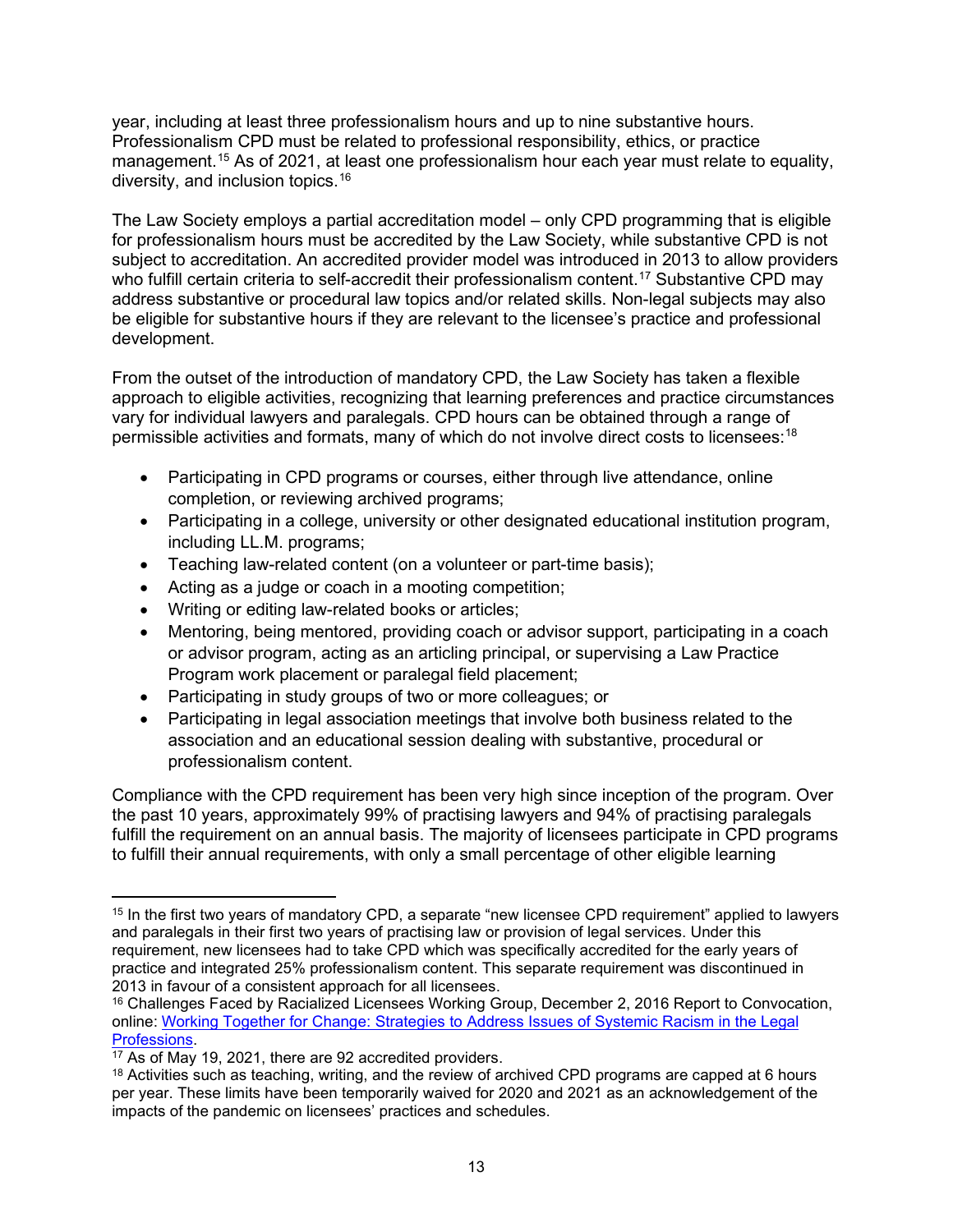activities being reported. Licensees who do not complete annual CPD requirements are subject to administrative suspension.

### **b. Law Society CPD Programming**

The Law Society has been providing professional development sessions and content since the 1940s in accordance with its longstanding mandate to ensure that lawyers (and more recently, paralegals) have access to quality educational offerings.<sup>[19](#page-40-0)</sup> Over the years, the Law Society's CPD programming function has progressed to become a modern provider that incorporates adult education best practices, a competency-based approach, and digital platforms in virtually all aspects of its business. Since the introduction of mandatory CPD, the Law Society has designed its programs to support licensees in meeting the requirement by integrating relevant professionalism and substantive content. The Law Society has developed a catalogue of programs aimed at different sectors of the professions and in a variety of accessible formats that include comprehensive, multi-day summits in core practice areas as well as shorter, webcast only sessions that concentrate on emerging issues. The Law Society's CPD programs promote interactive learning through question and answer sessions, roundtable discussions, reflective exercises, and polling techniques.

In 2020, the Law Society delivered approximately 138 programs (78 live offerings and 60 live replays) to licensees on topics of substantive and procedural law, and professionalism, ethics, and practice management. An additional 142 free, archived programs were offered to support licensees in addressing the impacts of the COVID-19 pandemic. In 2020, there was a record attendance of 119,269 registrations across all Law Society CPD programs, including approximately 70,000 registrations for free offerings. Feedback from attendees at Law Society CPD programs indicates that lawyers and paralegals value the calibre of chairs and presenters, the relevance of program topics, and the convenient formats offered, including online programs of a variety of lengths that can be viewed live or on demand.

High quality CPD programming is also the domain of a number of legal associations, law firms, government and non-profit organizations, and for-profit legal education providers. Examples of these organizations include the Ontario Bar Association, the Canadian Bar Association, The Advocates' Society, the Federation of Ontario Law Associations, the Women's Law Association of Ontario, the Canadian Association of Black Lawyers, the Indigenous Bar Association, the Federation of Asian Canadian Lawyers, the South Asian Bar Association, and the Ontario Paralegal Association. There are many others. Together, through regional and national programs and learning events, these providers facilitate the maintenance of lawyers' and paralegals' knowledge and skills across a variety of practice areas.

### **c. Practice Management Helpline and Practice Resources**

Established in 1978, the Practice Management Helpline ("Helpline") is a confidential telephone service that responds to inquiries from licensees about the Rules and other professionalism and practice management topics. The Helpline provides "just in time" guidance to enable licensees to make informed decisions, often at a critical juncture in a file or in their practices. The Helpline identifies key issues and principles to assist lawyers and paralegals in making decisions and finding solutions but does not provide advice or legal opinions. Helpline staff also develop and

<span id="page-40-0"></span><sup>&</sup>lt;sup>19</sup> The Law Society department responsible for accrediting professionalism CPD programming operates independently of the Law Society department that develops and delivers CPD programming.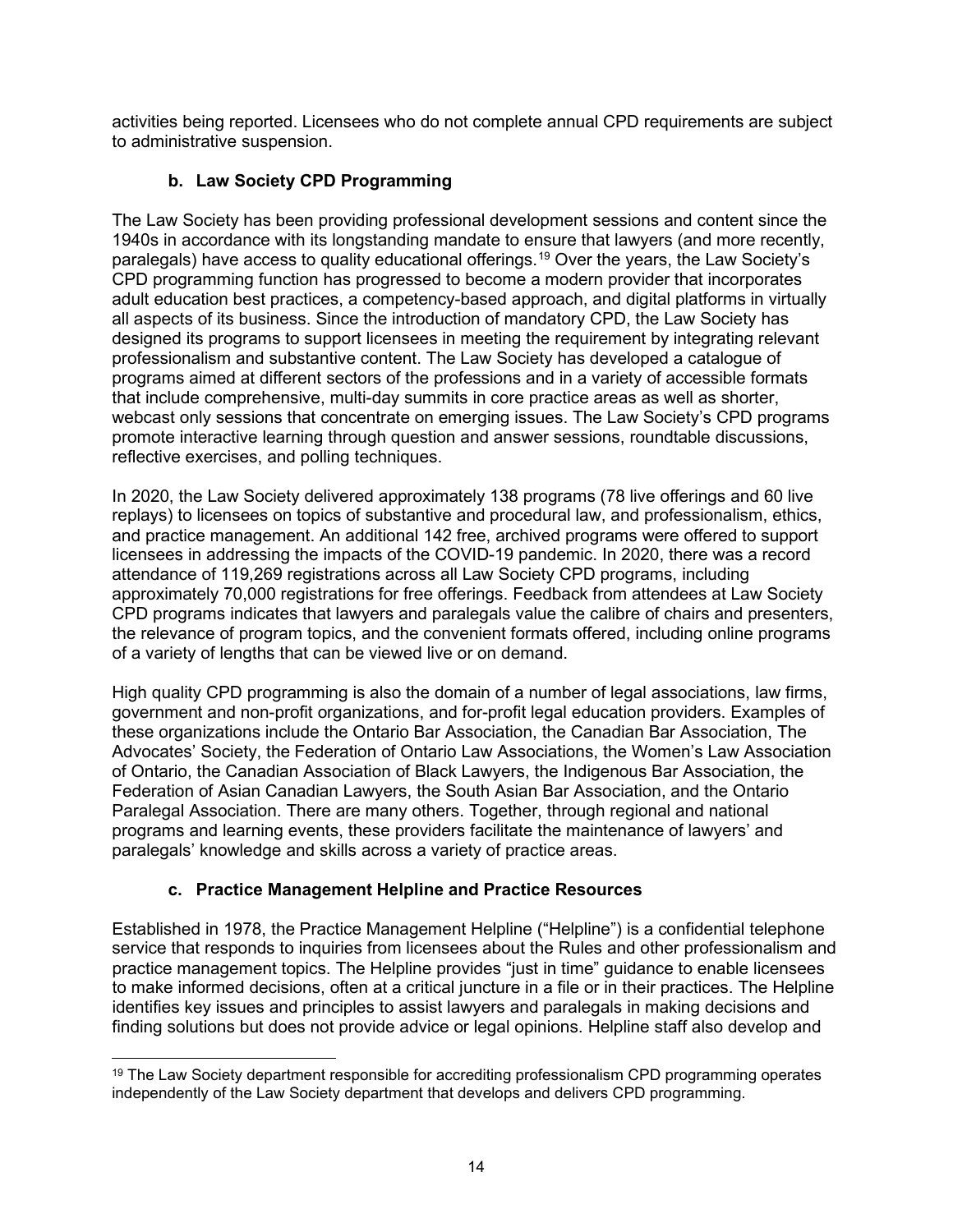maintain professional responsibility and practice management resources that support licensees. The Law Society currently provides over 130 resources, in the forms of practice management guidelines, practice area resources, FAQs, checklists, articles, and other tools. These resources are published on the Law Society's website.

In 2020, the Helpline assisted with 9,887 inquiries from licensees – 80% of calls were from lawyers and 13% were from paralegals.<sup>20</sup> Approximately 70% of all Helpline inquiries come from sole practitioners or lawyers and paralegals working in small firms. In 2020, the Helpline created over 70 new resources specifically in response to COVID-19 to assist licensees with navigating the pandemic, attracting approximately 168,000 page views last year. Generally, feedback from licensees on the services and supports provided by the Helpline is very positive, particularly in light of the shift to more practically oriented resources and FAQs in recent years.

### **d. Coach and Advisor Network**

The Coach and Advisor Network ("CAN") is the newest of the Law Society's competence programs. CAN was launched in 2016 after several years of consideration by a dedicated task force whose mandate was to explore the benefits of creating mentoring initiatives in the legal professions.[21](#page-41-1) The goal of CAN has been to promote and facilitate a systematic approach to enhancement of lawyer and paralegal competence through peer connection and support, particularly for those in sole and small practices and new licensees who may not have ready access to colleagues and senior practitioners. [22](#page-41-2) 

CAN expands upon the traditional concept of mentoring through a more structured and focussed process. The program provides lawyers and paralegals with access to short-term, outcome-oriented relationships with volunteer coaches and advisors drawn from the professions. Advisors provide limited scope assistance with substantive and procedural law inquiries on client files and are typically 30 minutes in length. Coaches assist with longer term objectives involving the implementation of best practices over a 3-month period.

CAN is now in its fourth full year of operation. In 2020, CAN's roster of volunteer coaches and advisors grew to 389 licensees and facilitated a total of 654 engagements—509 advisor matches and 145 coaching matches. Ninety-two percent of licensees seeking coaching or advising services work in sole practitioner or small firm environments. Satisfaction ratings for both coaching and advising engagements have been consistently very high – in the 96-100% range.

### **e. Practice Assessments Programs**

The Law Society's practice assessments programs are quality assurance tools focussed on proactively ensuring licensee compliance with established standards. They aim to promote competent service and to address risk within the professions. The Law Society operates three such programs: practice reviews (for lawyers), spot audits (for law firms), and practice audits (for paralegals).

The three programs involve a similar model: licensees are selected for a review and provided with information about the criteria and process that will be followed; a Law Society reviewer or

<span id="page-41-0"></span><sup>20</sup> The remaining 7% of Helpline calls were from non-licensees.

<span id="page-41-1"></span><sup>&</sup>lt;sup>21</sup> Mentoring and Advisory Services Proposal Task Force, January 28, 2016, Final Report to Convocation. <sup>22</sup> Sole practitioner and small firms are defined as those with 5 or fewer licensees.

<span id="page-41-2"></span>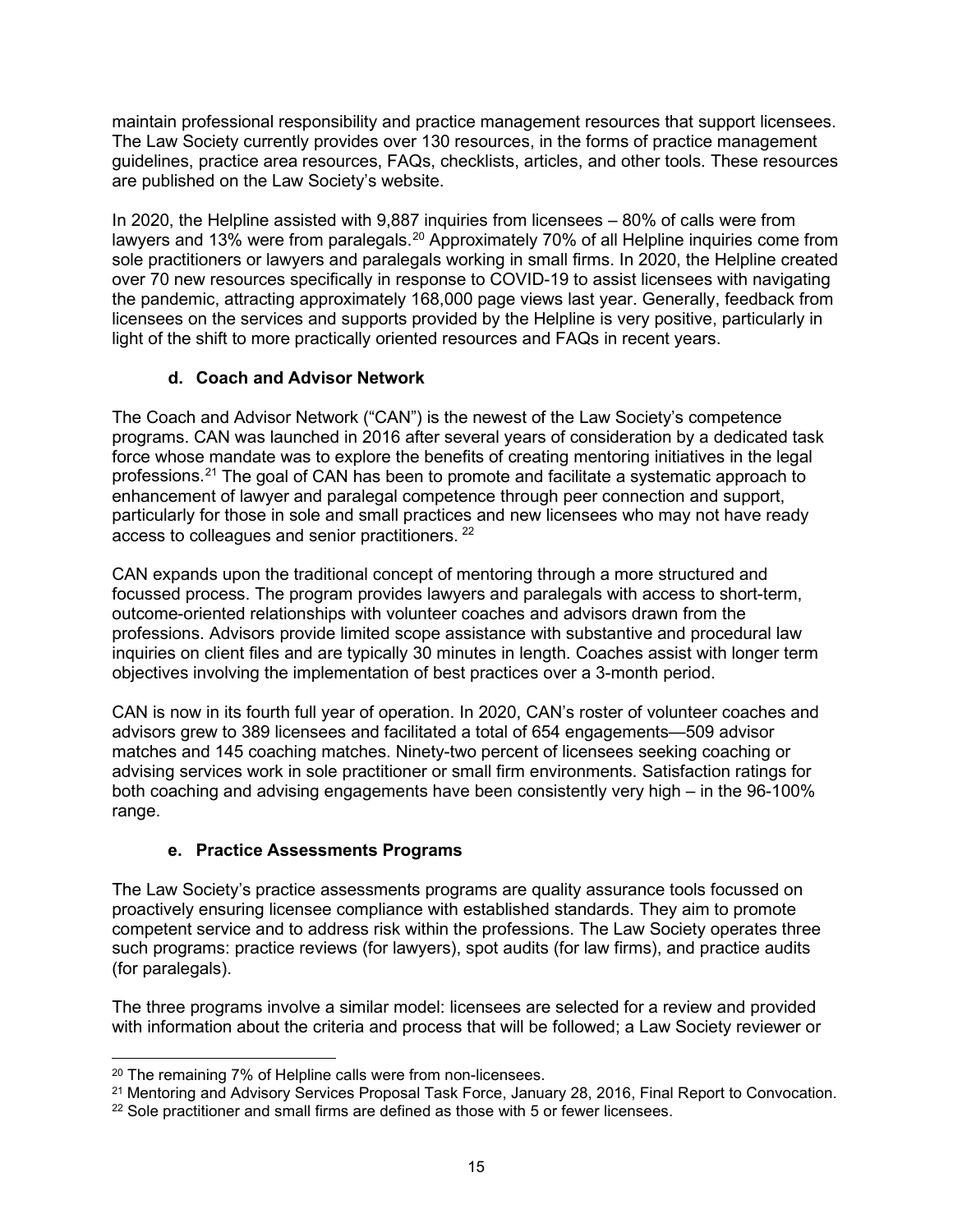auditor attends at the licensee's business to meet with the licensee, observe the licensee's practice arrangements, and review documentation; and the reviewer or auditor subsequently prepares a summary of findings and recommendations for consideration by the licensee. The vast majority of reviews and audits are remedial in nature and reveal minor deficiencies that can be addressed by the lawyer or paralegal through improved practices and procedures. A small percentage of review and audits disclose serious deficiencies and require escalation to the enforcement arm of the Law Society.

Licensee feedback on the programs has been consistently positive in recent years, with most lawyers and paralegals indicating that they found the process to be constructive and a beneficial tool for improving their practices. In addition, Law Society data indicates that practice reviews and spot audits may have a positive impact on the longevity of sole practices. Sole practices that have undergone practice reviews and spot audits are approximately 20% more likely to remain sole practices five years later, compared to soles who did not undergo a practice review or spot audit.

### **i. Practice Reviews**

Practice reviews address an individual lawyer's practice management activities. Practice reviewers provide concrete suggestions on how to maintain a practice at optimal levels, with the objective of increasing efficiencies, ensuring high quality service, and improving lawyer and client satisfaction. Areas of review are set out in the [Lawyer Basic Management Checklist](https://lawsocietyontario.azureedge.net/media/lso/media/legacy/pdf/b/ba/basic-management-checklist-lawyer.pdf) and include: time management (e.g., recording/docketing of time, calendar control system); file management / client service (e.g., opening/closing file procedure, conflicts check, handling client complaints); financial management (e.g., fees and billings, trust accounts); communications (e.g., following client instructions, keeping client reasonably informed); technology and equipment (e.g., document templates, library and research resources); and professional management (e.g., training and support, managing articling students and support staff).

Since 2009, the program has been comprised of three main streams:

- random reviews of lawyers who were licensed within the past eight years,
- focussed reviews of lawyers selected for a review due to cause, and
- re-entry reviews of lawyers re-entering private practice as a sole practitioner or in a small firm after five years.

The majority of the Law Society's practice reviews are random. Random practice reviews are focussed on newly licensed lawyers working as sole practitioners and in small law firms, based on risk indicia informed by Law Society conduct proceedings and LawPRO malpractice outcomes.<sup>[23](#page-42-0)</sup> The Law Society conducted 473 lawyer practice reviews in 2019;<sup>[24](#page-42-1)</sup> 66% of initial reviews met the professional competence standards and 34% required a follow-up review. After follow-up reviews, 99% of practices met required standards. Over time, the percentage of lawyers exhibiting practice management deficiencies in most key areas has declined.

### **ii. Spot Audits**

<span id="page-42-0"></span><sup>&</sup>lt;sup>23</sup> Professional Development, Competence and Admissions Committee, June 22, 2006, Report to Convocation.

<span id="page-42-1"></span> $24$  As the number of practice reviews, spot audits, and practice audits in 2020 was significantly impacted by restrictions imposed by the COVID-19 pandemic, 2019 figures have been provided.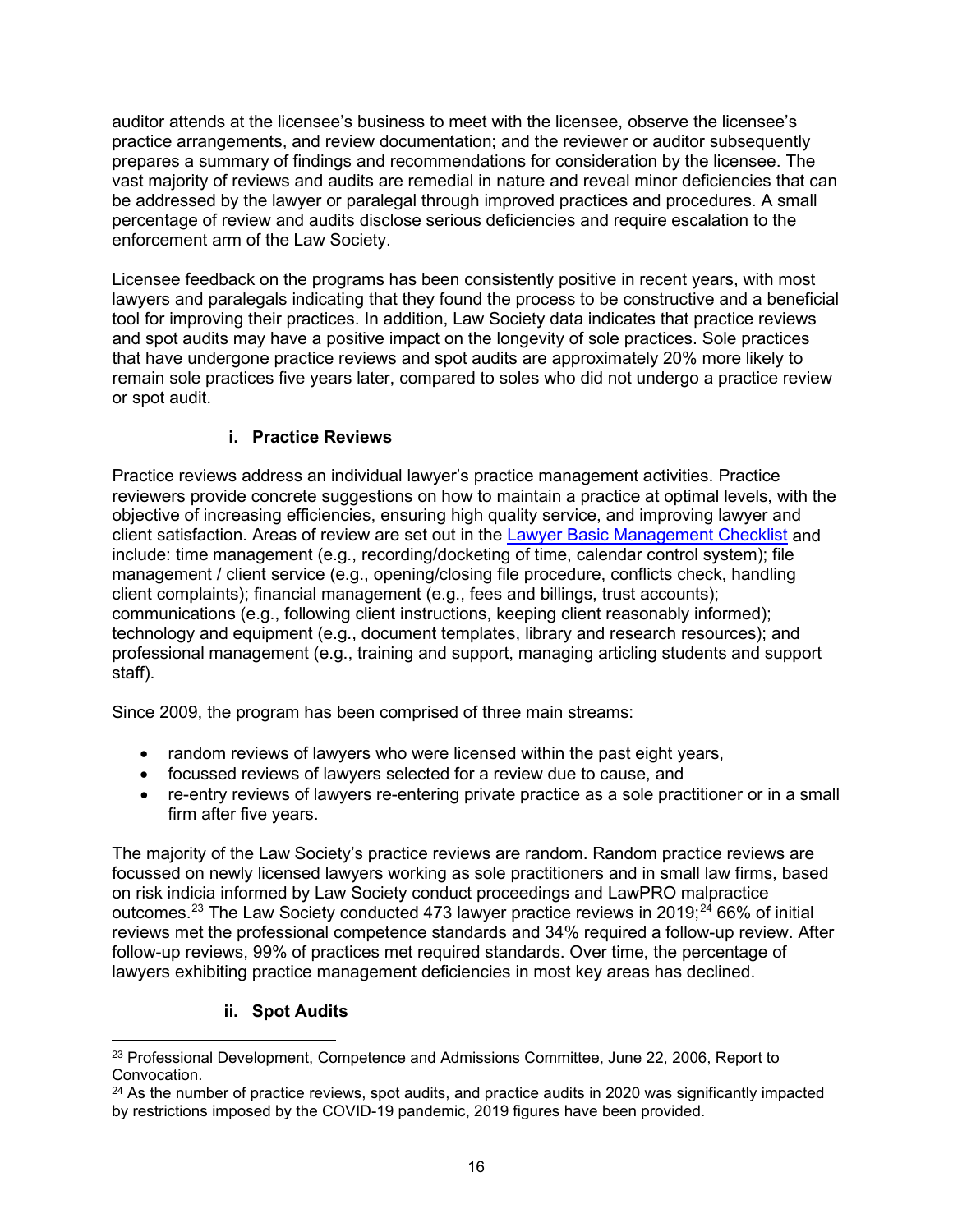The spot audit program was established in 1998 to support the Law Society's adoption of a selfreporting model for trust accounting compliance. Designed as a proactive compliance and trust safety tool, spot audits measure the integrity of law firm financial filing, assess ongoing compliance with the Law Society's financial record-keeping requirements as defined in the bylaws and Rules, and identify serious misconduct related to financial matters. In particular, spot audits aim to help law firms correct minor deficiencies with their record-keeping practices before they lead to serious non-compliance or misconduct issues. Law Society auditors support law firms by reviewing and auditing financial records, answering questions, and providing guidance.

The spot audit program includes both random and focussed audits. The majority of spot audits are random and based on approved risk criteria, including firm size, area of practice, newly formed practices, and other factors. Unlike practice reviews and practice audits, spot audits are intended to reoccur on a cyclical basis. Based on these risk criteria, sole practitioners and twolawyer firms with a real estate practice are audited every five years, other sole practitioners and small firms are audited every seven years, and mid-sized and large-sized firms are audited every 10 years.

Although a significant number of spot audits are selected at random based on the above criteria, there are other circumstances which may also trigger a focussed audit, including:

- Failure to file the Lawyer Annual Report with the Law Society;
- New formation of a law firm, to ensure the establishment and maintenance of appropriate practices and procedures;
- Identification of inadequacies during a previous spot audit;
- Information on the Lawyer Annual Report which suggests non-compliance with recordkeeping requirements; and
- Referral of lawyers or law firms from another Law Society department.

In 2019, the Law Society conducted 1,309 spot audits.<sup>[25](#page-43-0)</sup> Fifty-four per cent of law firms had either minor or no books and records deficiencies and 32% of law firms had deficiencies that were remediated to the Law Society's satisfaction. The remaining 14% of law firms had serious books and records deficiencies and required further monitoring and regulatory action.

### **iii. Practice Audits**

Practice audits are combined financial audit and practice management reviews conducted on paralegal practices. Conducted randomly, they are proactive and preventative, combining the practice management elements of the lawyer practice review with the financial record-keeping auditing elements of the lawyer spot audit. Areas covered in a practice audit are set out in the [Paralegal Basic Management Checklist](https://lawsocietyontario.azureedge.net/media/lso/media/legacy/pdf/b/ba/basic-management-checklist-paralegal.pdf) and include the same practice management areas as the Lawyer Basic Management Checklist.

The Law Society conducted 195 paralegal practice audits in 2019;<sup>[26](#page-43-1)</sup> 49% of initial audits met the professional competence standards and 51% required a follow-up audit. After follow-up audits, 97% of practices met these standards. Similar to lawyers above, the percentage of practice management deficiencies in most key areas has declined over time for paralegals.

<span id="page-43-1"></span><span id="page-43-0"></span><sup>25</sup> *Ibid*. 26 *Ibid*.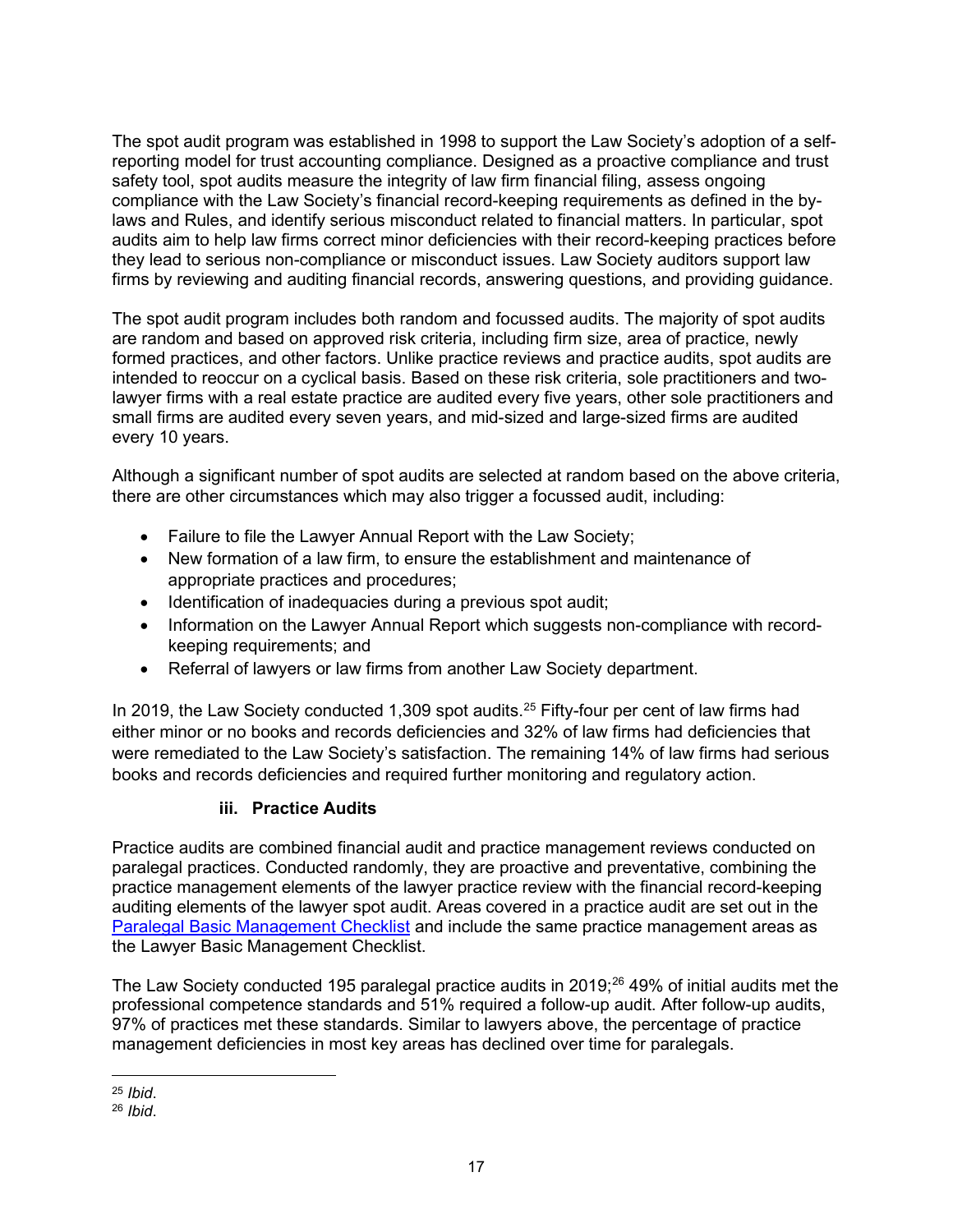### **f. Certified Specialist Program**

The Certified Specialist program ("CSP") is a quality improvement program that recognizes lawyers who have met established standards of experience and knowledge requirements in one or more designated areas of law and have maintained exemplary standards of professional practice. The CSP also assists members of the public identify lawyers who can meet their needs for specialist legal assistance. The Law Society does not offer a CSP for paralegals.

Established in 1986, the program has had several governance and qualification models over the years. [27](#page-44-0) The CSP is currently governed by a Certified Specialist Board, comprised of both Certified Specialists and benchers. There are 17 areas of specialization, $^{28}$  $^{28}$  $^{28}$  each extensively developed with support by lawyers recognized as exemplars within their practice areas. Areas of specialization that have been added in recent years include Indigenous legal issues and taxation law. Lawyers seeking a Certified Specialist designation must submit a detailed application, references, and other supporting documentation to demonstrate their eligibility. The designation requires a lawyer to have practised for a minimum of seven years, been substantially involved in their specialty area during five of the seven years (i.e. mastery of substantive law, practices, and procedures, and concentration of their practice in the specialty area), and to have complied with all professional standards. Applications for certification are assessed internally by the Law Society and, where criteria are met, presented to the Board for approval. Once certified, lawyers must complete an annual reporting and declaration process. Certified Specialists have the same annual CPD requirement as lawyers and paralegals. The CSP is not a limited licence program and does not restrict a lawyer's area of practice: Certified Specialists may practice in other areas of law and, conversely, lawyers who are not Certified Specialists may practice in any area that is covered by the program.

Certified Specialists are permitted to use "C.S." as a post-nominal designation. The C.S. designation is an indication to the public and to colleagues that the specialist has demonstrated elevated standards of competence in their area of practice. As of 2020, 784 lawyers were designated as Certified Specialists, representing approximately 2% of practising lawyers. The relatively low percentage of lawyers designated as specialists has been consistent for several years. The program has undergone at least two significant revisions since its inception to increase the level of participation, but this has not had a marked impact on enrollment. Despite the small number of Certified Specialists in the province, those that have committed the time and effort to become certified value being recognized in their field and the ability to distinguish themselves from others in their practice area. There is no data readily available about whether the public relies on the C.S designation in selecting legal counsel.

### **g. Great Library and Legal Information and Resource Network**

The competent provision of legal services requires access to legal information. There are two aspects to the Law Society's legal information supports: the Great Library and the Legal

<span id="page-44-1"></span><span id="page-44-0"></span><sup>&</sup>lt;sup>27</sup> Special Committee on Specialization, May 1985 Report to Convocation at 3.<br><sup>28</sup> The 17 areas of specialization are: Bankruptcy and Insolvency Law; Citizenship and Immigration Law; (Immigration/Refugee Protection); Civil Litigation; Construction Law; Corporate and Commercial Law; Criminal Law; Environmental Law; Estates and Trusts Law; Family Law; Health Law; Indigenous Legal Issues (Rights and Governance/Litigation and Advocacy/Corporate and Commercial); Intellectual Property Law (Trademark/Patent/Copyright); Labour and Employment Law; Municipal Law; Taxation Law; Real Estate Law; and Workplace Safety and Insurance Law.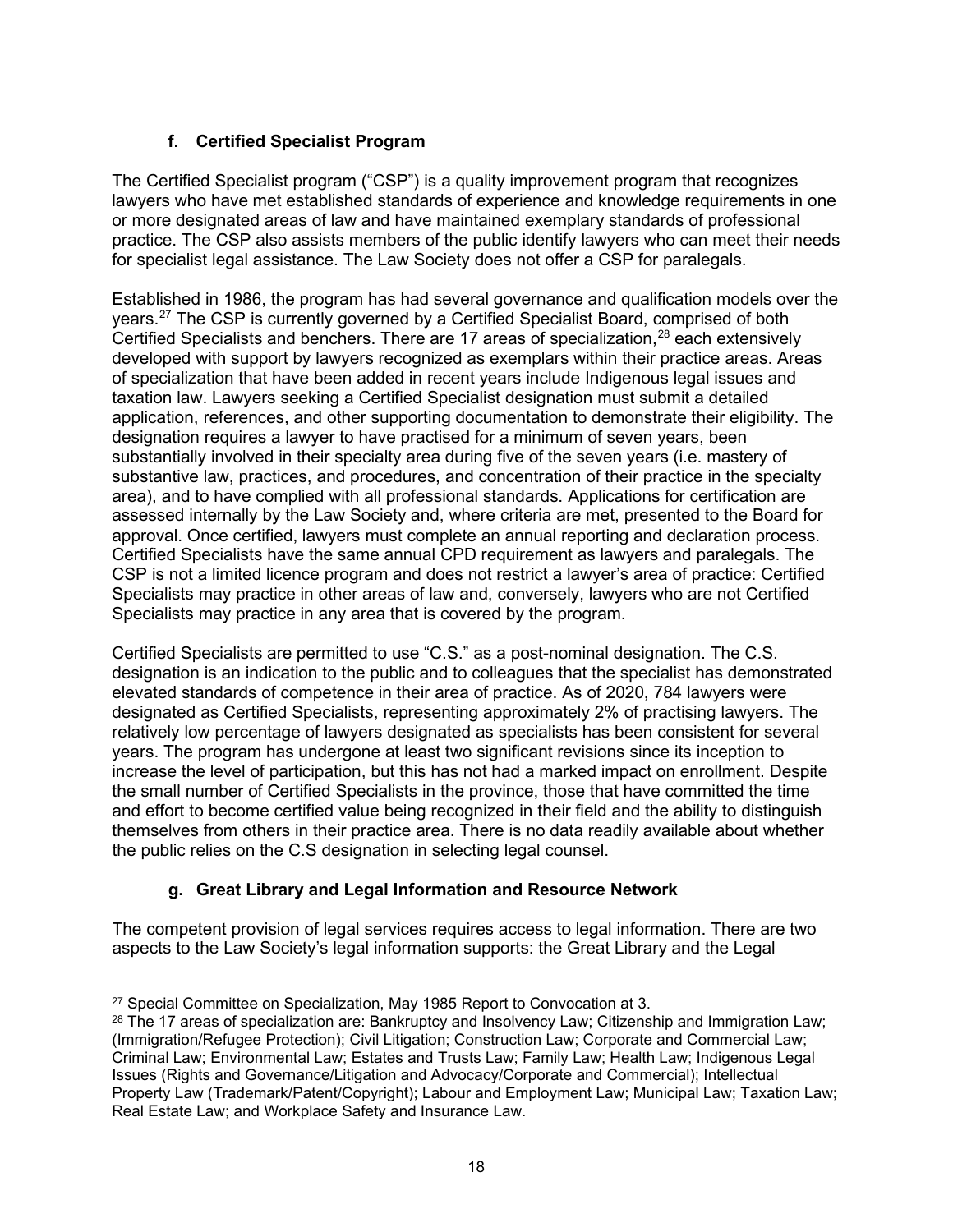Information and Resource Network ("LIRN"). Qualitative data gathered in 2015 as part of a needs assessment on library system use and future need indicated that library users attach tremendous value to legal information and library services.<sup>[29](#page-45-0)</sup> Legal information services play a key role in the development, maintenance and enhancement of licensee competence.

The Great Library has operated out of Osgoode Hall for over 160 years. It is open to the public, but funded by licensees, who are also its primary users. The library also serves licensing candidates, summer students, law clerks, law librarians, and others who are working for licensees. The Great Library supports the legal research and information needs of licensees by facilitating access to an extensive collection of print and electronic resources and by providing legal research assistance and instruction.

The Great Library's services are increasingly designed to leverage technology tools and platforms to make legal information accessible to licensees more broadly. Lawyers and paralegals across the province can use the Great Library's services in person and remotely, through online access as well as a mobile app. Lawyers who belong to local law associations can also access services through their county law libraries.

The Great Library provides 40 hours of reference support per week (via in person, telephone, email, or chat). In 2019, the Great Library's reference team answered 23,355 legal research questions and provided 32,560 pages of electronic research material to licensees.[30](#page-45-1) In addition, there were over 120,000 visits to the AccessCLE database of free Law Society CPD program materials.

The second aspect of the Law Society's legal information supports is LIRN. LIRN, formerly known as LibraryCo, is a not-for-profit corporation responsible for centrally managing and coordinating the county law library system, comprised of 48 law libraries across Ontario. LIRN's mandate is ensuring that the Ontario county law library system's services and programs meet the evolving needs of licensees and the public. LIRN is guided in its work by the principles established by its shareholders: the Law Society, the Federation of Ontario Law Associations and the Toronto Lawyers Association. LIRN is funded by the Law Society fees collected from lawyers. LIRN is responsible for managing these funds through allocating finances and resources to individual libraries.

### **8. Regulatory Outcomes Informing the Continuing Competence Framework**

As a modern regulator, the Law Society must strive to achieve a balanced and proportionate approach to ensuring that lawyers and paralegals maintain their professional knowledge, skills, and judgement over the course of their careers. To achieve this objective, the Law Society's renewal of its continuing competence framework should be evidence-based and informed by regulatory outcomes. Trends arising from the Law Society's competence and conduct streams, as well as from LawPRO,<sup>[31](#page-45-2)</sup> provide valuable insight into areas of risk that should drive the design

<span id="page-45-0"></span> $^{29}$  Transition from LibraryCo to LIRN Inc. (Legal Information and Resource Network), PD&C Committee Report, November 29, 2019 at 3.

<span id="page-45-1"></span> $30$  As use of the Great Library's services in 2020 was significantly impacted by the closure necessitated by the COVID-19 pandemic, 2019 figures have been provided.

<span id="page-45-2"></span><sup>&</sup>lt;sup>31</sup> The Law Society does not have access to data about the malpractice claims experience for paralegals.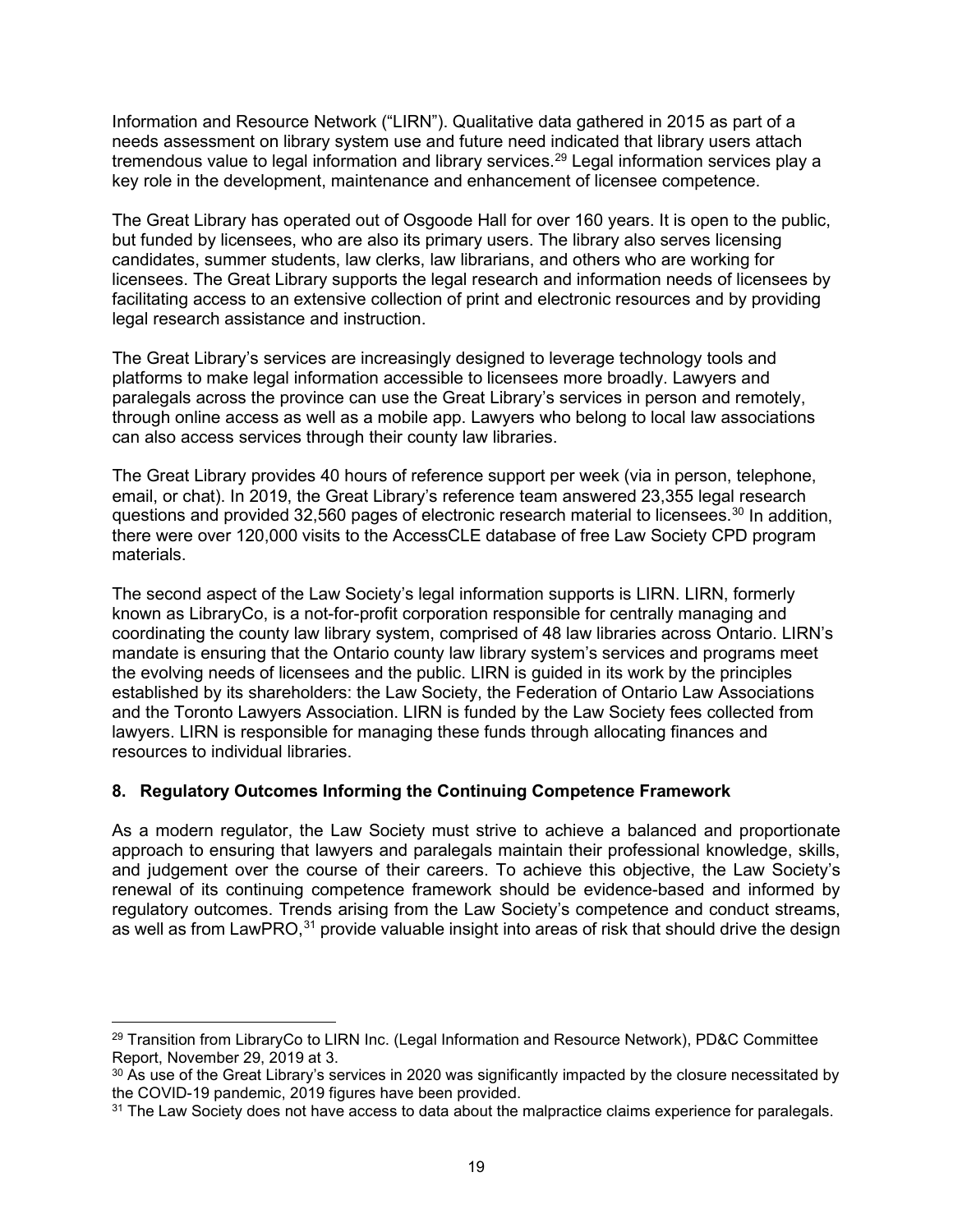and implementation of effective competence regulation strategies. [32](#page-46-0) Some key trends are outlined below.

### **a. Client Service and Practice Management Issues**

Law Society data indicates that a significant portion of complaints against lawyers and paralegals raise client service issues such as a failure to communicate, failure to account, and failure to properly serve one's client. In 2019 and 2020, approximately 50% of complaints against licensees were related to service issues.[33](#page-46-1) Similarly, between 1997 and 2007, malpractice claims against lawyers relating to communication deficiencies were among the most prevalent, constituting over one third of LawPRO claims, compared to inadequate investigation, errors of law, or clerical errors.<sup>34</sup> The trends observed during this period have continued: lawyer and client communication problems remain a key cause of malpractice claims across all practice areas.[35](#page-46-3) Common communication errors include failure to follow client instructions, failure to properly inform the client about implications of actions, and poor communication with clients leading to confusion around roles and next steps.

Missed deadlines and time management-related errors are the second biggest cause of LawPRO claims at all sizes of firms.<sup>[36](#page-46-4)</sup> Correspondingly, the proper use of written retainers and time dockets and the effective management of prospective clients are common areas of deficiency observed during Law Society practice reviews and practice audits.

### **b. Years Licensed**

Law Society data indicates that newly licensed lawyers and paralegals have a lower risk of complaints and claims than other groups. Lawyers and paralegals who have been in private practice for five years or less received a proportionately lower percentage of complaints compared to those who have been licensed for more than five years. The risk of complaints increases for licensees who have been licensed for 10 or more years: $^{\rm 37}$  $^{\rm 37}$  $^{\rm 37}$ 

• In 2020, 22% of lawyers in private practice were in their first five years of practice, and 16% of complaints against lawyers were made against this group. Similarly, in 2020, 11% of paralegals in private practice were in their first five years of providing legal services, and 6% of complaints against paralegals were made against this group.

<span id="page-46-0"></span> $32$  For data on the most common causes of malpractice claims for maior areas of practice, see the LawPRO fact sheets available at [https://www.practicepro.ca/practice-aids/claims-fact-sheets/.](https://www.practicepro.ca/practice-aids/claims-fact-sheets/)<br><sup>33</sup> Professional Regulation Division End of Year Report at 18.

<span id="page-46-2"></span><span id="page-46-1"></span><sup>34</sup> Between 1997 and 2007, close to 7,200 LawPRO claims involving communication errors totalled almost \$22 million. See LawPRO, "practicePRO: Helping Lawyers for 10 Years" (2008), LawPRO Magazine, Vol. 7, no. 2 at 17, online: [https://www.practicepro.ca/wp-content/uploads/2017/09/2008-08-](https://www.practicepro.ca/wp-content/uploads/2017/09/2008-08-lawpro-magazine7_2_aug2008.pdf)<br>lawpro-magazine7 2 aug2008.pdf.

<span id="page-46-3"></span><sup>&</sup>lt;sup>35</sup> 2019 LawPRO Annual Report at 7, online: [https://www.lawpro.ca/wp-content/uploads/2020/04/2019-](https://www.lawpro.ca/wp-content/uploads/2020/04/2019-Annual-Report.pdf) [Annual-Report.pdf](https://www.lawpro.ca/wp-content/uploads/2020/04/2019-Annual-Report.pdf) and 2020 LawPRO Annual Report at 8, online: [https://www.lawpro.ca/wp](https://www.lawpro.ca/wp-content/uploads/2021/04/FINAL-AODA-2020-Annual-Report-WEB.pdf)[content/uploads/2021/04/FINAL-AODA-2020-Annual-Report-WEB.pdf.](https://www.lawpro.ca/wp-content/uploads/2021/04/FINAL-AODA-2020-Annual-Report-WEB.pdf) Communication errors were the most common cause of claims in 2019. In 2020, communications errors and inadequate investigation tied

<span id="page-46-4"></span><sup>&</sup>lt;sup>36</sup> Between 1997 and 2007, missed deadlines and time management related errors represented 17.3 per cent of claims by count (3,566 claims) and 14.2 per cent of claims costs (\$8.8 million). See LawPRO, *supra* note 34, at 18. In 2020, time management problems were the second most common cause of claims. See 2020 LawPRO Annual Report, *supra* note 35, at 8.

<span id="page-46-5"></span><sup>&</sup>lt;sup>37</sup> 2020 Operations Report to Convocation, February 2021 at 60.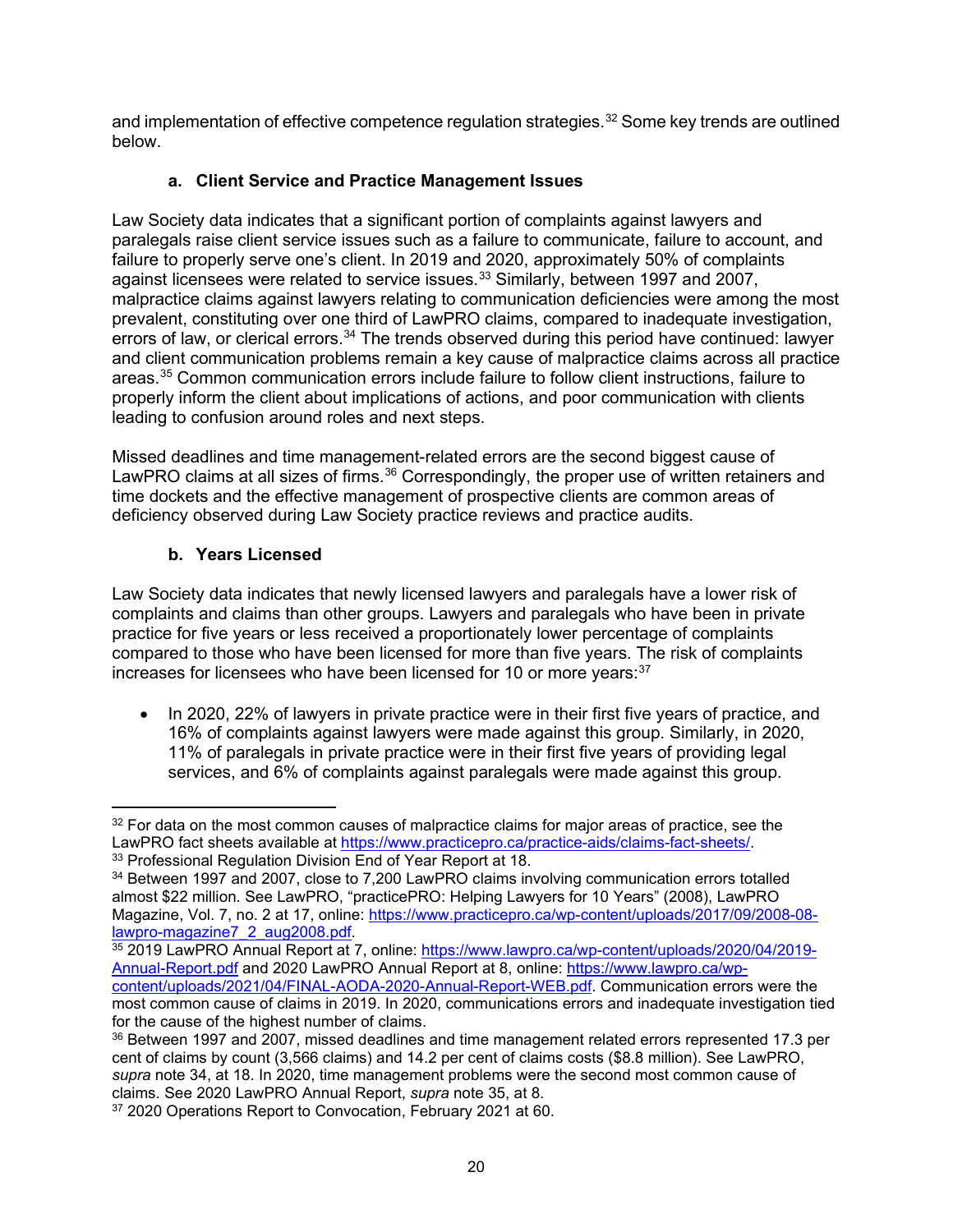• In 2020, 23% of practising lawyers had been licensed for 11-20 years and represented 24% of complaints made against lawyers. Similarly, in 2020, 16% of paralegals in private practice had been licensed for 8-10 years and represented 19% of complaints made against paralegals.

The risk of complaints also increases with age. Lawyers and paralegals aged 50-64 experience a higher percentage and at a higher proportion of complaints compared to other groups. LawPRO trends align with Law Society complaints data, indicating that the risk of malpractice claims peaks when lawyers are 10-20 years out from licensure.

Notwithstanding this data, there are anecdotal indicators that some newly licensed lawyers and paralegals do not feel adequately prepared for the challenges of practising law and providing legal services, particularly in the context of running their own law firms. On average, approximately 12% of newly licensed lawyers and 20% of newly licensed paralegals enter into sole practice within 3 years of being licensed.

### **c. Sole Practitioners and Small Firms**

The majority of law firms in Ontario are sole practices and small firms of five or fewer licensees. As of December 31, 2020, 94% of law firms and 99% of paralegal firms are comprised of five or fewer licensees. It is not surprising, then, that a significant portion of the Law Society's regulatory activity relates to lawyers and paralegals practising in these settings. However, licensees in small firm and sole practitioner settings are the subject of complaints at a higher proportion than licensees in other contexts.[38](#page-47-0)

Lawyers and paralegals in these firms are engaging with many of the Law Society's competence supports and services at a higher rate than other practitioners, which is an indicator of need as well as motivation to comply with regulatory requirements and improve competence. As noted above, 74% of inquiries to the Helpline were from sole practitioners and small firms and 94% of participants in CAN are sole practitioners and licensees from small firms.

### **9. Renewing the Law Society's Continuing Competence Framework – Key Themes**

In its exploratory discussions during the discovery phase, the Task Force reviewed regulatory outcomes and best practices for risks and opportunities that should be considered in the renewal of the Law Society's continuing competence framework. Through this review, the Task Force generated several important themes that may inform new approaches to competence programs and requirements.

### **a. Peer Support**

The Task Force observed that strong relationships with colleagues and peers are a mainstay of competence for many practitioners. These informal work-related interactions, such as discussing strategy on a file with a trusted colleague, can facilitate just-in-time learning. The Task Force discussed the value of the supportive, collegial environment in local law associations where licensees – particularly those working in sole or small firm settings -- have a built-in network with whom they can exchange ideas and expand their knowledge. Networking and peer guidance provide vital "teachable moments" and should be encouraged and nurtured.

<span id="page-47-0"></span><sup>38</sup> *Ibid.* at 59.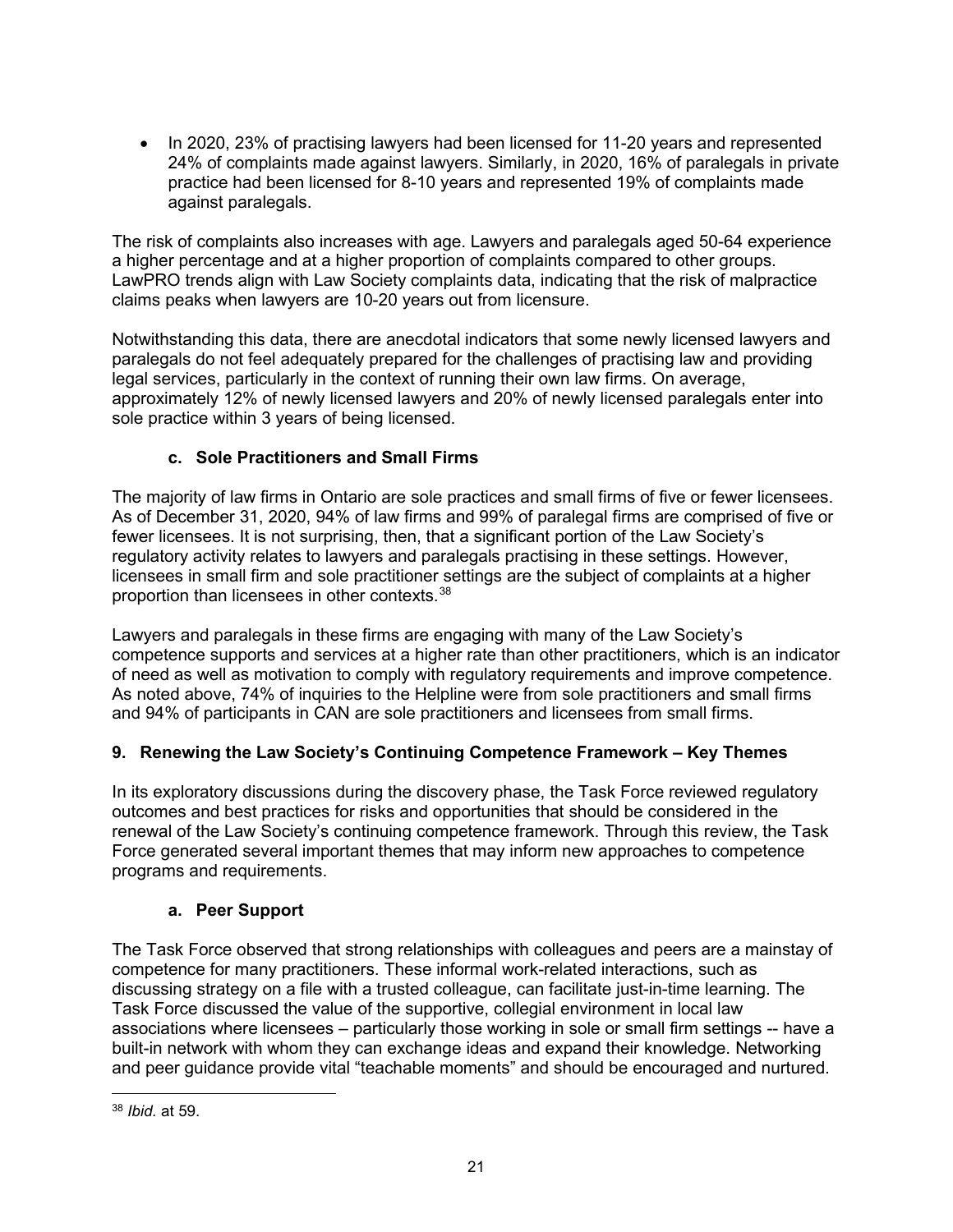The Task Force also highlighted mentoring as important in building competence. Traditional mentoring involves a relationship between a more seasoned practitioner who provides advice, information, and support to a less experienced mentee. CAN, which is facilitated by the Law Society, provides a version of mentoring that is oriented around shorter term coaching. Licensee uptake of coaching through CAN is progressing, but more slowly than originally envisioned. The Task Force queried how the Law Society might further bolster mentoring and coaching in the legal professions, both through law associations and its own services.

### **b. Peer Assessment**

The 2001 Competence Model recommended the establishment of a formal, voluntary peer assessment pilot project that would include both practice management and substantive law issues.<sup>[39](#page-48-0)</sup> A peer assessment is an assessment of a licensee's practice and work setting by another licensee. Volunteer lawyers were to be sought in different geographic locations, work and practice settings, and circumstances to form a roster of lawyers prepared to conduct, on a *pro bono* basis, confidential peer assessments and prepared to have their practices or work settings assessed. Peer assessment was viewed as a mechanism through which lawyers without demonstrated competence-related deficiencies could seek to validate the standards of their practice and benefit from suggestions for improvement from other lawyers. This proposal drew heavily from initiatives that were in place at the time in the regulated health professions. Convocation opted to defer development of the peer assessment pilot project until the plan for a voluntary self-assessment program, which was also one of the PD&C Committee's recommendations in the 2001 Competence Model, could be implemented and evaluated. Ultimately, the peer assessment program was not launched.

The Task Force expressed interest in once again exploring the viability of peer assessments as a mechanism for improving competence. Peer assessments are unique in that they leverage the supportive aspects of coaching and mentoring while capitalizing on the expertise of lawyers and paralegals to assist other licensees with their legal and practice management challenges.

### **c. Adjustments to the CPD Requirement**

The Task Force considered whether the CPD requirement in its current, broad form meaningfully supports competence. High levels of licensee compliance and positive engagement in programs provided by the Law Society and a range of legal associations and education providers suggests that CPD is valued by lawyers and paralegals both as a means to improve their legal knowledge and as an important networking opportunity. Likewise, a recent study of quality assurance and competence assessment mechanisms across various professions and jurisdictions found that in all jurisdictions and professions examined, continuing education or CPD were explicitly identified as critical to the maintenance of professional competence[.40](#page-48-1) All 91 regulatory bodies reviewed for the study required practitioners to complete some form of life-long learning to be eligible for annual renewal of registration.<sup>[41](#page-48-2)</sup> However, the study also noted that notwithstanding the widespread adoption of a continuous learning requirement across professions and geographic regions, there is little hard evidence to support the practice or any correlation to positive, practice-related outcomes. [42](#page-48-3) Given this, and the fact

<span id="page-48-0"></span><sup>39</sup> PD&C Committee March 22, 2001 Report, *supra* note 10, at 37-38.

<span id="page-48-1"></span><sup>40</sup> Z. Austin and P. Gregory, *supra* note 14, at 25. 41 *Ibid*. 42 *Ibid*. at 26.

<span id="page-48-2"></span>

<span id="page-48-3"></span>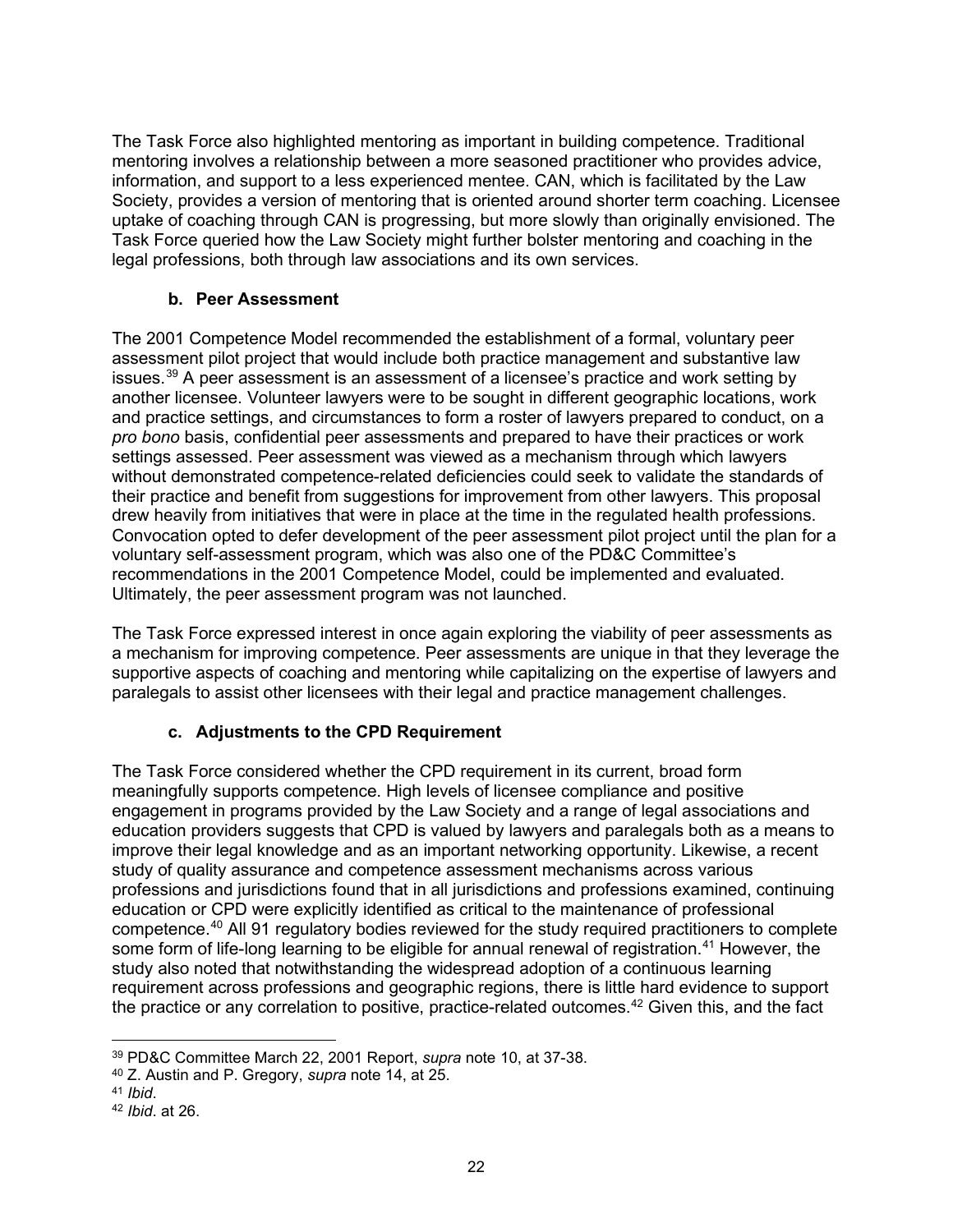that mandatory CPD has been in place for 10 years in largely the same format, the Task Force queried whether a reduced emphasis on mandatory CPD or a change in format should be considered. The Task Force also contemplated whether there should be more focussed CPD requirements such as those tied to practice area, experience levels, or identified areas of risk. More specific CPD requirements could serve to shift the focus from mere compliance with minimum CPD hours to a requirement that is connected to the licensee's practice and therefore more impactful on competence.

### **d. Guided Learning and Development**

Another key theme was that licensees should be guided in their professional development. Learning roadmaps or curricula that lead to credentialing or a concrete achievement could help to incentivize practitioners to enhance their learning. While many practitioners can navigate their own professional development and do not require regulatory intervention, others would benefit from assistance. Direction on the required competencies or the creation of practice standards according to stage and area of practice could ensure lawyers and paralegals are actively improving their competence in a manner that reduces the risk of errors or deficiencies while they progress in their careers.

### **e. Baseline Competence and Beyond**

The Law Society has a statutory duty to ensure baseline competence of lawyers and paralegals in the public interest. Given that our governing legislation recognizes that standards of learning and competence are related to the legal services provided, the Law Society recognizes that as licensees take on increasingly complex retainers, their competence will need to be enhanced. Related to guided learning and development was the question of whether there should be a mechanism for achieving and recognizing standards of excellence. On the one hand, it was argued that a focus only on baseline standards would fail to incentivize practitioners to achieve higher levels of competence. On the other hand, it was maintained that a minimum level of competence needs to be achieved first and should be the initial goal for all practitioners. Notably, the CSP is aimed at recognizing the excellence of lawyers in certain areas of law but has consistently had low participation rates. The Task Force acknowledged that both baseline competence and excellence are important and may form elements of a continuing competence framework.

### **f. Importance of Practice Reviews**

Practice reviews are a critical quality assurance tool for supporting licensee competence. Practice reviews address an individual lawyer or paralegal's practice management activities and are focussed on the areas of risk that most frequently lead to complaints, discipline and negligence. The Task Force was of the view that the Law Society should consider increasing the number of practice reviews it performs to ensure that more licensees benefit from this supportive intervention. The Task Force also queried whether practice reviews should be conducted on lawyers and paralegals who are more senior, rather than in their early years of practice, because this is when the risk of competence deficiencies begins to manifest. In addition, whether a practice review is conducted or not, licensees should be encouraged to reflect on their regulatory requirements on an annual basis and there should be self-assessment tools that facilitate this reflective practice.

### **g. Enhanced Support for Sole Practitioners, Small Firms and Individuals Transitioning to Independent Practice**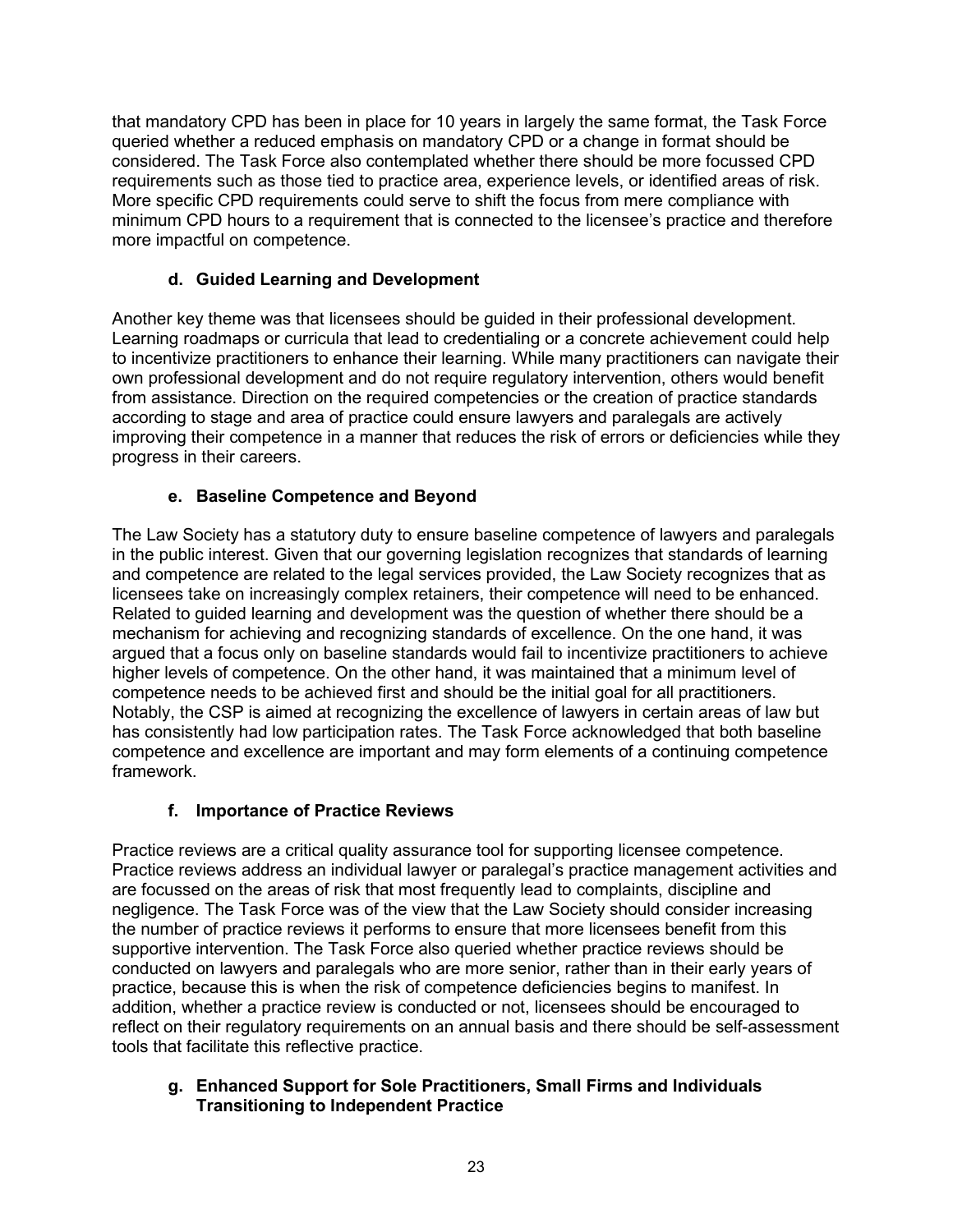As sole practitioners and small firms provide the overwhelming majority of legal services to individuals, families, and very small businesses, these practices are crucial in providing access to justice<sup>43</sup> and their viability should be a priority for the Law Society. Sole practitioners and those in small firms face a higher risk of complaints and may have fewer resources and more limited access to training and assistance. Lawyers and paralegals practising as sole practitioners or in small firms and individuals transitioning to independent practices may benefit from additional support to help meet their regulatory requirements and to address topics that are not currently the focus of law school or paralegal education and traditional CPD programming, such as the business of law. Special investments in sole practitioners and small firms that do not create additional regulatory burdens may be warranted. [44](#page-50-1) The Task Force considered whether new licensees who are entering sole practice or joining a small firm, or licensees who are transitioning to independent practice, should be encouraged or required to take CPD specifically designed to address their unique needs.

### **h. Technological Competence**

Advances in technology are transforming the way in which legal services are performed and delivered. Now more than ever, licensees need to have basic competence in technology to meet the needs of their clients and to function effectively. The COVID-19 pandemic has illustrated the importance of basic technological skills to communicate effectively with clients, create practice efficiencies, and participate in court and tribunal proceedings as they modernize their platforms.

The Task Force considered how the Law Society can help prepare licensees for the rapidly changing future and discussed whether technological competence should be encouraged or mandated. It was noted that the level of tech competence required to effectively serve clients may depend on the practice area, with certain practice areas and contexts relying more heavily on technology. Likewise, licensee facility with technologies is not uniform and varies significantly. The Law Society offers some resources in this area, including Technology Practice Tips, a series of podcasts that provide a convenient way to learn about the latest technology issues, and a technology guideline that sets out professional responsibility considerations when using technology, but more attention should be paid to this area. Regardless of whether technological competence is mandated or encouraged, the Task Force was of the view that timely and responsive supports relating to tech competence will continue to be critical, and that lawyers and paralegals would be best served by practical training and resources that facilitate compliance with best practices. [45](#page-50-2)

<span id="page-50-0"></span><sup>43</sup> Jordan Furlong, "Lawyer Licensing and Competence in Alberta" (2020) at 60, online: [https://documents.lawsociety.ab.ca/wp-](https://documents.lawsociety.ab.ca/wp-content/uploads/2020/12/08212906/LawyerLicensingandCompetenceinAlbertaReport_Designed.pdf)

[content/uploads/2020/12/08212906/LawyerLicensingandCompetenceinAlbertaReport\\_Designed.pdf](https://documents.lawsociety.ab.ca/wp-content/uploads/2020/12/08212906/LawyerLicensingandCompetenceinAlbertaReport_Designed.pdf) 44 *Ibid.*

<span id="page-50-2"></span><span id="page-50-1"></span><sup>45</sup> The Technology Task Force was formed in 2018 to consider the role of technologies in the delivery of legal services, examine the Law Society's role as a regulator in a changing, tech-enabled environment, and explore how the Law Society can encourage innovation in the professions through the use of tech to better deliver legal services. The Technology Task Force's proposal for a five-year regulatory sandbox pilot project for innovative technological legal services ("ITLS") was approved by Convocation in April 2021. The sandbox will allow ITLS benefitting the public to be test run in a safe, controlled environment without incurring regulatory consequences. The sandbox is expected to inform Convocation about the market interest in ITLS, how they are serving clients and their impact on client expectations of service. This evidence will aid future policy development, including policies relating to technological competence.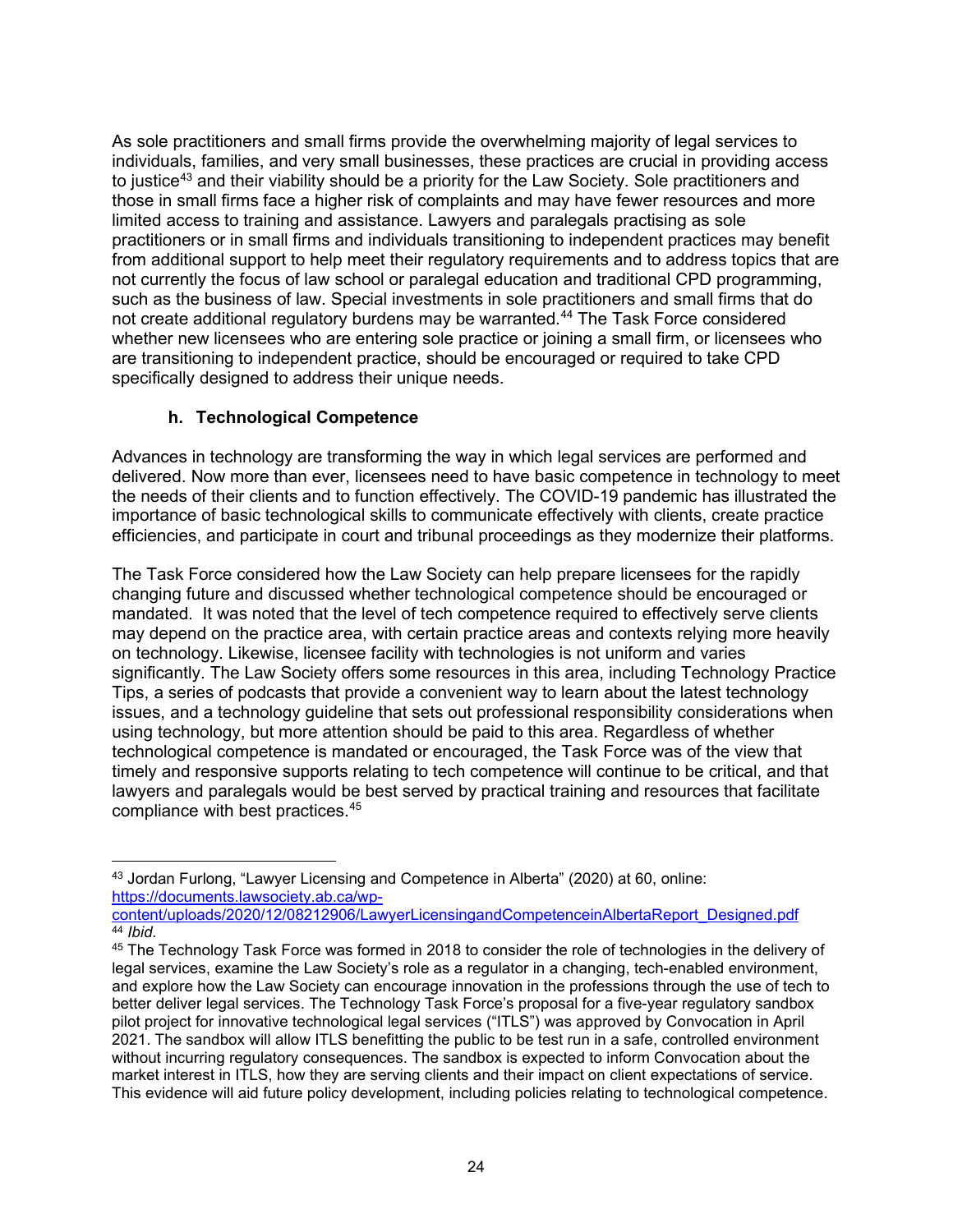### **10. Principles for an Effective Continuing Competence Framework**

Given the outcomes and themes described above, the Law Society seeks to renew its continuing competence framework to address the learning and professional development needs of lawyers and paralegals over the next decade. Based on the work done thus far, the Task Force identified the following principles to guide the development and design phases of its work:

- **Risk-based** Regulatory activities should ideally be designed to focus on addressing areas of greatest risk to the public based on known outcomes.
- **Flexible** Obligations should reflect the diverse array of practice areas, practice settings, geographies, practice stages, and other contextual factors that impact the professional circumstances of lawyers and paralegals.
- **Feasible** Competence requirements should be cost effective and achievable by the regulator and licensees alike and should not impose unreasonable burdens.
- **Forward-looking** The competence framework should be future-oriented in order to accommodate the fundamental changes taking place in the market for legal services.
- **Client-centred** Competence requirements should consider the client's needs, goals, and perspective on what constitutes the competent provision of legal services. This would include an awareness of differences (including differences in backgrounds, education, income levels, abilities and cultures) that may impact communications with clients and the way in which legal advice and services are provided.

#### **11. Questions**

The Task Force is seeking input on the following questions by **November 30, 2021**. The input of the legal professions and other stakeholders is critical in helping the Law Society to renew its continuing competence framework. The Law Society has not made any decisions about the structure or content of the updated competence regime. We are open to the suggestions and feedback of all interested parties and we encourage and appreciate your input. Stakeholders may respond to some or all of the questions.

#### **1. Working definition of competence**

Do you agree with the working definition of competence? Are there any aspects of the definition that you would change?

#### **2. Principles for an effective competence regime**

Do you agree with the five principles for an effective competence regime set out below? Are there principles that should be included or omitted?

- a) *Risk-based*  Regulatory activities should ideally be designed to focus on addressing areas of greatest risk to the public based on known outcomes.
- b) *Flexible* Obligations should reflect the diverse array of practice areas, practice settings, geographies, practice stages, and other contextual factors that impact the professional circumstances of lawyers and paralegals.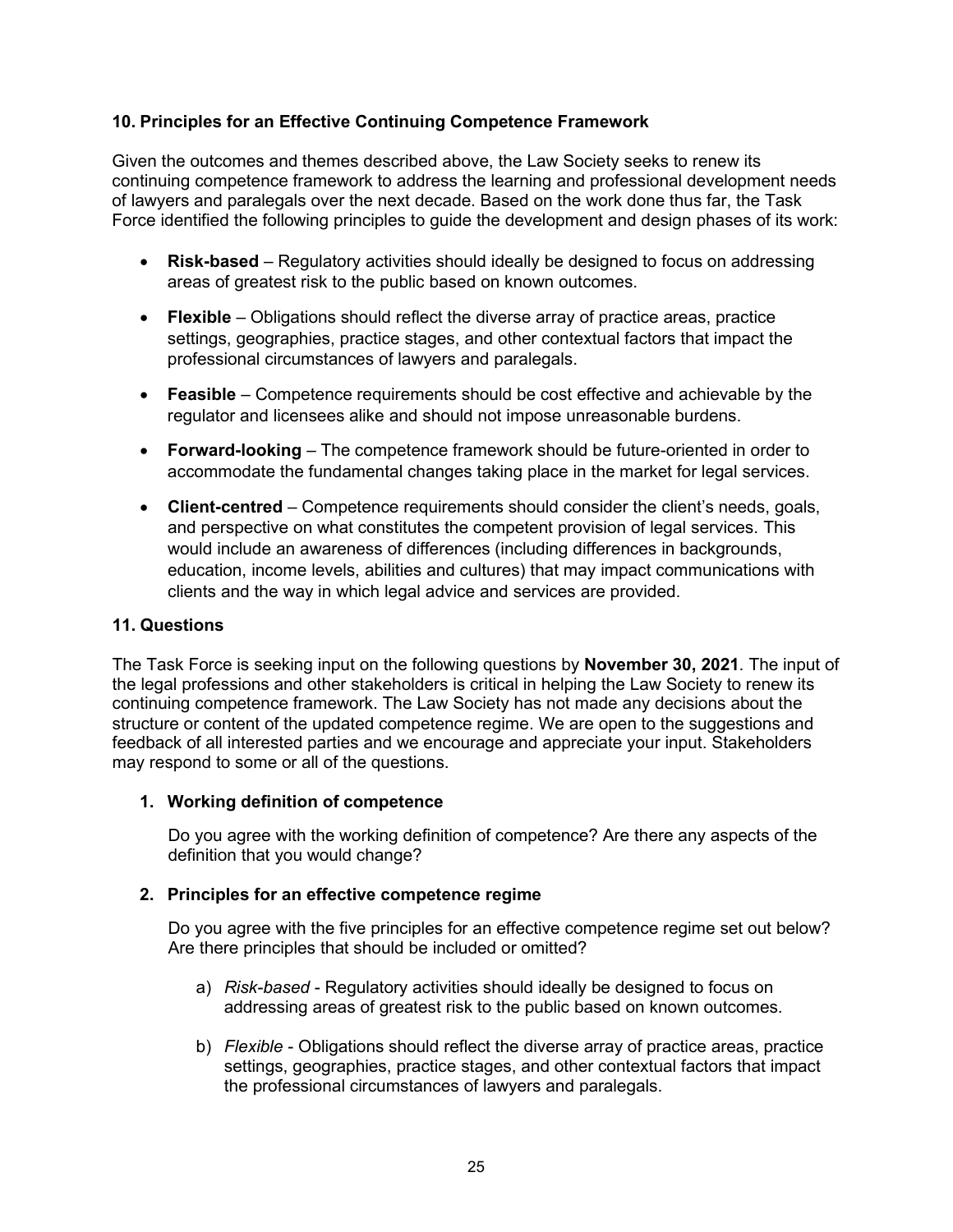- c) *Feasible* Competence requirements should be cost effective and achievable by the regulator and licensees alike and should not impose unreasonable burdens.
- d) *Forward-looking* The competence framework should be future-oriented in order to accommodate the fundamental changes taking place in the market for legal services.
- e) *Client-centred* Competence requirements should consider the client's needs, goals, and perspective on what constitutes the competent provision of legal services. This would include an awareness of differences in backgrounds, income levels, abilities and cultures that may impact communications with clients and the way in which legal advice and services are provided.

#### **3. Components of continuing competence framework**

Do the components of the Law Society's current continuing competence framework listed below adhere to the five principles for an effective competence regime set out in question 2 (i.e., risk-based, flexible, feasible, forward-looking, client-centred)? If not, why not?

- a) CPD requirement and programs
- b) The Practice Management Helpline
- c) Coach and Advisor Network
- d) Practice assessment programs (practice reviews, spot audits, and practice audits)
- e) Certified Specialist Program
- f) Legal information and research supports (Great Library and LIRN)

#### 4. **Renewing the Law Society's continuing competence framework**

Should any, some or all of the key components of the competence regime set out in question 3 be modified, restructured or terminated? If so, how?

Some examples are:

CPD

- a) Should the CPD requirement be changed to target the development and maintenance of certain competencies?
- b) Should the CPD requirement be tied to the licensee's practice area(s), experience level, or identified areas of risk?
- c) Should licensees complete their CPD requirement over the course of two calendar years rather than annually?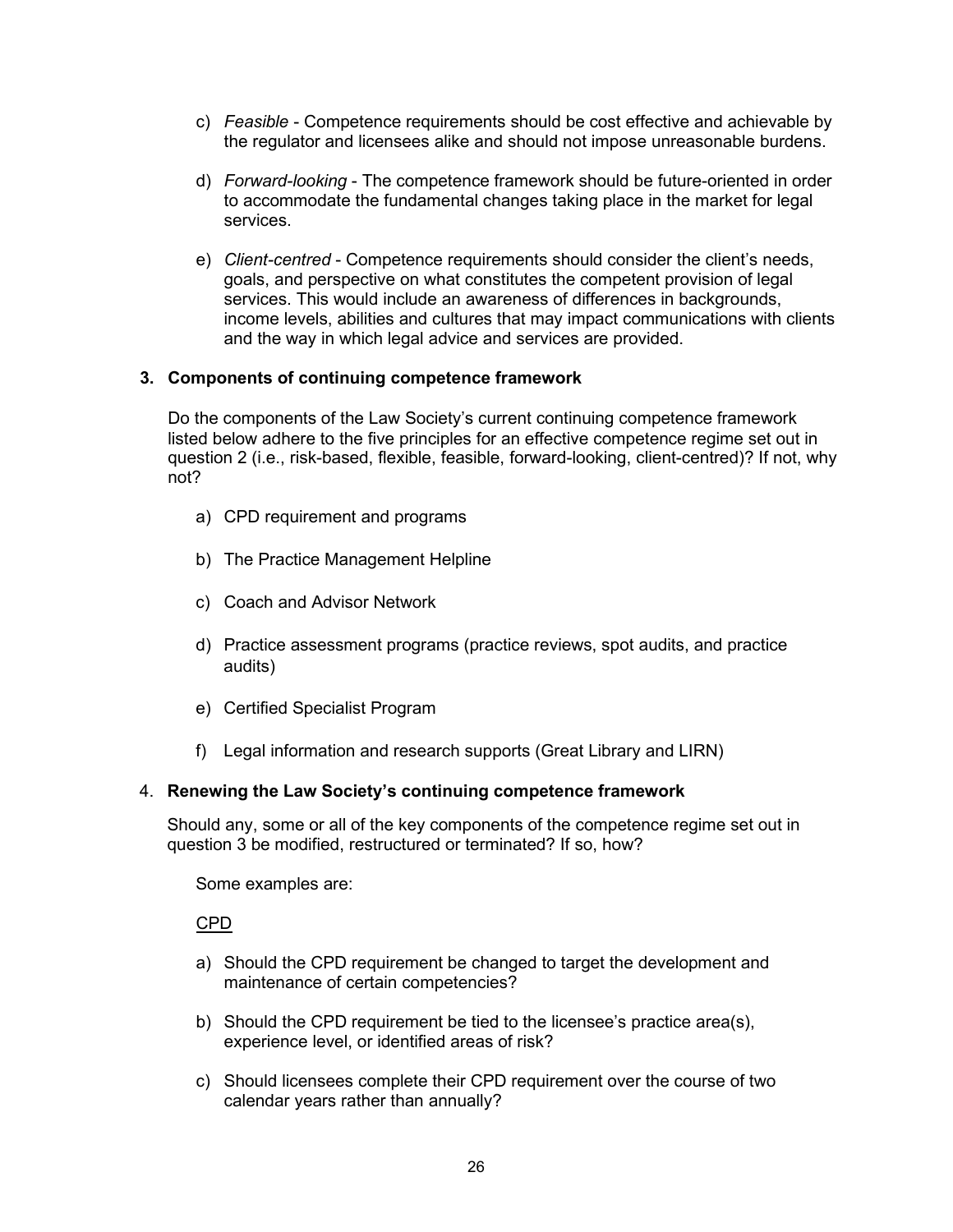- d) Should CPD programs be more stringent or interactive to help ensure that licensees are engaged and learning?
- e) Should the CPD requirement remain as is, be enhanced, or be eliminated altogether?
- f) As an alternative to the CPD requirement, should licensees be required to conduct a self-assessment to identify their learning and training needs and then create and execute their own unique professional development plan?

#### Enhanced practice support and training

- g) Should the Law Society provide enhanced support for sole practitioners and small firms, such as courses on the business of law, law firm management and financial record-keeping?
- h) Should licensees be required to complete a training course related to a set of core competencies, such as practice management or client communications? If so, should the course be mandatory for:
	- i. all licensees,
	- ii. new licensees,
	- iii. licensees in sole or small firm practice,
	- iv. licensees transitioning to sole practice?

#### Peer-based initiatives

- i) Should the Law Society require or encourage licensees to enter into a mentoring relationship, either as a mentor or mentee?
- j) Should the Law Society introduce peer assessments as a mechanism for improving competence? If so, how should they be structured?
- k) Are you aware of the Coach and Advisor Network? Have you participated in it and if so, did you find it helpful?
- l) Should the Coach and Advisor Network remain as is, be enhanced, or be eliminated altogether?

#### Practice assessments

- m) Are you aware of practice assessments (i.e., practice reviews, spot audits, and practice audits)? Have you ever received one and if so, did you find it helpful?
- n) Should the Law Society increase the number of practice assessments that it performs? If so, who should these additional practice assessments target?
- o) Should the practice assessment program remain as is, be enhanced, or be eliminated altogether?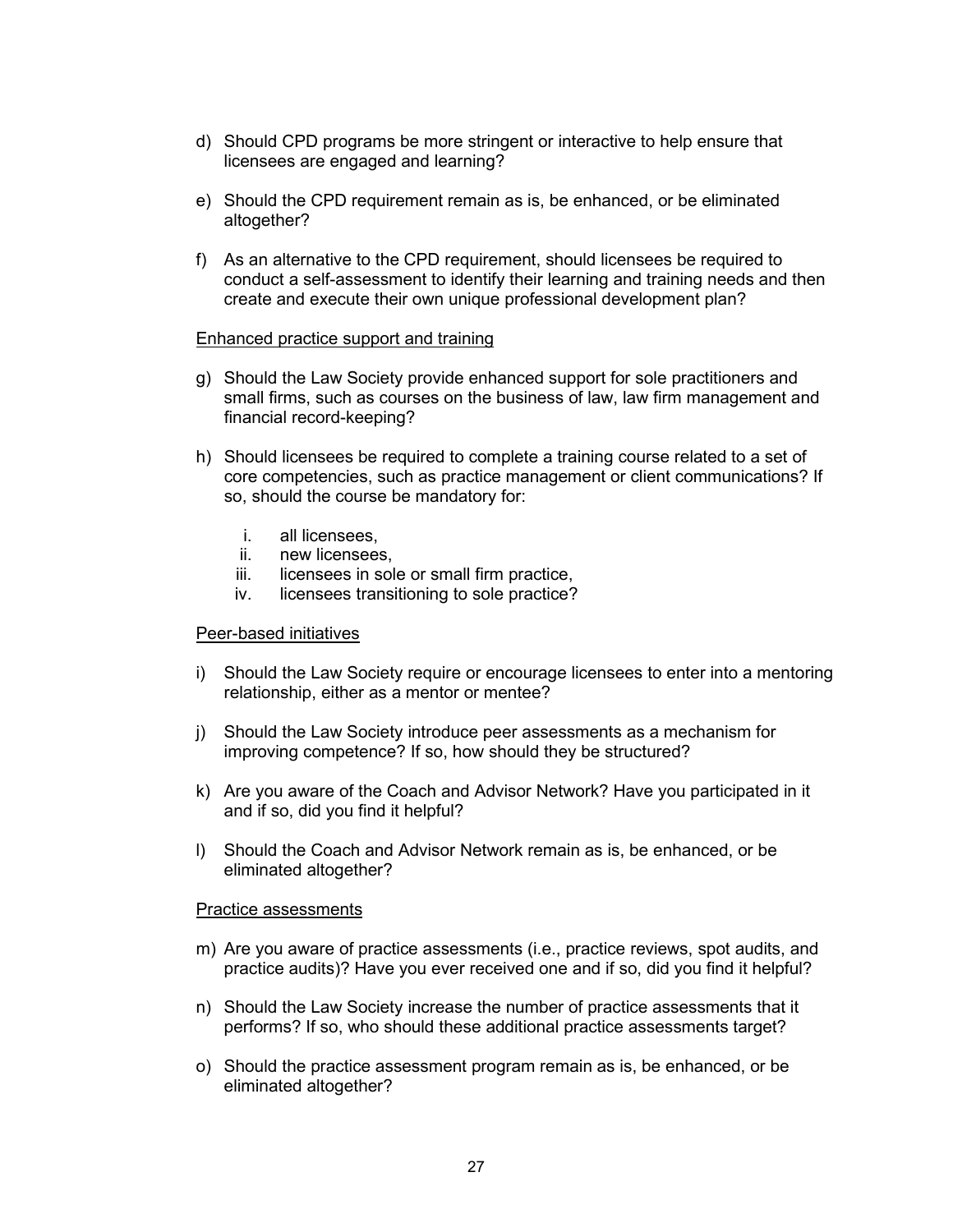#### Certified Specialist Program

- p) Are you aware of the Certified Specialist Program? Have you participated in it and if so, did you find it useful?
- q) Should the Certified Specialist Program remain as is, be modified, or be eliminated altogether?

#### Technological competence

- r) Are there basic technological skills that the Law Society should require all licensees to have? If so, what are the skills and how should the Law Society verify or ensure that licensees have them?
- s) In order to prepare licensees for the rapidly changing future, should the Law Society require or encourage licensees to take courses to enhance their technological competence?

#### Encouraging excellence

t) Should the Law Society incentivize licensees to strive for excellence? If so, how?

#### **5. Additional aspects of competence regime**

Is there anything else that should be included in the competence framework or that you would like to comment on with respect to continuing licensee competence?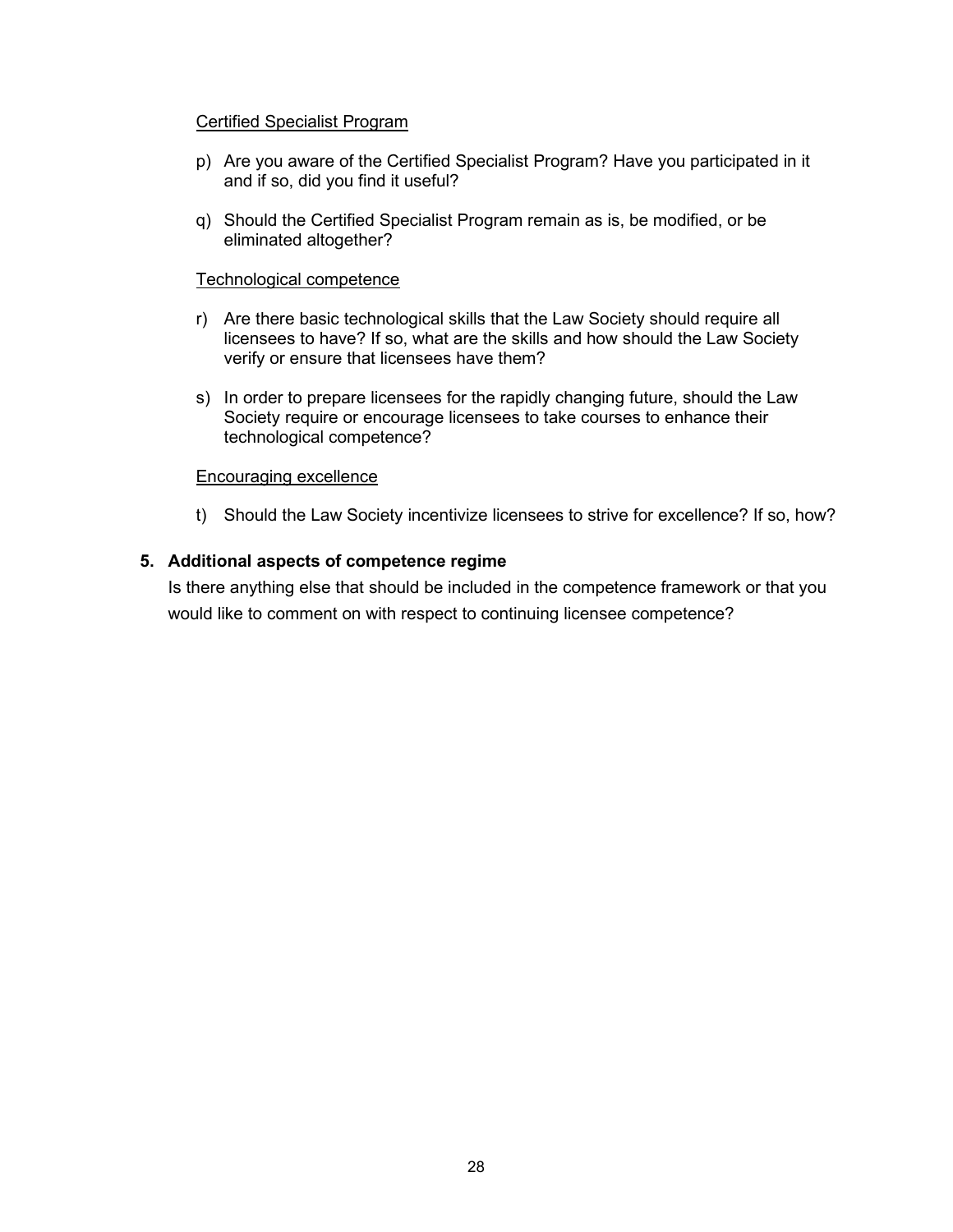### **APPENDIX C Cross Jurisdictional Scan**

An environmental scan indicates that there are Law Societies in other jurisdictions that have mandatory post-licensure courses that lawyers opening a sole practice<sup>1</sup> are required to take.

### **Australia**

The Law Societies of New South Wales, Victoria, Western Australia and the Australian Capital require lawyers to successfully complete a practice management course through an accredited provider prior to submitting an application for a principal practising certificate, the certificate required to operate as a sole practitioner.<sup>[2](#page-55-1)</sup>

In New South Wales, the Practice Management Course is offered by four providers including the Law Society of New South Wales. It is typically three full days and costs participants approximately \$1500 AUD (depending on the provider selected).[3](#page-55-2)

Topics covered include: finance essentials and taxation strategies; pricing your services and billing the client; avoiding pitfalls in trust money and trust records; leadership and management techniques, including self-leadership and stress management; hiring and training reliable staff; managing risk; managing technology and innovation; business planning; marketing methods to grow your business; attracting and retaining clients; and ethics and responsibility.[4](#page-55-3)

### **The New Zealand Law Society**

The New Zealand Law Society requires that lawyers intending to be a partner in a law firm; a director of an incorporated law firm; a sole practitioner (barrister and solicitor) or a barrister on own account must complete a Stepping Up course prior to applying for approval to practise on own account.

The Stepping Up course includes 40 to 50 hours of online work followed by a three-day workshop.<sup>[5](#page-55-4)</sup> Participants pay \$1[6](#page-55-5)90 NZD to complete the Stepping Up course.<sup>6</sup> The Stepping Up course focuses on: running the business of a law practice; being responsible for the obligations of the practice; understanding and applying the relevant rules of conduct and client care; and understanding the principles and rules of trust accounting.

### **The Law Society of Scotland**

The Law Society of Scotland requires anyone who becomes a "manager of a practice", which includes a sole practitioner and a partner in a firm of solicitors, to attend the New Partner Practice Management course (PMC) within 12 months of assuming that role.

<span id="page-55-1"></span>01/LS3567 LIC CommencePracticeChecklist SolePrac 2021-11-26.pdf

<span id="page-55-0"></span><sup>&</sup>lt;sup>1</sup> Because Ontario is the only province that regulates paralegals, there are no comparable required postlicensing courses for sole practitioner paralegals. A brief environmental scan of countries with common law legal systems reveals that this would be a novel initiative for paralegals. <sup>2</sup> [https://www.lawsociety.com.au/sites/default/files/2022-](https://www.lawsociety.com.au/sites/default/files/2022-01/LS3567_LIC_CommencePracticeChecklist_SolePrac_2021-11-26.pdf)

<span id="page-55-2"></span><sup>&</sup>lt;sup>3</sup> An example course can be viewed [here.](https://www.lawinform.com.au/blocks/androgogic_catalogue/index.php?q=practice%20management%20course&_ga=2.190463663.509127553.1616379978-1137432213.1581565231)

<span id="page-55-3"></span><sup>4</sup> An example course can be viewed [here.](https://www.lawinform.com.au/blocks/androgogic_catalogue/index.php?q=practice%20management%20course&_ga=2.190463663.509127553.1616379978-1137432213.1581565231)

<span id="page-55-4"></span><sup>5</sup> https://www.lawsociety.org.nz/professional-practice/legal-practice/practising-on-own-account-as-abarrister-and-solicitor/stepping-up-course/

<span id="page-55-5"></span><sup>6</sup> https://www.lawyerseducation.co.nz/shop/Workshops2022/22STU.html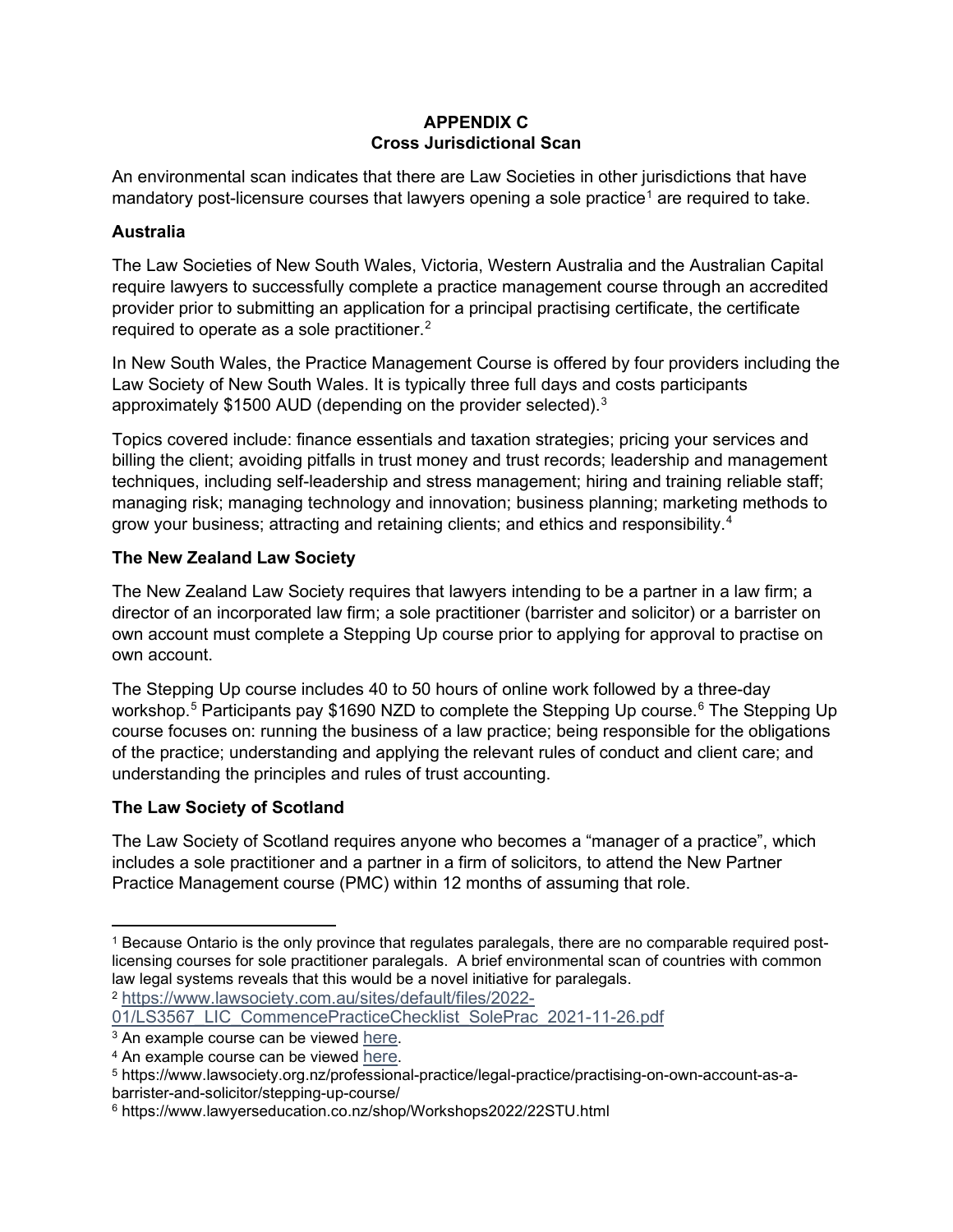The PMC has two components: approximately 4  $\frac{1}{2}$  hours of online modules and one live training day. Attendees are charged £375 to complete the course. The PMC focuses on: standards of conduct and service adherence; demonstrating good practice in client service; minimising risks; accounts rules; anti money laundering regulations; business processes and management accounts; knowledge of financial imperatives in running a business; responsibilities to the profession and the public; ethical dimensions and business development and strategic planning.[7](#page-56-0)

### **The Law Society of Hong Kong**

The Law Society of Hong Kong requires all principals, which includes partners in Hong Kong law firms and sole practitioners, to complete the principal's Risk Management Education ("RME") Programme.[8](#page-56-1)

The principal's RME Programme consists of four half-day modules and is offered at no direct cost to participants.<sup>[9](#page-56-2)</sup> The principal's courses focus on engagement management and quality assurance and risk management. The program covers: setting up the engagement; engagement letters; managing client expectations throughout the engagement; varying the terms of the engagement; closing the engagement; informal advice; third party obligations; communication skills; legal diagnostics: proactive and transferable techniques to aid supervision; managing the team with a view to maximising financial profitability and minimising claims exposure; the process for accepting a transferred matter; dealing with all aspects of conflict of interest; monitoring risk; implementing sound auditable routines; establishing usable trails; risk strategy; using checklists effectively and appropriately; attitudes to risk management; the Risk Manual; quality system; risk tolerance and the entrepreneurial law firm and managing change.

### **The Law Society of British Columbia**

The Law Society of British Columbia (LSBC) has a Practice Management Course<sup>[10](#page-56-3)</sup> designed primarily to assist new lawyers, lawyers practicing alone or in small firms and others to review key practice management topics. The LSBC Rules make the course mandatory for lawyers practicing in a small firm, who must complete the course within 6 months after commencing practice in a small firm setting. Recently, the course was extended to all articled students subsequent to January 1, 2018, regardless of whether the articled students intend to be sole practitioners or operate in a small firm.

The course is comprised of 16 self-guided written modules and corresponding tests. It appears that completion of these is anticipated to take 6 hours. There is no direct cost to participants. In order to successfully complete the course, the applicant is required to score 100% on each of the tests. The modules are as follows: Accounting System Learning; Trust Accounting Essentials; Trust Filing and Trust Applications; Taxation and Employee Deductions; PST; GST; Retainers; File Retention and Disposal; Coverage During Absence; Withdrawal of Services;

<span id="page-56-0"></span><sup>7</sup> https://www.lawscot.org.uk/members/cpd-training/practice-management-course/

<span id="page-56-1"></span><sup>8</sup> https://www.hklawsoc.org.hk/en/Support-Members/Professional-Support/Risk-Management-Education-Programme

<span id="page-56-2"></span><sup>&</sup>lt;sup>9</sup> Detailed program information can be found at:

https://www.hklawacademy.org/course.php?courseType=rme

<span id="page-56-3"></span><sup>10</sup> <https://learnlsbc.ca/node/48>